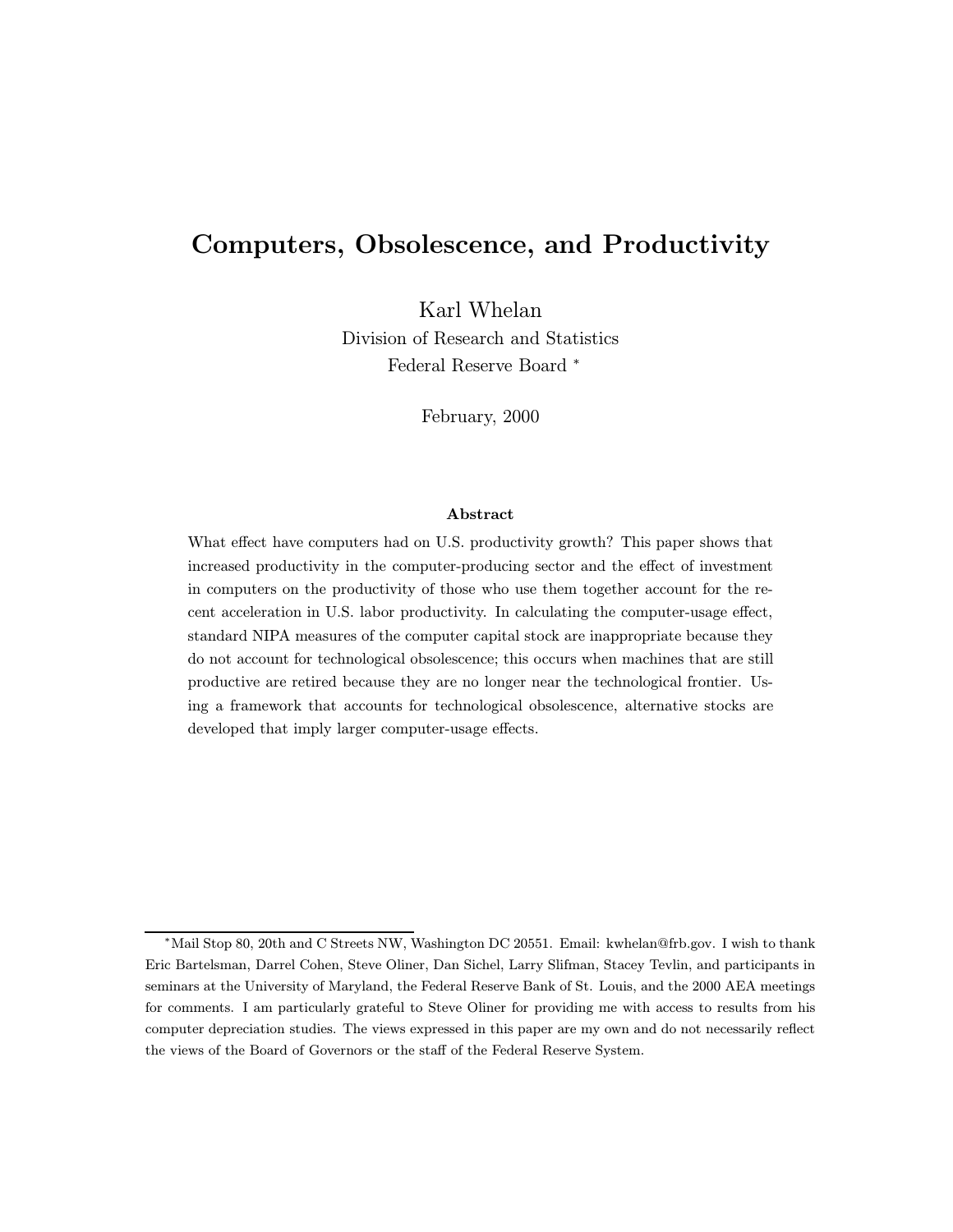## 1 Introduction

Recent years have seen an explosion in the application of computing technologies by U.S. businesses. Real business expenditures on computing equipment grew an average of 44 percent per year over 1992-98 as plunging computer prices allowed firms to take advantage of ever more powerful hardware and, consequently, the ability to use increasingly sophisticated software. These developments have helped improve the efficiency of many core business functions such as quality control, communications, and inventory management, and, in the case of the Internet, have facilitated new ways of doing business. They have also coincided with an improved productivity performance for the U.S. economy: Private business output per hour grew 2.2 percent per year over the period 1996-98, a rate of advance not seen late into an expansion since the  $1960s<sup>1</sup>$ . This confluence of events raises some fascinating questions. Are we finally seeing a resolution to the now-famous Solow Paradox that the influence of computers is seen everywhere except in the productivity statistics? And if so, is the recent pace of productivity growth likely to continue?

This paper addresses these questions by focusing on two separate computer-related effects on aggregate productivity. First, there has been an enormous productivity increase in the computer-producing sector, a development that on its own contributes to increased aggregate productivity. Second, the resulting declines in computer prices have induced a huge increase in the stock of computing capital. I show that this deepening of the computer capital stock - the computer-using effect - combined with the direct effect of increased productivity in the computer-producing sector together account for the improvement in productivity growth over the period 1996-98 relative to the previous 20 years.

Most of the paper is devoted to analyzing and estimating the computer-using effect, because it is here that the paper uses a new methodology. This effect has been the subject of a number of previous studies, most notably the work of Steve Oliner and Dan Sichel (1994), updated in Sichel (1997).<sup>2</sup> Using a growth accounting framework, these studies concluded that computer capital accumulation had only a small effect on aggregate productivity because computers were a relatively small part of aggregate capital input: In this

<sup>&</sup>lt;sup>1</sup>All figures in this paper refer to 1992-based National Income statistics, and not the 1996-based figures published in October 1999. The paper relies extensively on NIPA capital stock data, and capital stocks consistent with the revised NIPA figures will not be published until at least Spring 2000.

 $2$ Other studies include Kevin Stiroh (1998) and Dale Jorgenson and Kevin Stiroh (1999).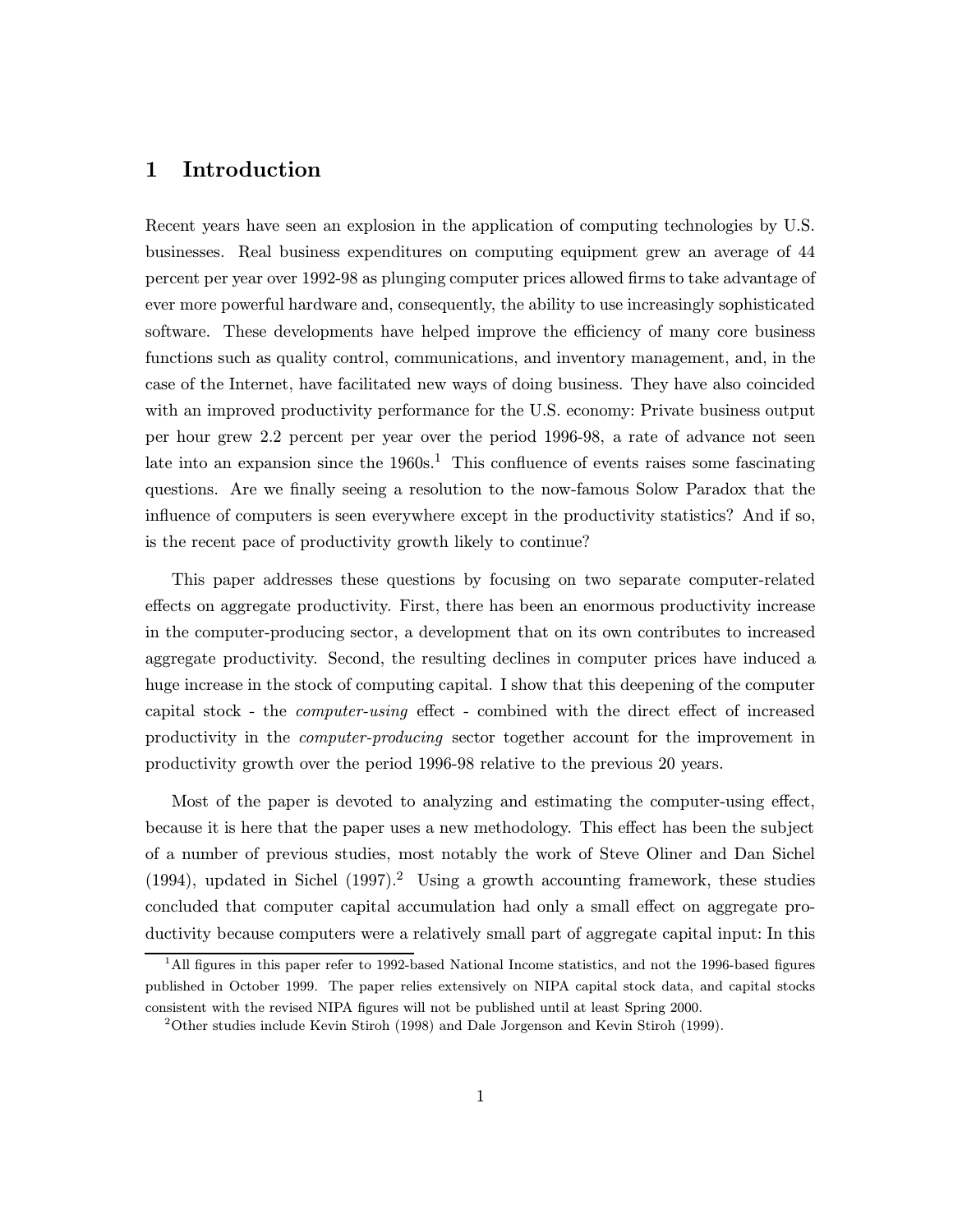sense, computers were not "everywhere". This paper comes to a different conclusion, in part because computer capital stocks, however measured, have become a more important part of capital input in recent years, and in part because I use new estimates of the computer capital stock that are larger than the conventionally used measures.

The new computer capital stocks used in this paper are motivated by the following observation. The National Income and Product Accounts (NIPA) capital stock data used in most growth accounting exercises are measures of the replacement value of the capital stock and are thus measures of wealth: They weight past real investments according to a schedule for economic depreciation, which describes how a unit of capital loses value as it ages. However, in general, these wealth stocks will not equal the "productive" stock that features in the production function: Productive stocks need to weight up past real investment according to a schedule for physical decay, which describes a unit's loss in productive capability as it ages. In this paper, I document the NIPA procedures for constructing computer capital stocks, use the vintage capital model of Solow (1959) to derive the conditions under which these wealth stocks equal their productive counterparts, and then show that the evidence on computer depreciation is inconsistent with these conditions. An alternative vintage capital model is presented that explains the evidence on computer depreciation by allowing for *technological obsolescence*: This occurs when computers are retired while they still retain productive capacity. Alternative productive stocks are presented that are consistent with this model and that are significantly larger than their NIPA counterparts.

The paper relates to a number of existing areas of research. First, in calculating both computer-producing and computer-using effects, it updates the approach of Stiroh (1998). Second, the focus on the retirement of capital goods as an endogenous decision and the argument that explicit modelling of this decision can improve our understanding of the evolution of productivity, echoes the conclusions of Feldstein and Rothschild (1974), and also the contribution of Goolsbee (1998). Finally, the paper sheds new light on the recent productivity performance of the U.S. economy, a topic also explored by Gordon (1999).

The contents are as follows. Sections 2 to 6 develop the new estimates of the contribution of computer capital accumulation to output growth, defining wealth and productive capital stocks, documenting the NIPA procedures for constructing computer stocks, and using a new theoretical approach to develop alternative estimates. Section 7 calculates the direct effect of increased productivity in the computer-producing sector and discusses the recent productivity performance of the U.S. economy. Section 8 concludes.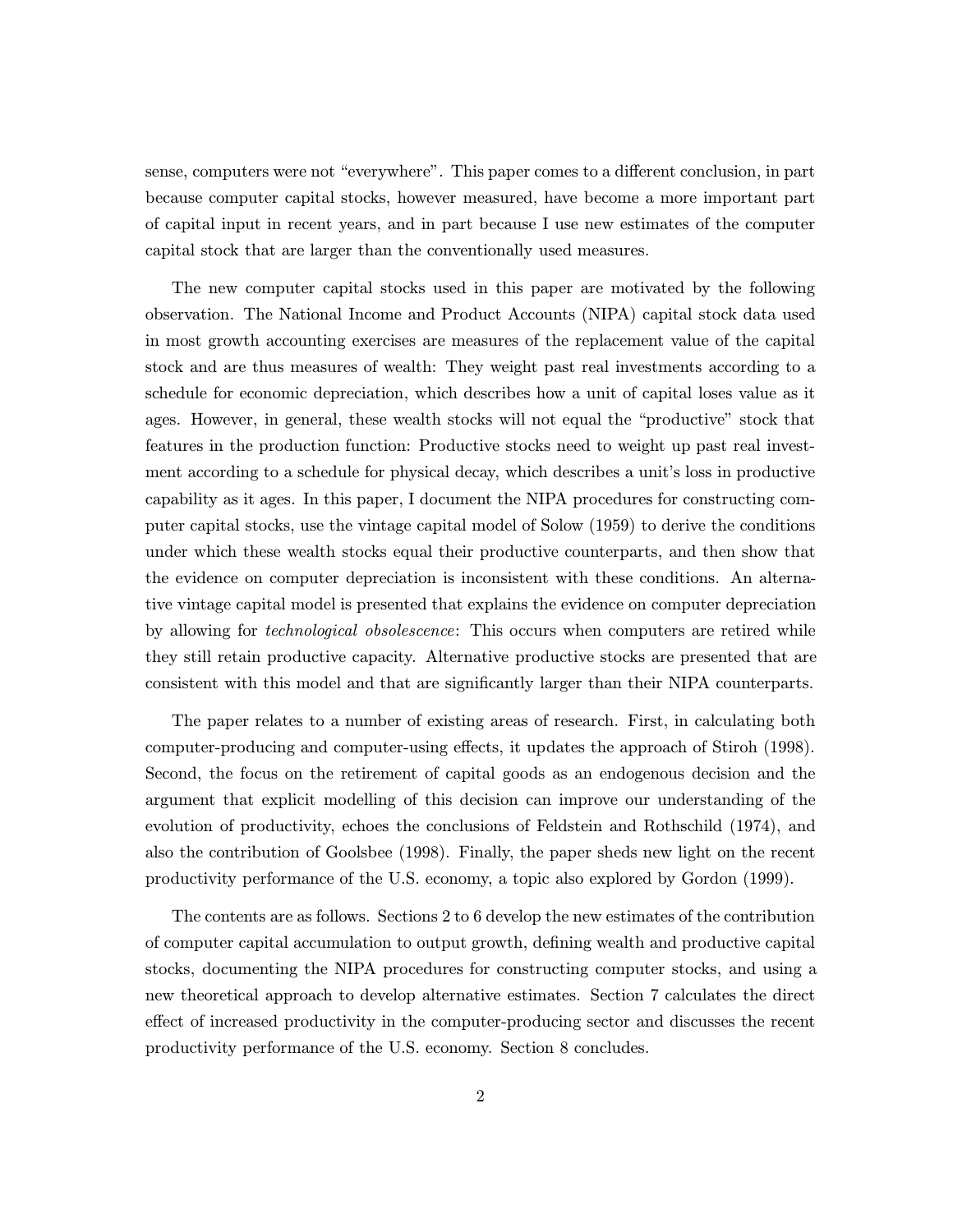# 2 Wealth and Productive Capital Stocks

We will start with some definitions.

**Definition (Wealth Stock)**: The *Nominal Wealth Stock* for a type of capital is the total current dollar cost of replacing all existing units of this type. The Real Wealth Stock is the replacement value of all existing units expressed in terms of some base-year's prices. Economic Depreciation is the decline in the replacement value of a unit of capital (relative to the price of new capital) that occurs as the unit ages.

Definition (Productive Stock): Assume there is a production function

$$
Q(t) = F\left(K_1^p(t), K_2^p(t), ...., K_n^p(t), X_1(t), ...., X_m(t)\right)
$$

describing real output as a function of capital and other inputs, such that

$$
K_j^p(t) = \sum_{\tau=0}^{\infty} I_j(t-\tau) \lambda(\tau)
$$

where  $I_j(t)$  is the number of units of capital of type j. Then  $K_j^p(t)$  is defined as the Real Productive Stock. The Nominal Productive Stock equals  $P_j(t) K_j^p(t)$  where  $P_j(t)$  is the current value of the price index for capital of type j. Physical Decay refers to the pattern by which a unit of capital becomes less capable of producing output as it ages, as determined by the sequence  $\lambda(\tau)$ .

In theory, nominal wealth stocks could be estimated by obtaining the current replacement values for all units of capital, new and old, and adding them up. In practice, of course, it is impossible to obtain all this information. Instead, these stocks have been constructed from cross-sectional studies of economic depreciation based on used-asset prices, the most important being those of Charles Hulten and Frank Wykoff (1981). These studies provide a schedule for economic depreciation,  $\delta_e^j(\tau)$ , which describes the value of a piece of capital of type j and of age  $\tau$  relative to a piece of type-j capital of age zero  $(\delta_e^j(0) = 1, (\delta_e^j)'(\tau) \le 0)$ . Using this schedule, the real wealth stock is defined as:

$$
K_j^w(t) = \sum_{\tau=0}^{\infty} I_j(t-\tau) (1 - \delta_e(\tau))
$$

The nominal wealth stock is then constructed as  $P_j(t) K_j^w(t)$ .

Examples of wealth stocks include the capital stock series of the U.S. National Income and Product Accounts (NIPA), which are formally known as the "Fixed Reproducible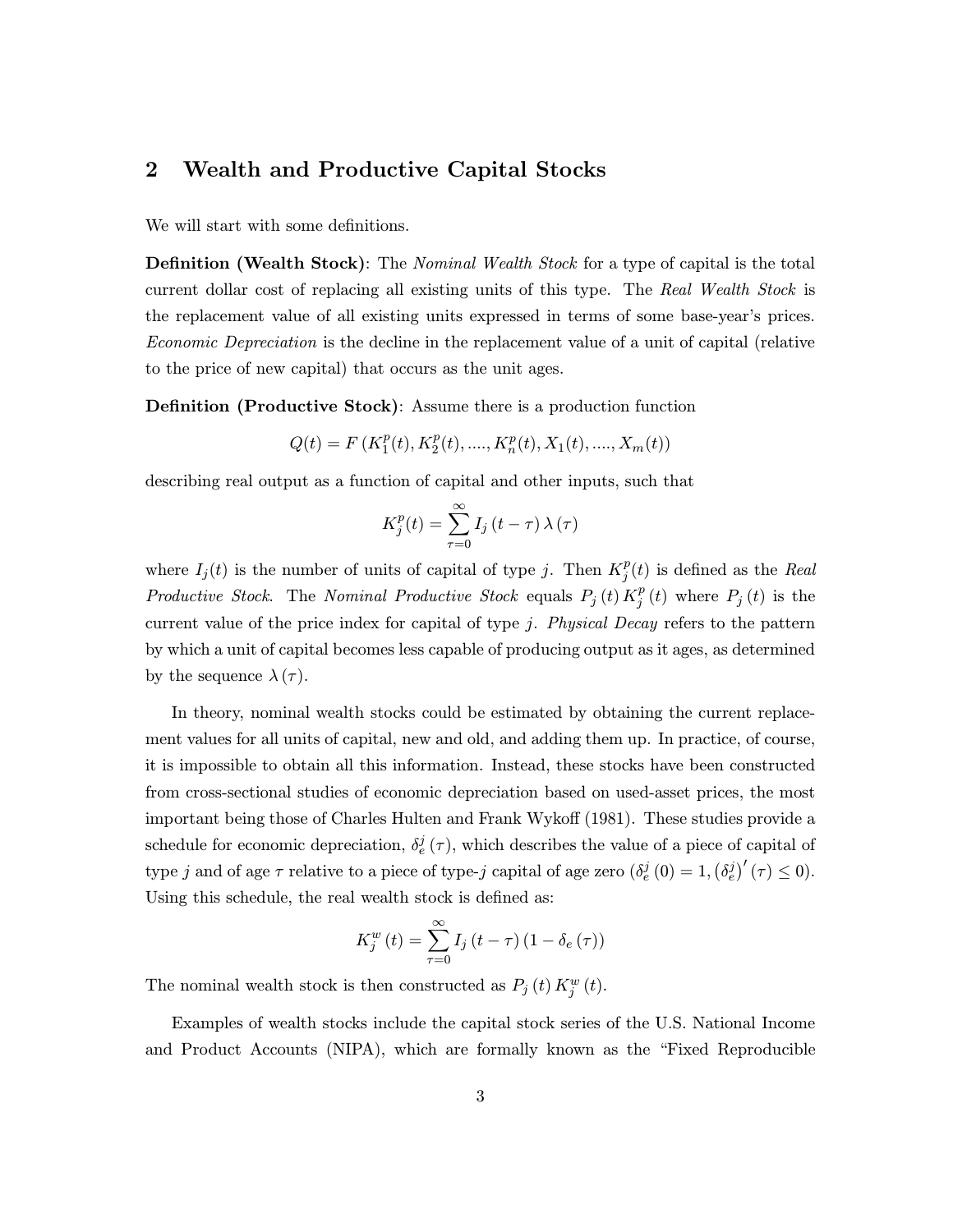Tangible Wealth" data. These series, largely based on geometric depreciation rates from the Hulten-Wykoff studies, are used to provide estimates of the current-dollar loss in the value of the capital stock associated with production, the NIPA variable "Consumption of Fixed Capital" that is subtracted from GDP to arrive at Net Domestic Product.<sup>3</sup>

Consider now the relationship between wealth and productive capital stocks. For the moment, we will restrict discussion to the case where there is no embodied technological change. Suppose that capital of type i physically decays at a geometric rate  $\delta_i$ . Let  $p_v^i(t)$  be the price at time t of a unit of type-i capital produced in period  $v$  and assume there is an efficient rental market for new and used capital goods, so that a new unit of type-i capital is available for rent at rate  $r_i(t)$  where this equals its marginal productivity. No-arbitrage in the capital rental market requires that the present value of the stream of rental payments for a capital good should equal the purchase price of the good. Given a discount rate  $r$ , this implies

$$
p_{t-v}^i(t) = \int_t^{\infty} r_i(s)e^{-\delta_i(t-v)}e^{-(r+\delta_i)(s-t)}ds = e^{-\delta_i(t-v)}p_t^i(t)
$$

Under these circumstances, then, the rate of economic depreciation equals the rate of physical decay and thus the real wealth stock equals the real productive stock.

It is well known, however, that this identity rests upon the assumption of geometric decay. For example, consider a one-time investment in an asset with a one-hoss-shay pattern of physical decay, whereby the asset produces a fixed amount for  $n$  periods and then expires (think of a light-bulb). In this case, the productive stock follows a one-zero path while the wealth stock gradually declines as the asset approaches expiration.<sup>4</sup> Nevertheless, despite such counter-examples, the underlying pattern of economic depreciation has usually been found to be close enough to geometric for real wealth stocks to be considered good proxies for productive stocks; moreover, even those productivity studies that have constructed productive stocks from non-geometric patterns of physical decay have based these stocks on estimates of economic depreciation.<sup>5</sup>

<sup>3</sup>See Katz and Herman (1997) for a description of the NIPA capital stocks.

<sup>4</sup>See Jorgenson (1973) for the general theory on the relationship between wealth and productive concepts of the capital stock. Hulten and Wykoff (1996) and Triplett (1996) are two recent papers that articulately explain the distinctions between physical decay and economic depreciation.

<sup>&</sup>lt;sup>5</sup>For example, the Bureau of Labor Statistics (BLS) publishes an annual Multifactor Productivity calculation using productive stocks constructed according to a non-geometric "beta-decay" schedule that falls off to zero according to a specified service life. However, BLS uses the economic depreciation rates underlying the NIPA wealth stocks to set their service life assumptions, and in practice the BLS and NIPA stocks are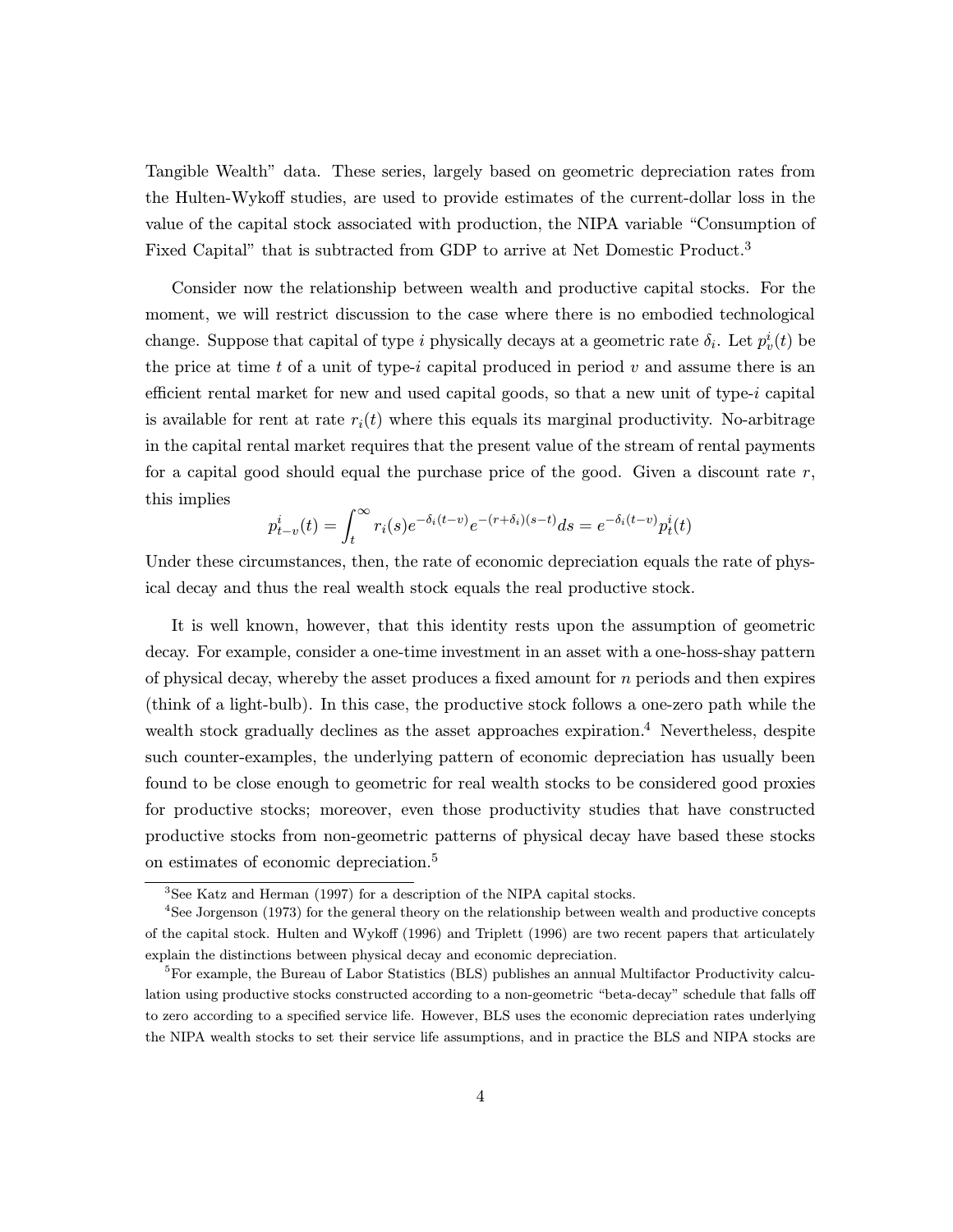## 3 Capital Stocks with Embodied Technological Change

Embodied technological change occurs when new machines of type  $i$  are more productive than new type-i machines used to be. The focus of this paper, computing equipment, provides the most obvious example of this phenomenon: Today's new PCs can process information considerably more efficiently than new PCs could five years age. In this section, we consider some issues concerning the measurement of wealth and productive stocks with embodied technological change. We discuss the NIPA procedures for constructing wealth stocks for computing equipment, and use Solow's (1959) model of vintage capital to outline the conditions under which these NIPA stocks can be interpreted as productive stocks.

#### 3.1 The NIPA Real Wealth Stocks for Computing Equipment

In principle, the measurement of nominal wealth stocks is the same with embodied technological change as without. Even if capital of type i is improving every period, the only thing we need to calculate a wealth stock is a schedule for economic depreciation for this type of capital. We can use this schedule to weight up past type-i investment quantities and then use the current price to arrive at a nominal wealth stock. Quality improvement does not have to be taken into account.

For the purposes of calculating wealth, this procedure is fine. However, while one does not have to take quality improvement explicitly into account in the measurement of wealth stocks, this does not mean this issue is unimportant for the National Accounts. Measurement of the real output of the PC industry based only on the number of PCs produced would completely miss the increased ability of this industry to produce computing power. Given that computing power is an economically valuable product (people are willing to pay extra for more powerful computers), it seems more sensible to define the real output of the computer industry on a "quality-adjusted" basis. Since 1985 the U.S. NIPAs have followed this approach, and thus the real investment series for computing equipment are based on quality-adjusted prices, constructed from so-called hedonic regressions that control for the effects on price of observed characteristics such as memory and processor speed.

The fact that real investment in computing equipment is measured in quality-adjusted units has important implications for the calculation of wealth stocks. As Steve Oliner

very similar. See BLS (1983) for a description of their methodology.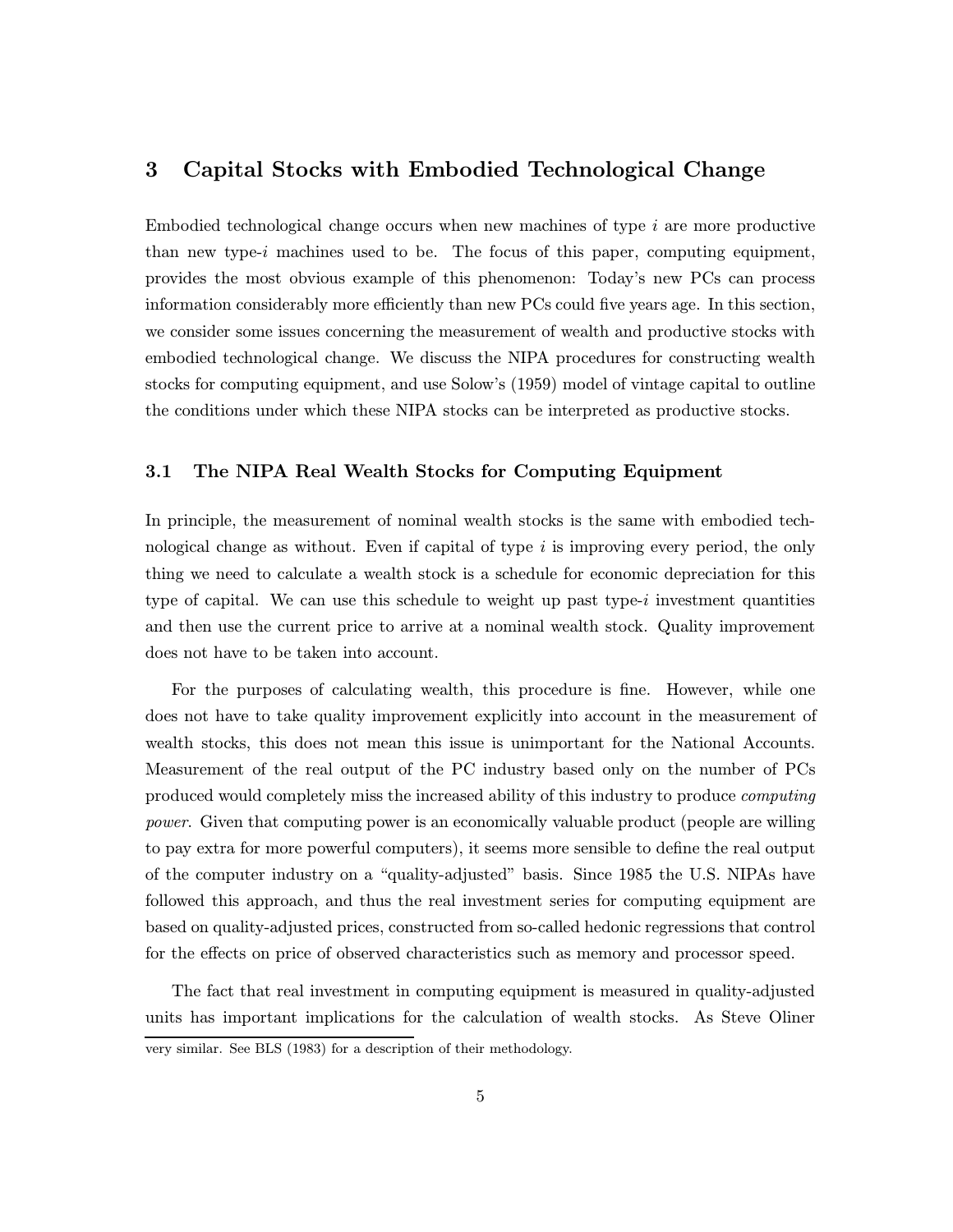(1989) has demonstrated, once one is using quality-adjusted real investment data, then the construction of the real wealth stock cannot use an economic depreciation rate estimated for non-quality-adjusted units. The availability of superior machines at lower prices is one of the principal reasons that computers lose value as they age. However, once we have converted our real investment series to a constant-quality basis, to use a depreciation rate for non-quality-adjusted units would be to double-count the effect of quality improvements. Instead Oliner (1989, 1994) proposed using the coefficient on age  $(t - v)$  from hedonic vintage price regressions of the form

$$
\log (p_v(t)) = \beta_t + \theta \log (X_v) - \tilde{\delta}_e (t - v) \tag{1}
$$

where  $p_v(t)$  is the price at time t of a machine introduced at time v, and  $X_v$  describes the features embodied in the machine. We will call  $\tilde{\delta}_e$  the quality-adjusted economic depreciation rate.<sup>6</sup> Since 1997, Oliner's depreciation schedules have formed the basis for the NIPA wealth stocks for computing equipment. We will take a closer look at these schedules in Section 4.

## 3.2 The Solow Vintage Model

The relationship between wealth and productive capital stocks is more complicated when there is embodied technological change. To illustrate, we will use a slightly embellished version of Solow's (1959) vintage capital model.<sup>7</sup>

There are two types of capital, one of which, computers, features embodied technological change and another ("ordinary capital") which does not. Computers physically decay at rate  $\delta$ : This is best thought of as a process by which a fraction of the remaining stock of machines from each vintage "explodes" each period. The technology embodied in new computers improves each period at rate  $\gamma$ , meaning that associated with each vintage of computers is a production function of the form

$$
Q_v(t) = A(t) L_v(t)^{\alpha(t)} K_v(t)^{\beta(t)} \left( I(v) e^{\gamma v} e^{-\delta(t-v)} \right)^{1-\alpha(t)-\beta(t)}
$$
\n(2)

where  $I(v)$  is the number of computers purchased at time v,  $L_v(t)$  and  $K_v(t)$  are the quantities of labor and other capital that work with computers of vintage  $v$  at time  $t$ , and

 $6$ Oliner (1989) labeled this a "partial depreciation rate".

<sup>7</sup>I have added a couple of features, such as disembodied technological change and multiple types of capital to help shed light on some issues in empirical growth accounting, but the logic of the model is from Solow.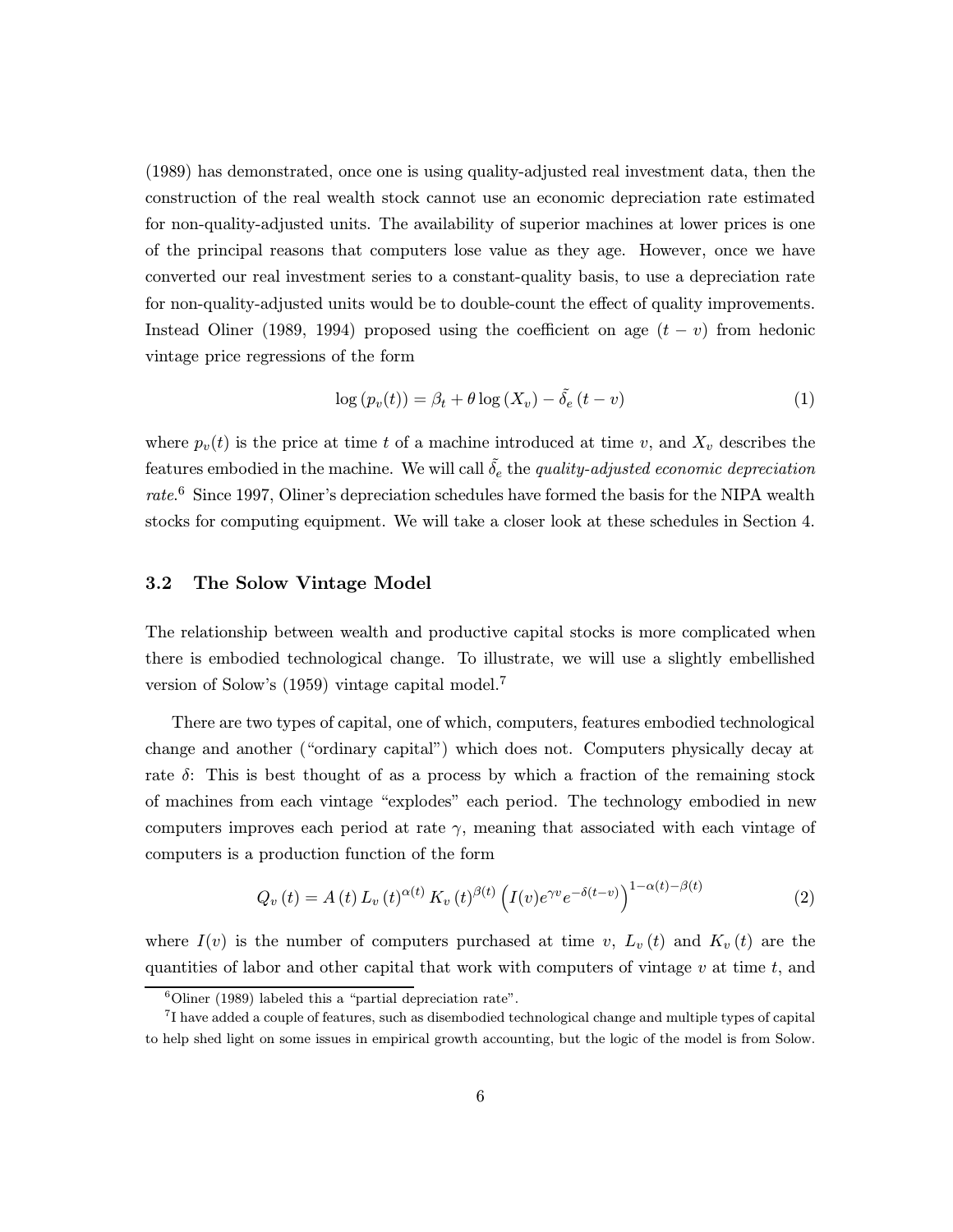$A(t)$  is disembodied technological change. Technology is of the putty-putty form, implying flexible factor proportions. The price of output and ordinary capital are assumed to be constant and equal to one. The price of computers (without adjusting for the value of embodied features) changes at rate  $g \ll \gamma$ ). Finally, labor and capital are obtained from spot markets with the wage rate being  $w(t)$ , a unit of ordinary capital renting at a price of  $r^{\circ}(t)$ , and a unit of computer capital of vintage v renting at rate  $r_v(t)$ .

The flow of profits obtained from operating computers of vintage  $v$  is

$$
\pi_v(t) = A(t) L_v(t)^{\alpha(t)} K_v(t)^{\beta(t)} \left( I(v) e^{\gamma v} e^{-\delta(t-v)} \right)^{1-\alpha(t)-\beta(t)} \n-r_v(t) I(v) e^{-\delta(t-v)} - r^o(t) K_v(t) - w(t) L_v(t)
$$
\n(3)

Firms choose how much labor and ordinary capital should work with vintage  $v$  so as to maximize the profits generated by the vintage. Re-arranging first-order conditions, the allocation of labor and ordinary capital to vintage  $v$  at time  $t$  is

$$
L_v(t) = \left(I(v)e^{\gamma v}e^{-\delta(t-v)}\right)A(t)^{\frac{1}{1-\alpha(t)-\beta(t)}}\left(\frac{\alpha(t)}{w(t)}\right)^{\frac{1-\beta(t)}{1-\alpha(t)-\beta(t)}}\left(\frac{\beta(t)}{r^o(t)}\right)^{\frac{\beta(t)}{1-\alpha(t)-\beta(t)}}\tag{4}
$$

$$
K_v(t) = \left(I(v)e^{\gamma v}e^{-\delta(t-v)}\right)A(t)^{\frac{1}{1-\alpha(t)-\beta(t)}}\left(\frac{\alpha(t)}{w(t)}\right)^{\frac{\alpha(t)}{1-\alpha(t)-\beta(t)}}\left(\frac{\beta(t)}{r^o(t)}\right)^{\frac{1-\alpha(t)}{1-\alpha(t)-\beta(t)}}\tag{5}
$$

So output from vintage  $v$  is

$$
Q_v(t) = \left(I(v)e^{\gamma v}e^{-\delta(t-v)}\right)A(t)^{\frac{1}{1-\alpha(t)-\beta(t)}}\left(\frac{\alpha(t)}{w(t)}\right)^{\frac{\alpha(t)}{1-\alpha(t)-\beta(t)}}\left(\frac{\beta(t)}{r^o(t)}\right)^{\frac{\beta(t)}{1-\alpha(t)-\beta(t)}}\tag{6}
$$

Given this allocation of factors to each vintage, consider the determination of rental rates and prices for computer capital. No-arbitrage in the rental market implies

$$
r_v(t) = \frac{\partial Q_v(t)}{\partial (I(v)e^{-\delta(t-v)})}
$$

and that the price of a new unit of computer capital is

$$
p_v(v) = \int_v^{\infty} r_v(s)e^{-(r+\delta)(s-v)}ds
$$

Differentiating this expression with respect to  $v$  we get

$$
\dot{p}_v(v) = (r+\delta)p_v(v) + \int_v^{\infty} e^{-(r+\delta)(s-v)} \frac{dr_v(s)}{dv} ds - r_v(v)
$$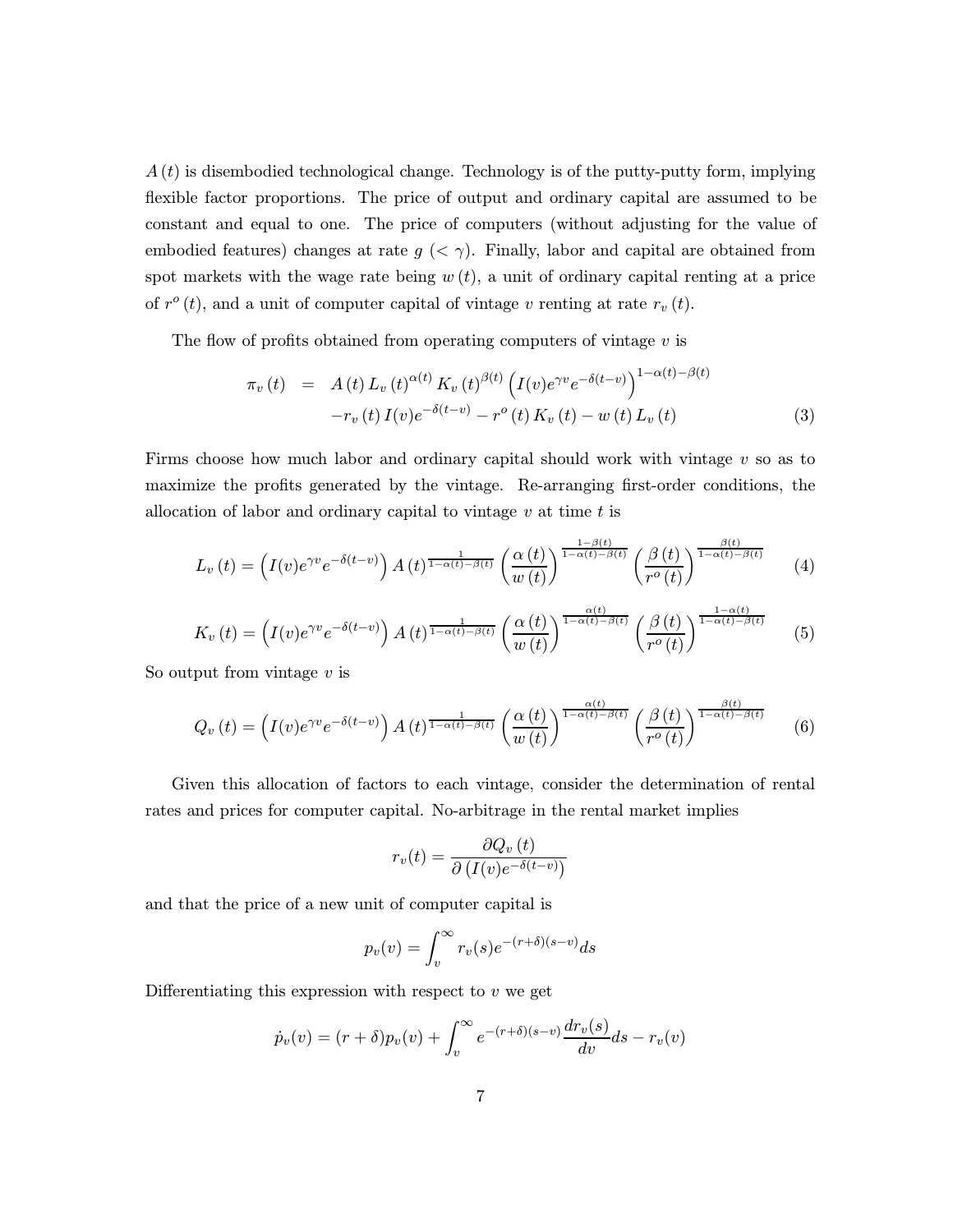From equation (6) we know that  $\frac{dr_v(s)}{dv} = \gamma r_v(s)$ : Rental rates decline cross-sectionally with age at rate  $\gamma$ . Using this property and re-arranging we have

$$
r_v(v) = p_v(v) \left( r + \delta + \gamma - \frac{\dot{p}_v(v)}{p_v(v)} \right) \tag{7}
$$

Note that when there is no embodied technological change ( $\gamma = 0$ ) this formula reduces to the standard Jorgensonian rental rate. Because computer prices change at rate  $g$ , the expression simplifies to:

$$
r_t(t) = (r + \delta + \gamma - g) e^{gt} \tag{8}
$$

Combining the information that the rental rate for new vintages changes at rate  $q$  each period, and that, at any point in time, rental rates decline at rate  $\gamma$  with age tells us that

$$
\frac{r_v(t)}{r_v(t)} = g - \gamma < 0\tag{9}
$$

Note what this equation implies for the allocation of factors across vintages. From equation (6) we know that, at each point in time, the equilibrium level of output from each vintage is a multiplicative function of the initial quantity of investment  $I(v)$ . The declining rental rate implies that, despite the existence of disembodied technological change, the output produced by each remaining unit of a vintage of computers falls over time. A full solution to the model reveals that this occurs because  $L_v(t)$  and  $K_v(t)$  fall over time: Firms optimize profits by re-allocating other factors to work with newer vintages of computers. A simple way to view this process is that the utilization rate for a computer falls as it ages. In reality, this process of decreasing utilization may take many different forms. As improved PCs emerge, old PCs may be passed from high-human-capital workers to low-human-capital workers, then used as backups, and so on. Similarly, new investments in complementary factors such as the latest software will be allocated only to the newest vintages.

Finally, note that the price of a unit of vintage  $v$  computer capital is

$$
p_v(t) = \int_t^{\infty} r_v(s)e^{-(r+\delta)(s-t)}ds = e^{gt}e^{-(\gamma+\delta)(t-v)}
$$
(10)

Thus, the rate of economic depreciation is  $\gamma + \delta$ : Computers decline in price as they age not only because of physical decay but also because the introduction of new and improved computing technologies implies falling rates of utilization.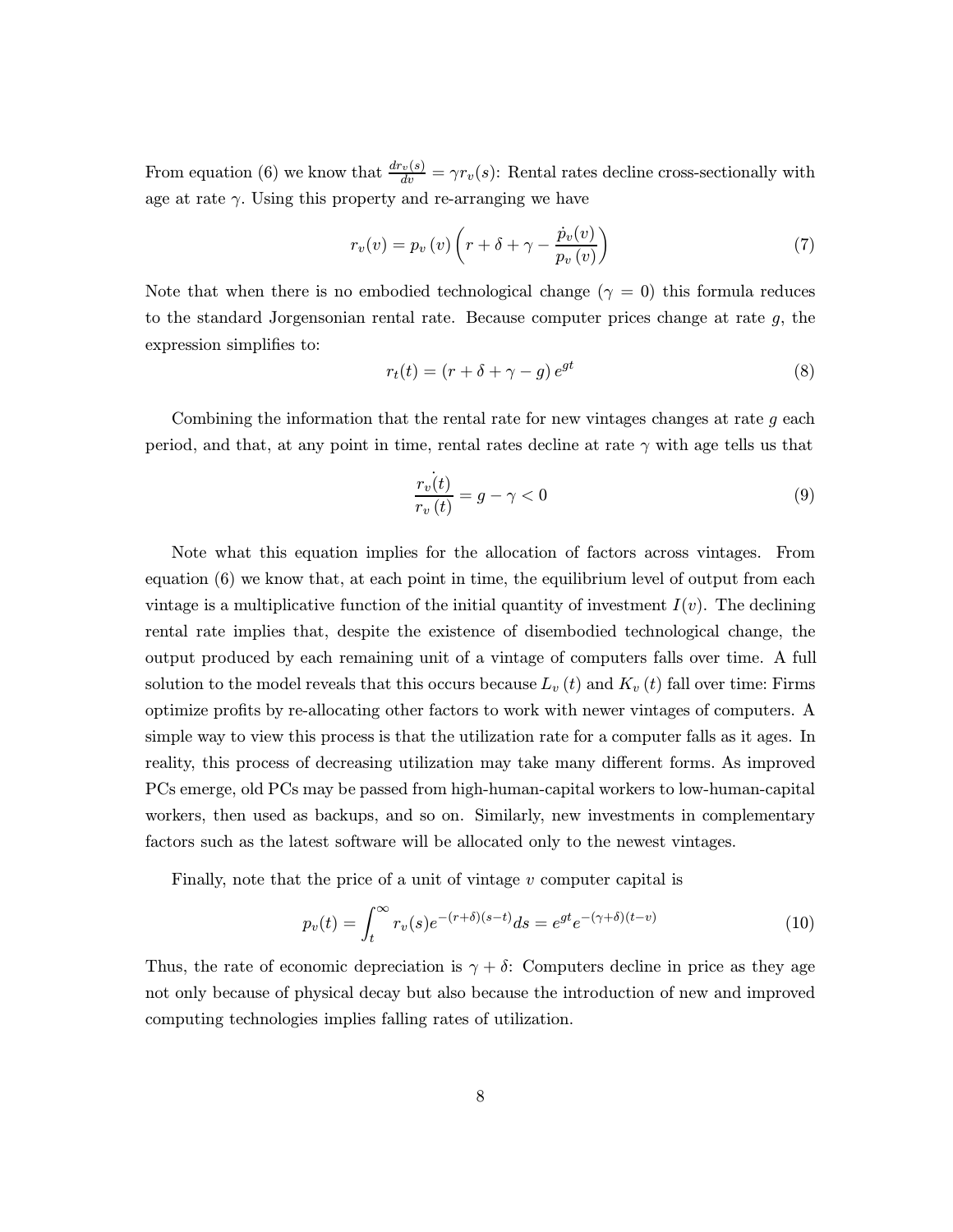#### 3.3 Wealth and Productive Stocks in the Solow Vintage Model

Consider now the calculation of aggregate capital stocks for computing equipment under the conditions of the Solow vintage model.

#### Wealth Stocks

As described earlier, there are two ways to calculate wealth stocks when there is qualitychange. The first calculates a real wealth stock in terms of non-quality-adjusted units. These units decline in value at rate  $\gamma + \delta$ , implying an aggregate real wealth stock of

$$
K^{w}(t) = \int_{-\infty}^{t} I(v)e^{-(\gamma+\delta)(t-v)}dv
$$

This can be converted to a nominal wealth stock by multiplying by the non-quality-adjusted price of computing equipment,  $p_t(t)$  (which equals  $e^{gt}$ ).

In contrast, the second method, implemented in the construction of the NIPA computer stocks, uses quality-adjusted prices, quantities, and depreciation rates. By inserting the quality variable  $X_v$  (such that  $\theta \log(X_v) = \gamma v$ ) into the vintage asset price equation, we change the equation from

$$
\log (p_v(t)) = gt - (\gamma + \delta) (t - v)
$$

to

$$
\log (p_v(t)) = (g - \gamma) t - \theta \log (X_v) - \delta (t - v)
$$

Thus, adjusting for embodied features, the price index for new computers changes at rate  $g - \gamma$  and, importantly, the quality-adjusted depreciation rate equals the rate of physical decay. The quality-adjusted real wealth stock is

$$
\tilde{K}^w(t) = \int_{-\infty}^t I(v)e^{\gamma v}e^{-\delta(t-v)}dv = e^{\gamma t}K^w(t)
$$

As might have been expected, this real wealth stock grows  $\gamma$  percent faster than the nonquality-adjusted version. Note though, that the *nominal* wealth stock obtained from multiplying  $\tilde{K}^{w}(t)$  by the quality-adjusted price index is the same as that obtained from the using the non-quality-adjusted data.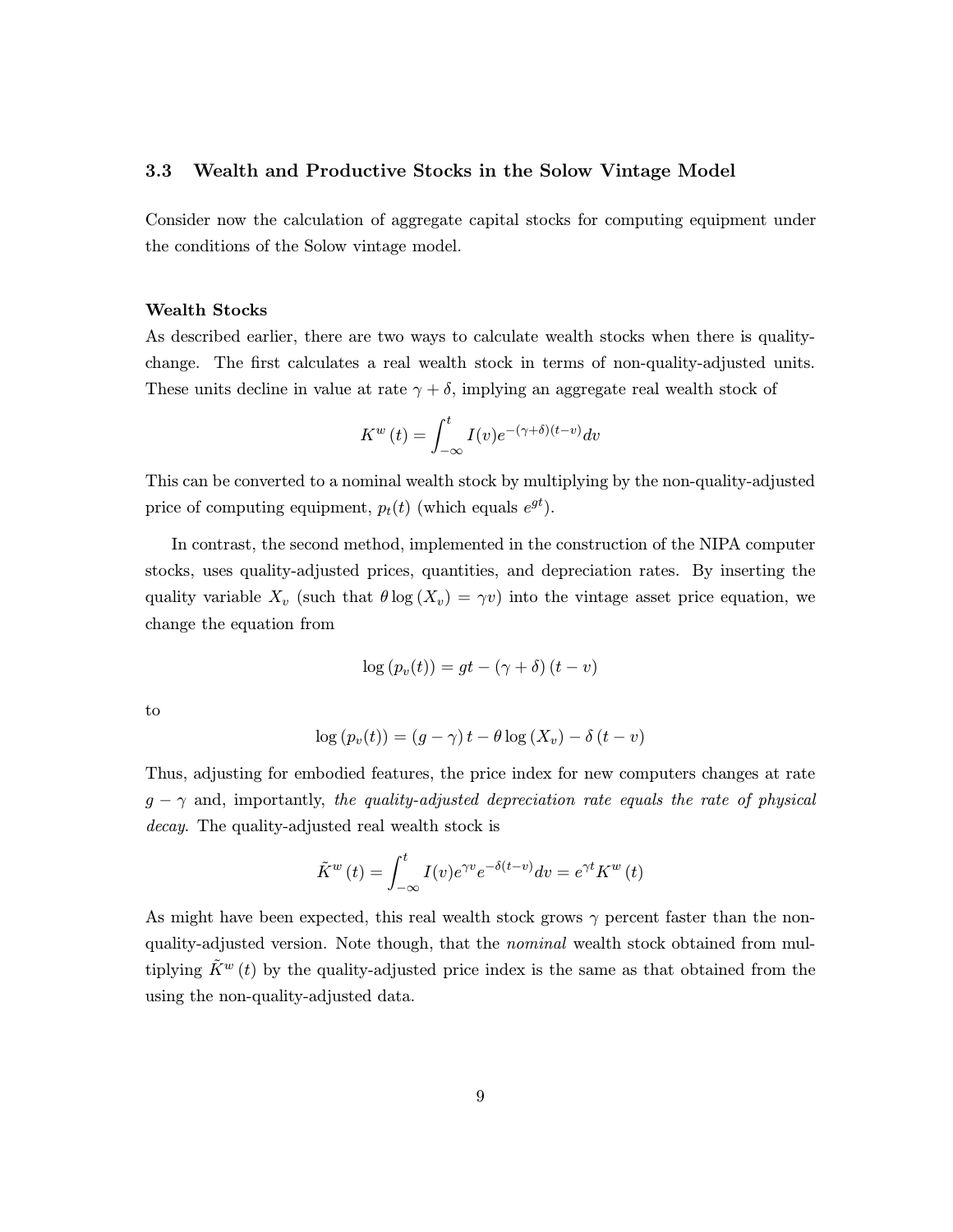#### Productive Stocks

An elegant feature of the Solow vintage model is the fact that it can be neatly aggregated. Defining the aggregate stock of computing equipment as

$$
C(t) = \int_{-\infty}^{t} I(v)e^{\gamma v}e^{-\delta(t-v)}dv
$$
\n(11)

and aggregating equations  $(4)$ ,  $(5)$ , and  $(6)$  across vintages, we get

$$
L(t) = \int_{-\infty}^{t} L_v(t) dv = A(t)^{\frac{1}{1-\alpha(t)-\beta(t)}} \left(\frac{\alpha(t)}{w(t)}\right)^{\frac{1-\beta(t)}{1-\alpha(t)-\beta(t)}} \left(\frac{\beta(t)}{r^o(t)}\right)^{\frac{\beta(t)}{1-\alpha(t)-\beta(t)}} C(t) \tag{12}
$$

$$
K(t) = \int_{-\infty}^{t} K_v(t) dv = A(t)^{\frac{1}{1-\alpha(t)-\beta(t)}} \left(\frac{\alpha(t)}{w(t)}\right)^{\frac{\alpha(t)}{1-\alpha(t)-\beta(t)}} \left(\frac{\beta(t)}{r^o(t)}\right)^{\frac{1-\alpha(t)}{1-\alpha(t)-\beta(t)}} C(t) \quad (13)
$$

$$
Q\left(t\right) = A\left(t\right)^{\frac{1}{1-\alpha\left(t\right)-\beta\left(t\right)}}\left(\frac{\alpha\left(t\right)}{w\left(t\right)}\right)^{\frac{\alpha\left(t\right)}{1-\alpha\left(t\right)-\beta\left(t\right)}}\left(\frac{\beta\left(t\right)}{r^o\left(t\right)}\right)^{\frac{\beta\left(t\right)}{1-\alpha\left(t\right)-\beta\left(t\right)}}C\left(t\right) \tag{14}
$$

Re-arranging this expression for aggregate output gives

$$
Q(t) = A(t) L(t)^{\alpha(t)} K(t)^{\beta(t)} C(t)^{1-\alpha(t)-\beta(t)}
$$
\n(15)

Thus, we have two important results:

- Aggregate output can be modelled using a Cobb-Douglas production function similar to that associated with each vintage, replacing the vintage-specific computer capital with an aggregate productive stock of computer capital,  $C(t)$ .
- $C(t) = \tilde{K}^{w}(t)$ ; In other words, the productive stock of computing equipment is identical to the quality-adjusted real wealth stock. This result comes from the fact that the quality-adjusted economic depreciation rate equals the rate of physical decay.

This second result is crucial: It implies that the NIPA real stocks for computing equipment, although intended as measures of wealth, can be used in aggregate productivity calculations. Unfortunately, though, it turns out that the evidence on quality-adjusted economic depreciation for computers is not consistent with the Solow vintage model. To understand why, we need to look more closely at the depreciation schedules derived by Oliner and used in the construction of the NIPA stocks.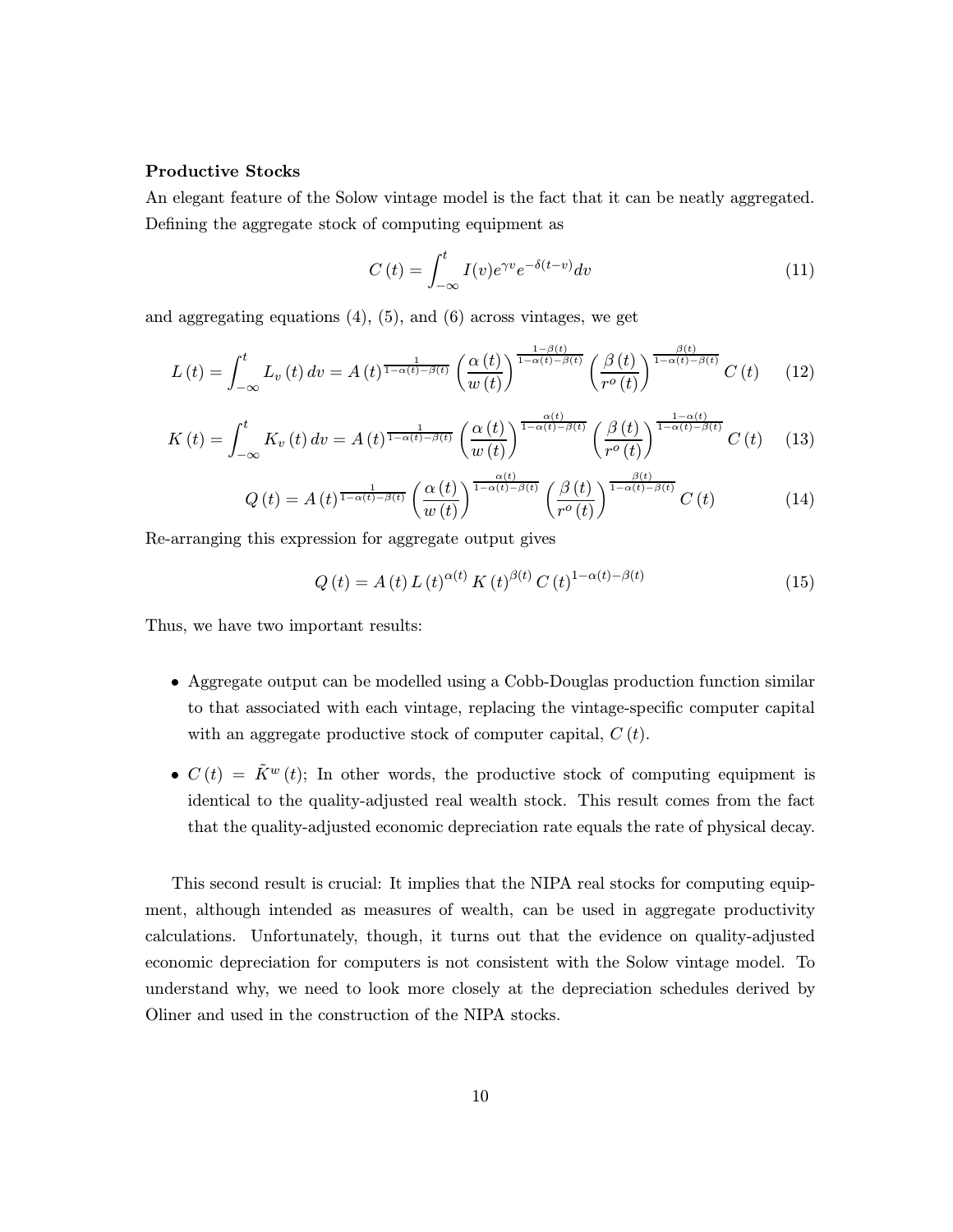# 4 Evidence on Computer Depreciation

Oliner (1989, 1994) studied depreciation patterns for four categories of computing equipment: Mainframes, storage devices, printers, and terminals. Figure 1 shows the qualityadjusted depreciation schedules from these studies that the Commerce Department's Bureau of Economic Analysis (BEA) has used to construct the NIPA wealth stocks. Figure 2 shows the (negative of) the corresponding depreciation rates. Oliner found evidence that quality-adjusted economic depreciation rates had increased over time and so BEA applies different schedules to investment data from different vintages.<sup>8</sup>

If the Solow vintage capital model is correct, then these quality-adjusted economic depreciation schedules should correspond to the schedules for physical decay. However, these estimates do not seem to be measuring physical decay for computers. I will note three facts that seem inconsistent with a physical decay interpretation, in ascending order of importance. First, with the exception of printers, the schedules show a marked nongeometric pattern, with depreciation rates increasing as the machines age. This contrasts with the results for other assets, for which geometric depreciation has proved a useful approximation. Second, the downward shifts over time in these schedules seem inconsistent with a physical decay interpretation since one would expect that, if anything, computing equipment has probably become more reliable over time, not less.

Third, and most serious, these numbers simply appear to be too high to be physical decay rates. Table 1 shows the 1997 NIPA depreciation rates for all categories of equipment. Remarkably, the quality-adjusted depreciation rates based on Oliner's studies are higher than the depreciation rates for all other categories of equipment except cars. This is all the more notable when one considers that for all other types of equipment, the NIPA depreciation rates are not based on a quality-adjustment approach and hence they combine the effects of both physical decay and embodied technological change. Casual observation suggests it is very unlikely that physical decay rates for computers are so much higher than for other types of equipment. Adding to the puzzle is the fact that Oliner's studies focused on IBM equipment, which, at the time, was automatically sold with pre-packaged service maintenance contracts: IBM guaranteed to repair or replace any damage due to equipment due to wear and tear. Thus, for the equipment in these studies, the estimated physical decay rates should have been zero since IBM absorbed the cost of physical decay. Oliner's

<sup>8</sup>These depreciation schedules can be found in Department of Commerce (1999).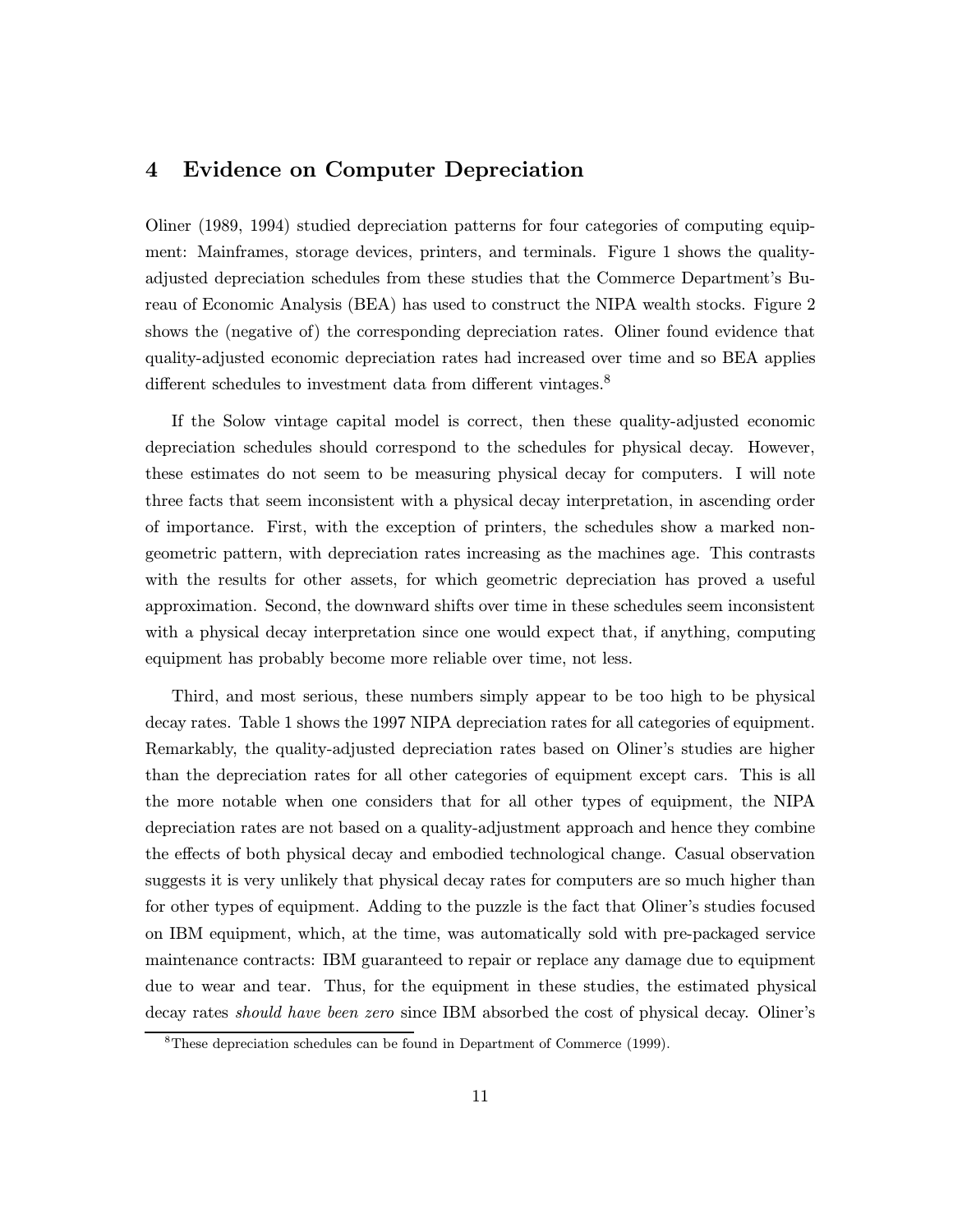(1994) study of computer peripherals also argues that these figures do not measure physical decay and in addition to the wealth stocks, presents productive stocks based on an assumed physical decay rate of zero.

Together, these arguments strongly suggest that the data have not been generated by the Solow vintage model. Next, we will present a simple extension to this model that will explain all three of the patterns noted here about the quality-adjusted depreciation schedules: The non-geometric shape, the downward shifts over time, and the fact that quality-adjusted economic depreciation rates that are larger than the rates of physical decay.

First, though, we need to point out an anomaly on Table 1, which is the NIPA depreciation rate for Personal Computers (PCs). Oliner's studies did not include PCs. In the absence of evidence for this category, and thus evidence that PCs are depreciating faster over time, BEA chose to use a schedule for mainframes estimated by Oliner (1989) that did not allow the pace of depreciation to vary over time. Since the schedules for each of the other categories of computing equipment have shifted down over time, this left PCs as the slowest depreciating category. BEA has acknowledged that this is anomalous and intends to introduce new capital stock estimates for PCs reflecting depreciation rates closer to those used for the other computing categories.<sup>9</sup>

## 5 Computing Support Costs and Endogenous Retirement

The following extension of the Solow vintage model is motivated by two observations. The first is that the basic model is inconsistent with technological obsolescence as defined in the introduction. It predicts that firms will never choose to retire a machine that retains productive capacity. Rather, it suggests the optimal strategy is simply to let the flow of income from a computer gradually erode over time. The second observation is that computer systems are usually complex in nature and can only be used successfully in conjunction with technical support and maintenance. The explosion in demand in recent years for Information Technology (IT) positions such as PC network managers is a clear indication of the need to back up computer hardware investments with outlays on maintenance and support. Indeed, research by the Gartner Group (1999), a private consulting firm, shows

 $9$ See Moulton and Seskin (1999), page 12.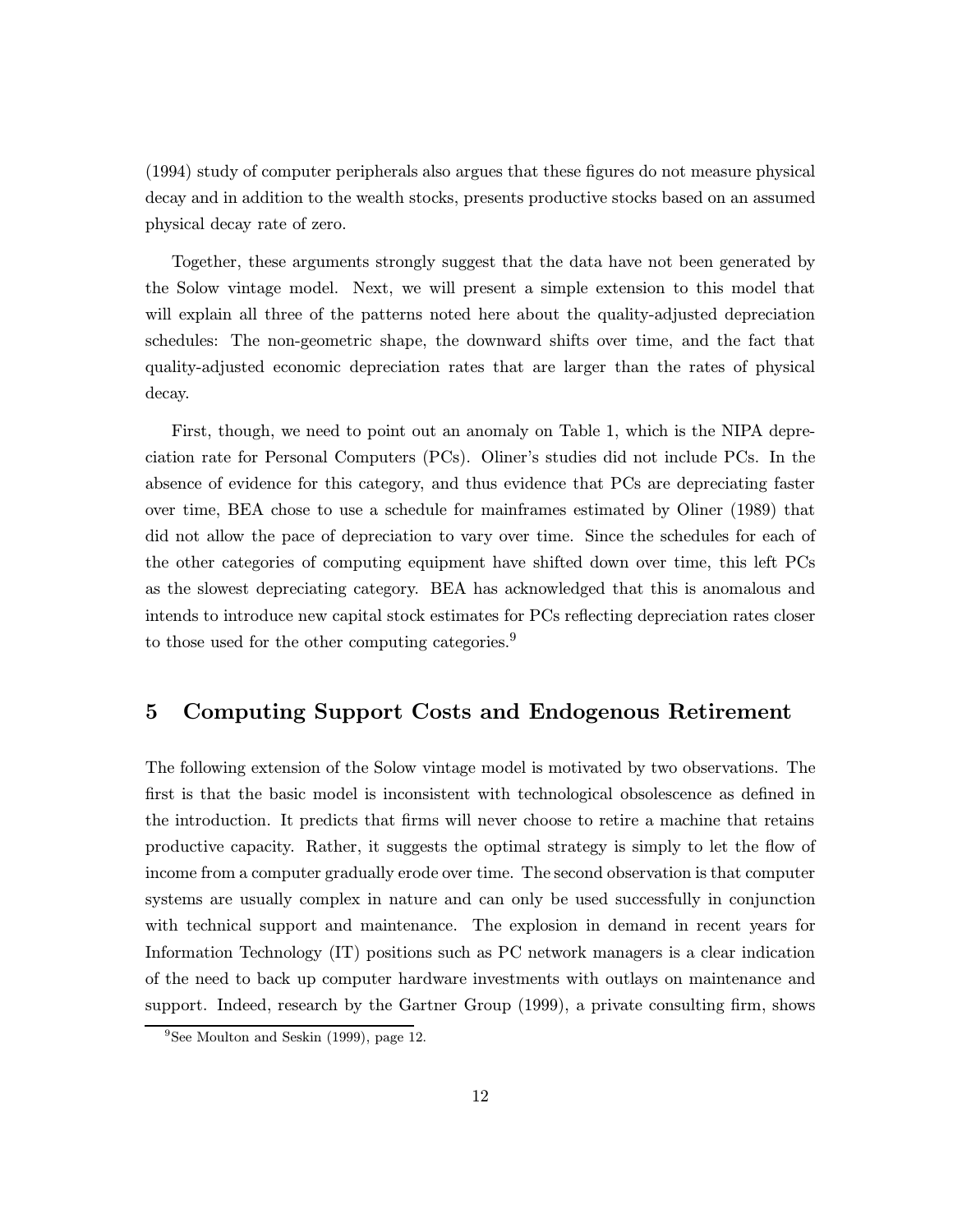that, as of 1998, for every dollar firms spent on computer hardware there was another 2.3 dollars spent on wages for IT employees and consultants. The model presented here uses the existence of support costs to motivate the phenomenon of technological obsolescence: Once the marginal productivity of a machine falls below the support cost, the firm will choose to retire it.

### 5.1 Theory

I will use a very simple formulation of support costs: For each remaining computer from vintage  $v$ , firms need to incur a support cost each period equal to a fraction  $s$  of the original purchase price,  $p_v(v)$ . Thus, if the firm purchased the machine for \$1000 and  $s = 0.15$ , then the firm has to pay \$150 per year to support it. The firm's profit function can now be expressed as

$$
\pi_v(t) = A(t) L_v(t)^{\alpha(t)} K_v(t)^{\beta(t)} \left( I(v) e^{\gamma v} e^{-\delta(t-v)} \right)^{1-\alpha(t)-\beta(t)} \n-r_v(t) I(v) e^{-\delta(t-v)} - r_o(t) K_v(t) - w(t) L_v(t) - sp_v(v) I(v) e^{-\delta(t-v)} \tag{16}
$$

How does the introduction of the support cost affect the model? First, note what has not changed. The additive support cost has no direct effect on the marginal productivity of the other factors that work with a vintage of computer capital. Thus, the first-order conditions for the allocation of labor and ordinary capital across vintages are unchanged, apart from one important new wrinkle. As before, declining utilization implies that the marginal productivity of a unit of computer capital falls over time at rate  $\gamma - g$ . Now, though, instead of allowing the marginal productivity to gradually erode towards zero, once a computer reaches the age,  $T$ , where it cannot cover its support cost, it is considered obsolete and is scrapped. The expression for the aggregate computer capital stock is changed to

$$
C(t) = \int_{t-T}^{t} I(v)e^{\gamma v}e^{-\delta(t-v)}dv
$$
\n(17)

and, given this new expression, aggregate output can still be described by the aggregate Cobb-Douglas production function in equation (15).

Figure 3 helps to tease out the implications of this pattern for economic depreciation. It shows the paths over time for the marginal productivity of a vintage of capital for a fixed set of values of r,  $\delta$ , and  $\gamma - g$  and for two values of the support cost parameter:  $s = 0$ ,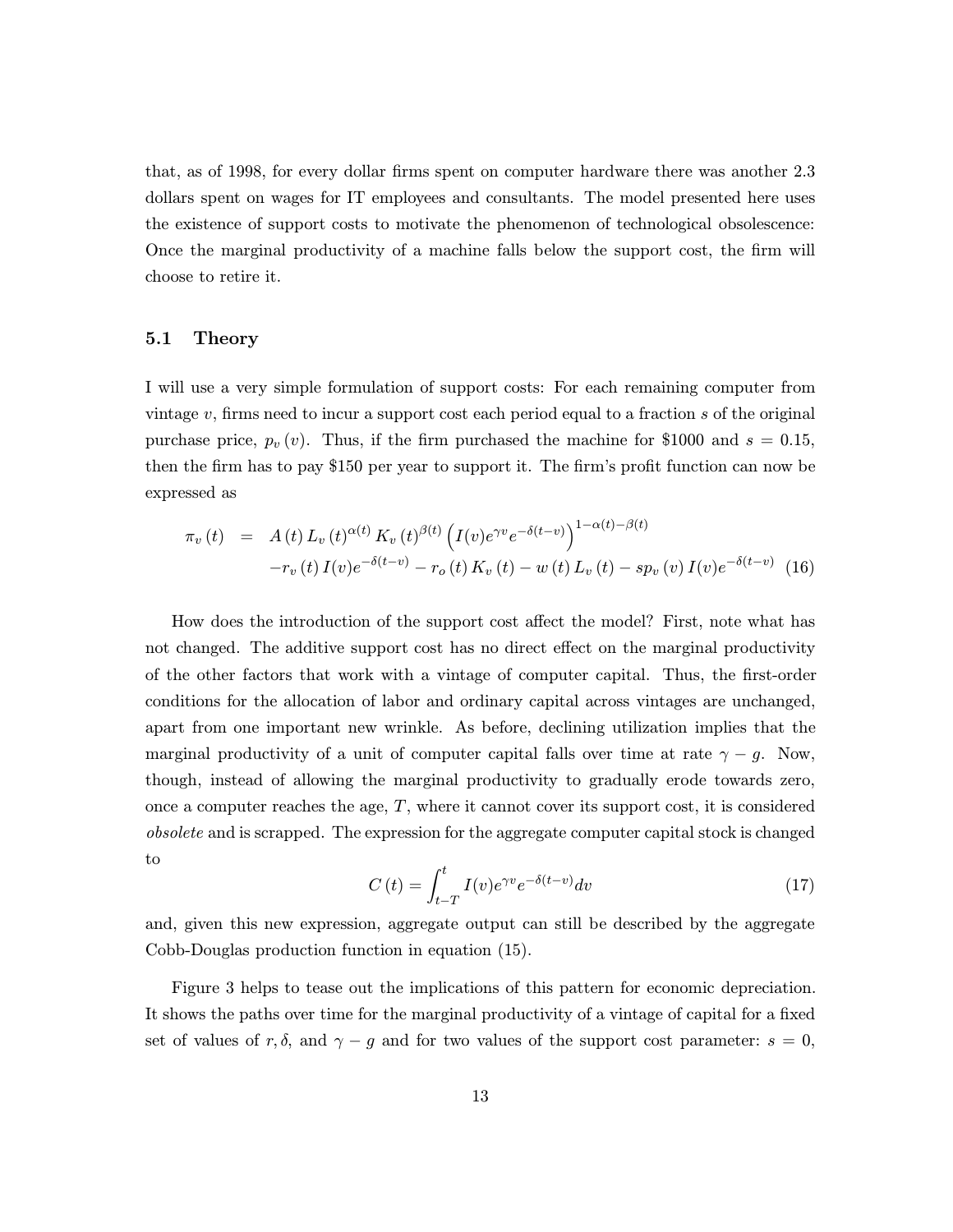in which case the model reduces to the Solow vintage model, and  $s = 0.07$ , shown as the horizontal line on the chart.<sup>10</sup> Because firms now have to pay a support cost to operate the computer, the usual equality between the rental rate and the marginal productivity of capital needs to be amended to

$$
r_v(t) = \frac{\partial Q_v(t)}{\partial (I(v)e^{-\delta(t-v)})} - sp_v(v)
$$
\n(18)

For the purchase of a computer to be worthwhile, the present discounted value of these rents must still equal the purchase price.

$$
p_v(t) = \int_t^{v+T} \left( \frac{\partial Q_v(n)}{\partial (I(v)e^{-\delta(n-v)})} - sp_v(v) \right) e^{-r(n-t)} e^{-\delta(n-v)} dn \tag{19}
$$

Thus, for a given purchase price, the marginal productivity of a unit of computer capital must be higher when there is a support cost.

Consider now the path of the price of a computer as it ages. In terms of Figure 3, this price is determined by the area above the support cost and below the marginal productivity curve. Importantly, as the machine ages, this area declines at a faster rate than does the marginal productivity of the computer, reaching zero at retirement age. Since this marginal productivity declines at rate  $g - \gamma$  over time, this implies that the price of the computer falls over time at a faster rate than  $g - \gamma - \delta$  and so the economic depreciation rate for computers is greater than  $\delta + \gamma$ .

The model is solved formally in an appendix. The retirement age  $T$  is derived as the solution to the nonlinear equation

$$
e^{(r+\delta+\gamma-g)T} = (r+\delta+\gamma-g)\left(\frac{1}{s} + \frac{1}{r+\delta}\right)e^{(r+\delta)T} - \frac{\gamma-g}{r+\delta}
$$
(20)

While the solution to the equation will in general require numerical methods, one can show it has the intuitive property that the faster is the rate of quality-adjusted price decline for new computers,  $\gamma - g$ , and the higher is the support cost, the shorter is the time to retirement. Defining  $\tau = t - v$ , it can also be shown that the quality-adjusted economic depreciation schedule calculated from an Oliner-style study will be

$$
d_v(t) = e^{-\delta \tau} \left[ 1 + \frac{s}{r+\delta} - \left( \frac{se^{-(r+\delta)T}}{r+\delta+\gamma-g} \right) \left( \frac{\gamma-g}{r+\delta} + e^{(r+\delta+\gamma-g)\tau} \right) \right]
$$

$$
- e^{-(\delta+\gamma-g)\tau} \left( \frac{s}{r+\delta} \right) \left( 1 - e^{-(r+\delta)(T-\tau)} \right) \tag{21}
$$

<sup>&</sup>lt;sup>10</sup>The parameter values for the figure are  $\gamma - g = .2, r = .03, \delta = .09$ .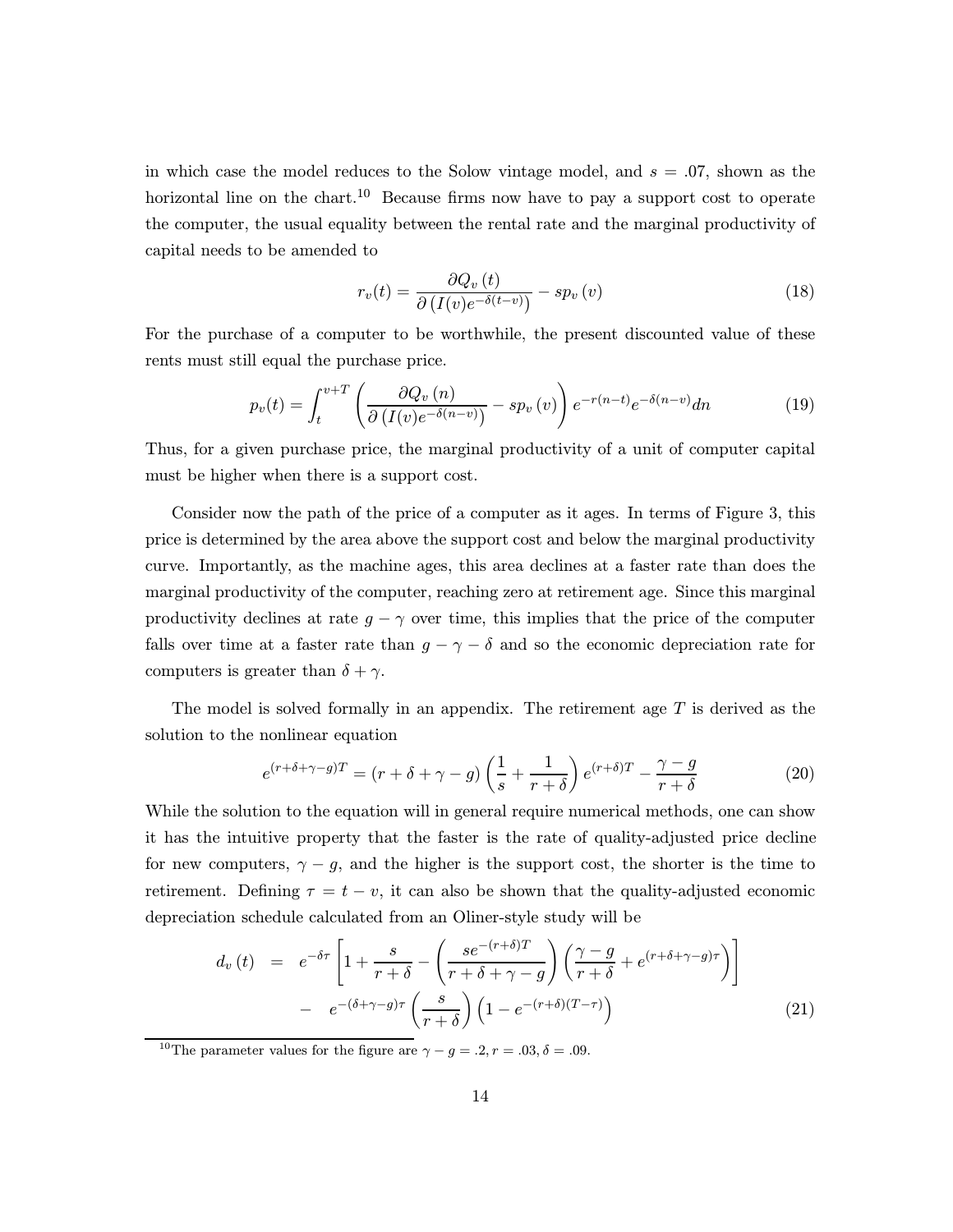This extension of the Solow vintage model (which we will call the "obsolescence model") can explain all three of the anomalies noted in our discussion of the evidence on computer depreciation. Non-geometric quality-adjusted depreciation, shown formally in equation (21), is an intuitive feature of the model, as explained by Figure 3. The downward shifts over time in the quality-adjusted economic depreciation schedules are consistent with an increase in the pace of embodied technological progress, a pattern that seems to fit with the apparent acceleration in technological change in the computer industry since the early 1980s. Finally, and most importantly, this model explains why the quality-adjusted economic depreciation rates, used to construct the NIPA real wealth stocks, are so high. Even if the rate of physical decay were zero, the expectation of early retirement would imply that computers still lose value as they age at a faster rate than the decline in quality-adjusted prices. Combined with significant anecdotal evidence for the importance of technological support and early retirements of computing equipment, these patterns point towards the need to explicitly account for technological obsolescence.

## 5.2 Alternative Estimates of Productive Stocks

The obsolescence model suggests that the quality-adjusted depreciation rates used to construct the NIPA real wealth stocks for computing equipment will be higher than the corresponding rates of physical decay. Thus, these real wealth stocks will be smaller than the appropriate productive stocks. The model also suggests an alternative strategy for estimating these productive stocks. Given values for s,  $\delta$ , r, and  $\gamma - g$ , we can jointly simulate equations (20) and (21) to obtain both the retirement age and the schedule for qualityadjusted economic depreciation. Using the observed rate of quality-adjusted relative price decline to estimate  $\gamma - g$ , and assuming a value for r, we can obtain the values of s and  $\delta$ that are most consistent with the observed depreciation schedules. The estimated  $\delta$ 's can then be used to construct productive stocks.

Table 2 shows the estimated values of s and  $\delta$  obtained from this procedure for the four classes of computing equipment in Oliner's studies.<sup>11</sup> These values were based on the most recent depreciation schedules for each type of equipment and were obtained from

<sup>&</sup>lt;sup>11</sup>A value of  $r = .0675$  was used. As explained in Appendix B, this value was also used in the calibrations of the marginal productivity of capital in our growth accounting exercises. The estimates of s and  $\delta$  were not sensitive to this choice.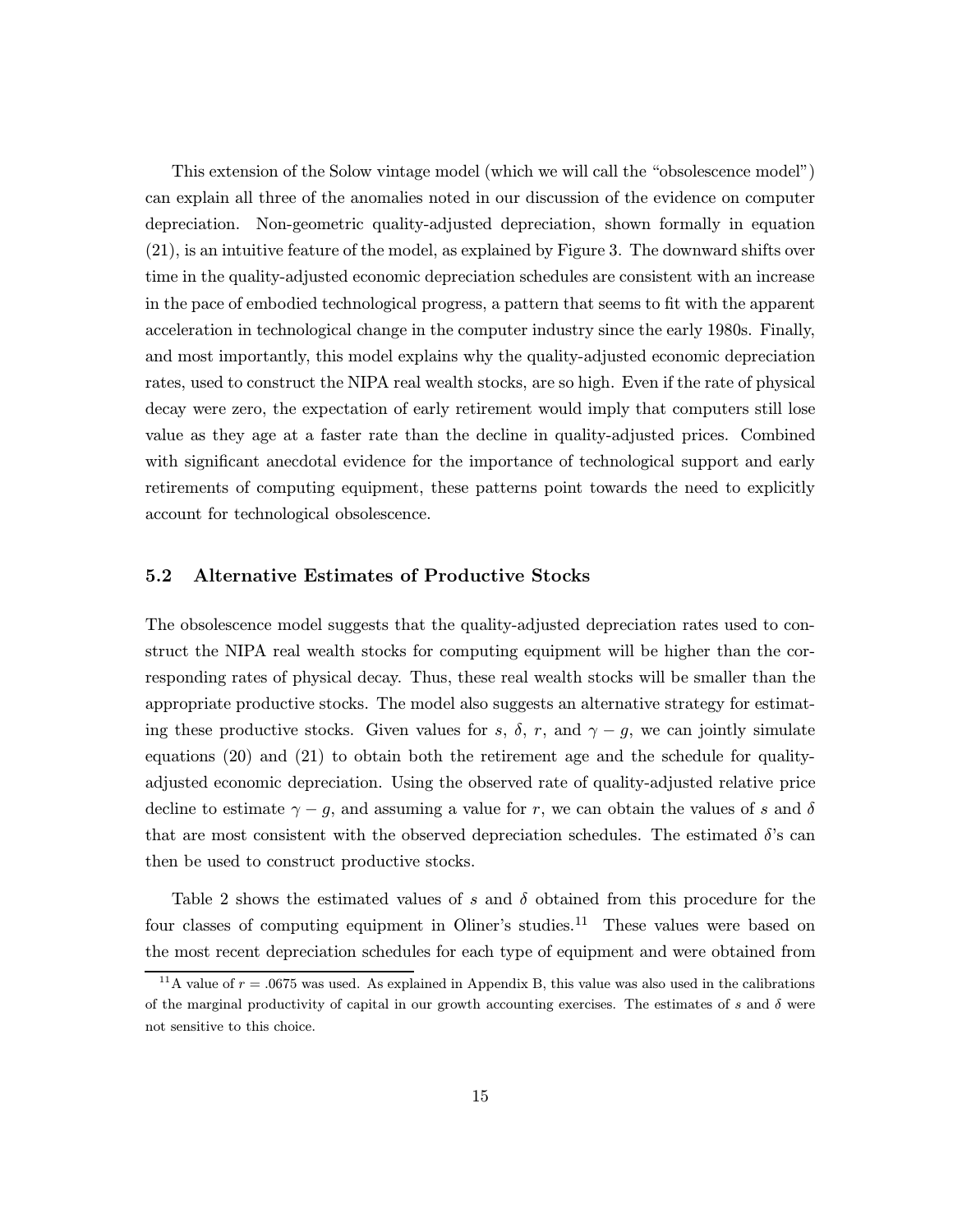a grid-search procedure to find the values giving the depreciation profiles that best fitted Oliner's schedules. The table shows that for mainframes, storage devices, and terminals, the obsolescence model's depreciation schedules fit far better than any geometric alternative: Root-Mean-Squared-Errors of the predicted depreciation schedules relative to the observed schedules are far lower for the obsolescence model. Also, for mainframes and terminals, the parameter combinations that fit best are those that have a physical decay rate of zero. An exception to these patterns is printers, which as seen on Figure 2, show an approximately geometric pattern of decay. I have interpreted this as a rejection of the obsolescence model for this category. The estimated values for the support cost parameters for mainframes and terminals of 0.17 and 0.15 suggest a substantial additional expenditure, beyond the purchase price, over the lifetime of the computing equipment, but are low relative to what has been suggested by some studies, such as the Gartner Group research cited above.

The estimated values of s and  $\delta$  imply a unique value of T, which was used to fit the economic depreciation schedules. This value of T could also be used to calculate the productive stock for each type of equipment according to equation (17). We can do a little better, however. While the model predicts that all machines of a specific vintage are retired on the same date, reality is never quite so simple: In practice, there is a distribution of retirement dates. Given a survival probability distribution,  $d(\tau)$  that declines with age, the appropriate expression for the productive stock needs to be changed from equation (17) to

$$
C(t) = \int_{-\infty}^{t} d(t - v) I(v) e^{\gamma v} e^{-\delta(t - v)} dv
$$
\n(22)

This problem also needs to be confronted in the construction of economic depreciation schedules. If these schedules are constructed using only information on prices of assets of age  $\tau$ , they will underestimate the average pace of depreciation: There is a "censoring" bias because we do not observe the price (equal to zero) for those assets that have already been retired. Hulten and Wykoff's (1981) methodology corrects for this censoring problem by multiplying the value of machines of age  $\tau$  by the proportion of machines that remain in use up to this age. Oliner's depreciation studies followed the same approach and I have used his retirement distributions to construct estimates of productive stocks for computing equipment that are consistent with equation  $(22).^{12}$ 

Finally, we do not have a schedule to fit for PCs. As described in Section 4, the NIPA

 $12$ An implicit assumption here is that all retirements are voluntary, rather than being due to physical decay "explosions". However, given our very low estimates of physical decay, this is a reasonable simplification.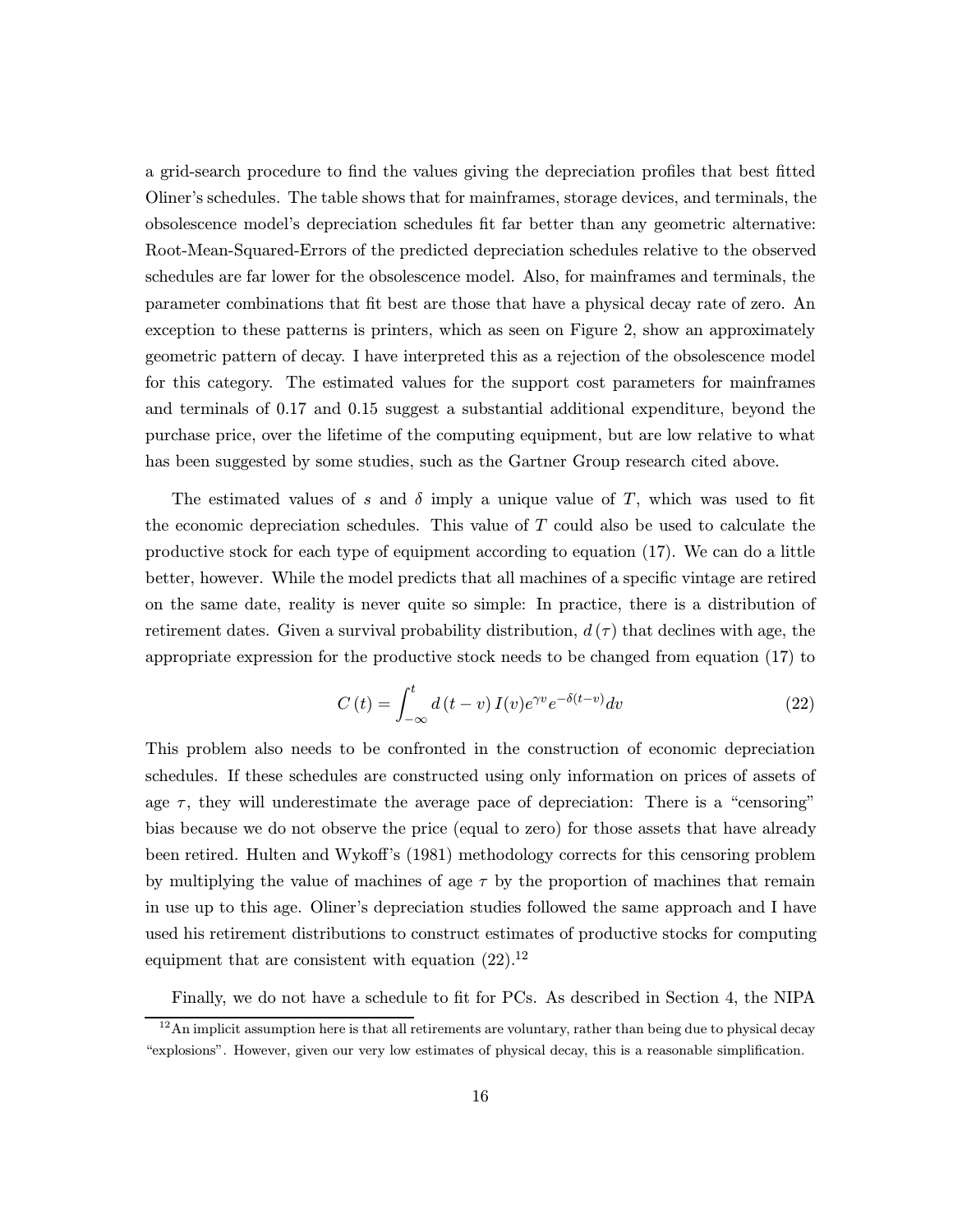depreciation rate for PCs is far lower than for the other categories of computing equipment. However, there is no evidence to support this assumption and BEA intends to revise the NIPA stock for PCs to bring this category into line with the other types of computing equipment. As a result, I have chosen to treat PCs symmetrically to mainframes, using the depreciation schedule applied by BEA for mainframes to construct a "NIPA-style" stock for PCs, and using identical schedules to derive the obsolescence model's productive stocks for both PCs and mainframes.

Figure 4 displays the productive stocks implied by the obsolescence model and compares them with the NIPA real wealth stocks. Printers are not shown since we could not find sufficient evidence that the obsolescence model applied to this category. The low estimated rates of physical decay for the obsolescence model imply productive stocks that, in 1997 (the last year for which we have published NIPA stocks), ranged from 24 percent (for storage devices) to 72 percent (for mainframes) higher than their NIPA real wealth counterparts. The wide range in these ratios comes in part from the variation in the average age of these stocks: The NIPA stocks place far lower weights on old machines than the alternative stocks, and the stock of mainframes contains more old investment than the stock of storage devices. For PCs, by far the largest category in 1997, the obsolescence model implies a stock that is 44 percent larger than that implied by the NIPA-style stock.

# 6 Calculating the Computer-Usage Effect

We now consider the implications of these alternative estimates of productive stocks for the contribution of computer capital accumulation to aggregate output growth.

### 6.1 Methodology

Starting from a general production function:

$$
Q(t) = F(X_1, X_2, \dots, X_n, t)
$$

Solow (1957) defined the contribution of technological progress to output growth as that proportion of the change in output that cannot be attributed to increased inputs:

$$
\frac{\dot{A(t)}}{A(t)} = \frac{1}{Q(t)} \frac{\partial F(X_1, X_2, \dots, X_n, t)}{\partial t}
$$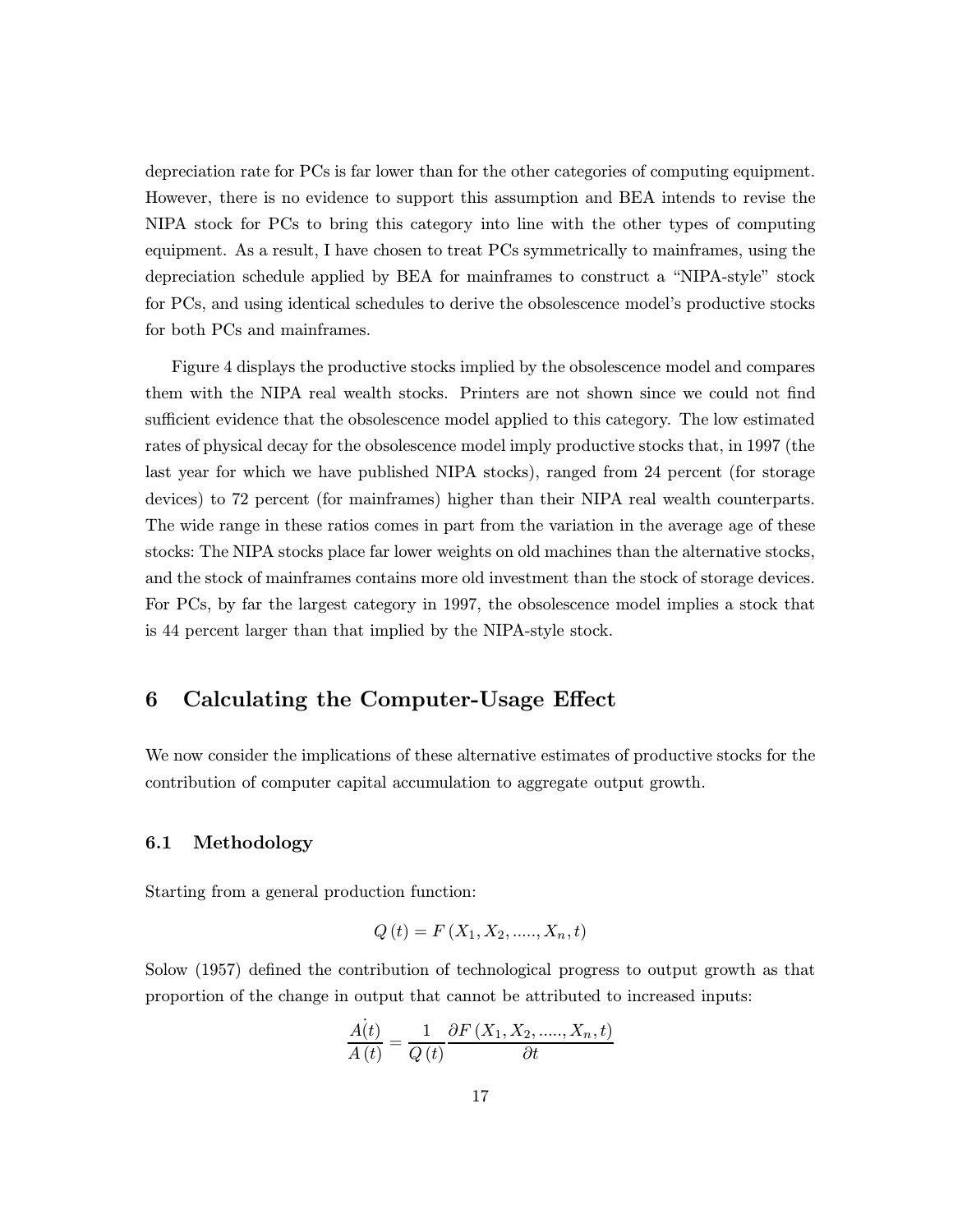Taking derivatives with respect to time we get

$$
\frac{Q(t)}{Q(t)} = \frac{A(t)}{A(t)} + \sum_{i=1}^{n} \frac{X_i(t)}{Q(t)} \frac{\partial F(X_1, X_2, \dots, X_n, t)}{\partial X_i} \frac{X_i(t)}{X_i(t)}
$$
(23)

The contribution to growth of technological progress, known also as Total Factor Productivity (TFP), is calculated by subtracting a weighted average of growth in inputs from output growth, where each input's weight is determined by the quantity of the input used times its marginal productivity. As is well known, if the production function displays constant returns to scale with respect to inputs and factors are being paid their marginal products then these growth accounting weights will sum to one and the weight for a factor will equal its share of aggregate income.

In the case where output is a function of labor input,  $L(t)$ , and n capital inputs,  $K_i(t)$ , we have

$$
\frac{Q(t)}{Q(t)} = \frac{A(t)}{A(t)} - \alpha(t) \frac{L(t)}{L(t)} - \sum_{i=1}^{n} \beta_i(t) \frac{K_i(t)}{K_i(t)}
$$
(24)

Since labor's share of income is an observable parameter, we can use this as a time series for  $\alpha(t)$ . While we cannot observe the actual payments of factor income to different types of capital, the standard implementation of empirical growth accounting follows Jorgenson and Grilliches (1967) and uses theoretically-based measures of the marginal productivity of capital

$$
r_i(t) = \frac{\partial F(X_1, X_2, \dots, X_n, t)}{\partial X_i}
$$

to calculate growth accounting weights for each type of capital

$$
\beta_i\left(t\right) = \frac{r_i\left(t\right)K_i\left(t\right)}{Q\left(t\right)}\tag{25}
$$

The contribution to growth of accumulation of capital of type i is defined as  $\beta_i(t) \frac{K_i(t)}{K_i(t)}$ .<sup>13</sup> There are three areas where the calculation of the contribution of computer capital to growth differs depending on whether we model the data as being generated by the Solow vintage model or by the obsolescence model.

<sup>13</sup>Using theoretically-specified measures of the marginal productivity of each type of capital does not ensure that our growth accounting weights sum to one. In practice, then, we force this to be the case by restricting the weights for each type of capital to sum to capital's share of income, with the relative size of the weight for capital of type i being proportional to our estimate of  $r_i(t) K_i(t)$ . This procedure is discussed in more detail in the appendix.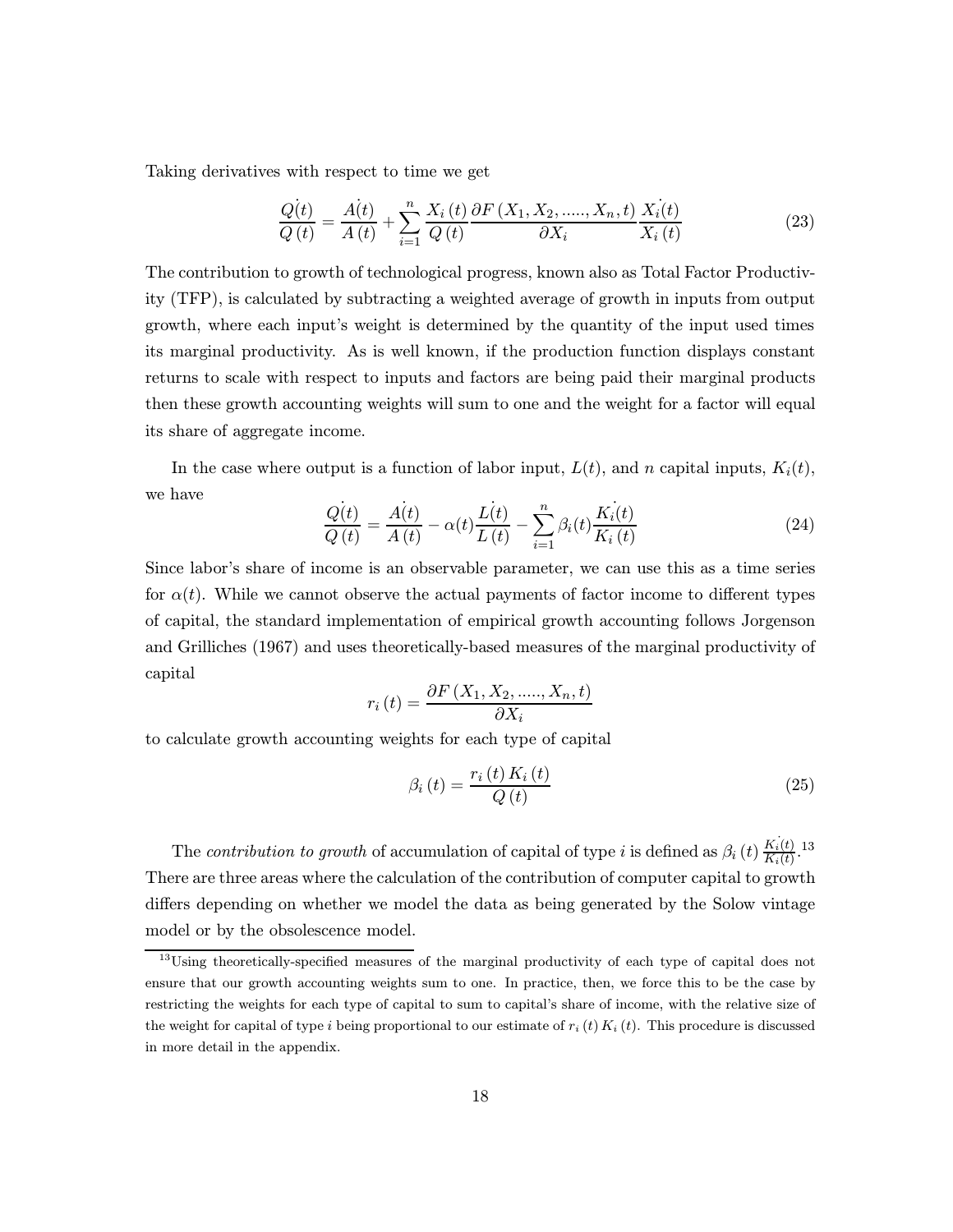**Computer Capital Stock Growth Rates**  $(K_i(t))$ : Perhaps surprisingly, these are almost identical under both the Solow vintage model (in which case we use the NIPA stocks) and the obsolescence model (in which case we use the alternative stocks). While the levels of the alternative stocks are higher than the levels of the NIPA stocks, the growth rates in the 1990s are very similar.

The Marginal Productivity of Computer Capital: The productive stock of computer capital is measured in quality-adjusted units. Thus, we need an estimate of the marginal productivity of adding another quality-adjusted unit. For both models, we know that declining utilization implies that the marginal productivity of non-quality-adjusted computer units declines cross-sectionally with age at rate  $\gamma$ 

$$
r_v(t) = r_t(t) e^{-\gamma(t-v)}
$$

However, dividing by  $e^{\gamma v}$ , this means that, in terms of quality-adjusted units, the marginal productivity of capital equals  $\tilde{r}(t) = r_t(t) e^{-\gamma t}$  for all units.

The formula for  $r_t(t)$  differs in our two models. In the Solow vintage model we have

$$
r_t(t) = (r + \delta + \gamma - g) e^{gt}
$$

Letting  $q(t) = e^{(g-\gamma)t}$  be the quality-adjusted computer price index,  $\tilde{r}(t)$  is given by the traditional Jorgensonian rental rate:

$$
\tilde{r}(t) = q_t(t) \left( r + \delta - \frac{q_t(t)}{q_t(t)} \right)
$$
\n(26)

In Appendix B, I show that the corresponding formula for the obsolescence model is

$$
\tilde{r}(t) = q_t(t) \left[ \left( r + \delta - \frac{q_t(t)}{q_t(t)} \right) + s \left( 1 - \frac{1 - e^{-(r+\delta)T}}{r+\delta} \frac{q_t(t)}{q_t(t)} \right) \right]
$$
\n(27)

These equations are the algebraic expression of the pattern shown on Figure 3: Introducing a support cost implies that the marginal productivity of capital must be higher to compensate for both the payment of the support cost and early retirement. Perhaps surprisingly, then, Table 3 shows that the estimates of  $\tilde{r}(t)$  under the assumption that the Solow vintage model is correct are fairly similar to the estimates for the obsolescence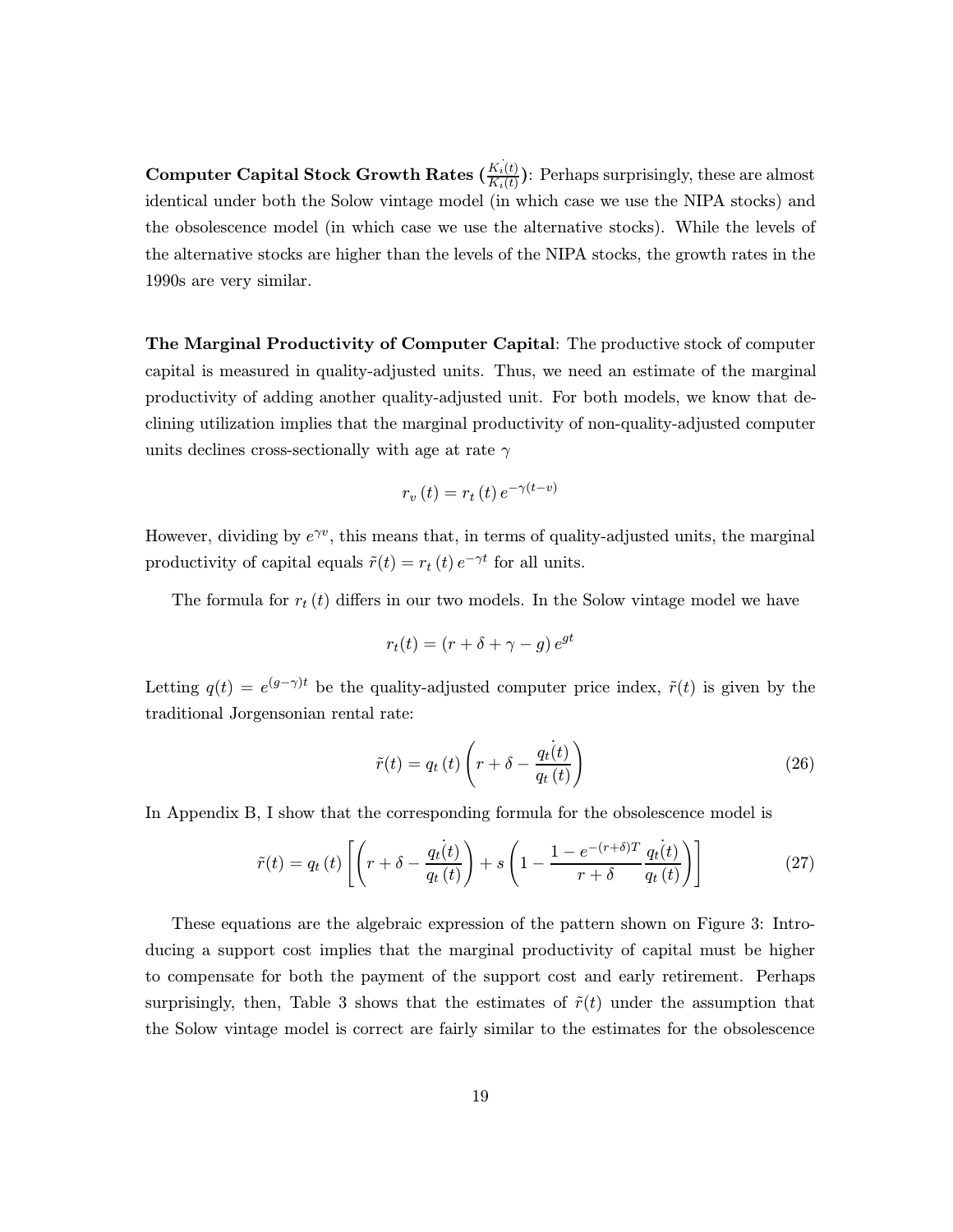model.<sup>14</sup> The reason for this is that the models give very different estimates of  $\delta$ , with the obsolescence model being consistent with low values and the Solow model consistent with very high values. So, because of the high rates of economic depreciation, both models agree that the marginal productivity of computer investments should be high. However, they arrive at this conclusion via different reasoning: The obsolescence model sees that firms need to be compensated for support costs and early retirement, the Solow model that firms need to be compensated for high rates of physical decay.

The calculated values for  $\tilde{r}(t)$  from the two models differ principally because of the effect of quality-adjusted price declines,  $\frac{q_t(t)}{q_t(t)}$ . This variable has a stronger effect on  $\tilde{r}(t)$  in the obsolescence model because of the influence that faster embodied technological change has in shortening service lives. Thus, the obsolescence model's value of  $\tilde{r}(t)$  is notably higher for PCs, because this is the category with the fastest rate of price decline.

The Level of Computer Capital Stocks: The final difference between these two models in the calculation of the contribution to growth of computer capital accumulation is what we have already shown - that the levels of the stocks consistent with the obsolescence model are higher than the NIPA stocks consistent with the Solow vintage model. This results in a higher contribution to growth for the obsolescence model for a simple reason: While both models agree that the stock of computer capital is growing fast and has high marginal productivity, this cannot have much effect on aggregate output if this stock is too small.

#### 6.2 Results

Our empirical implementation is for the U.S. private business sector, the output of which equals GDP minus output from government and nonprofit institutions and the imputed income from owner-occupied housing.<sup>15</sup> Table 4 gives a summary for both models of the combined contributions to output growth of the five types of computer capital. Figure 5 gives a graphical illustration.

The results for both models show similar patterns over time with the contributions from the obsolescence model consistently about 50 percent higher than those from the Solow vintage model. The results from the Solow model for the 1980s are very similar

<sup>&</sup>lt;sup>14</sup>The values in Table 3 use 1997-based prices. In other words,  $q(t) = 1$  for each category.

<sup>15</sup>Appendix B contains a detailed description of the empirical growth accounting calculations.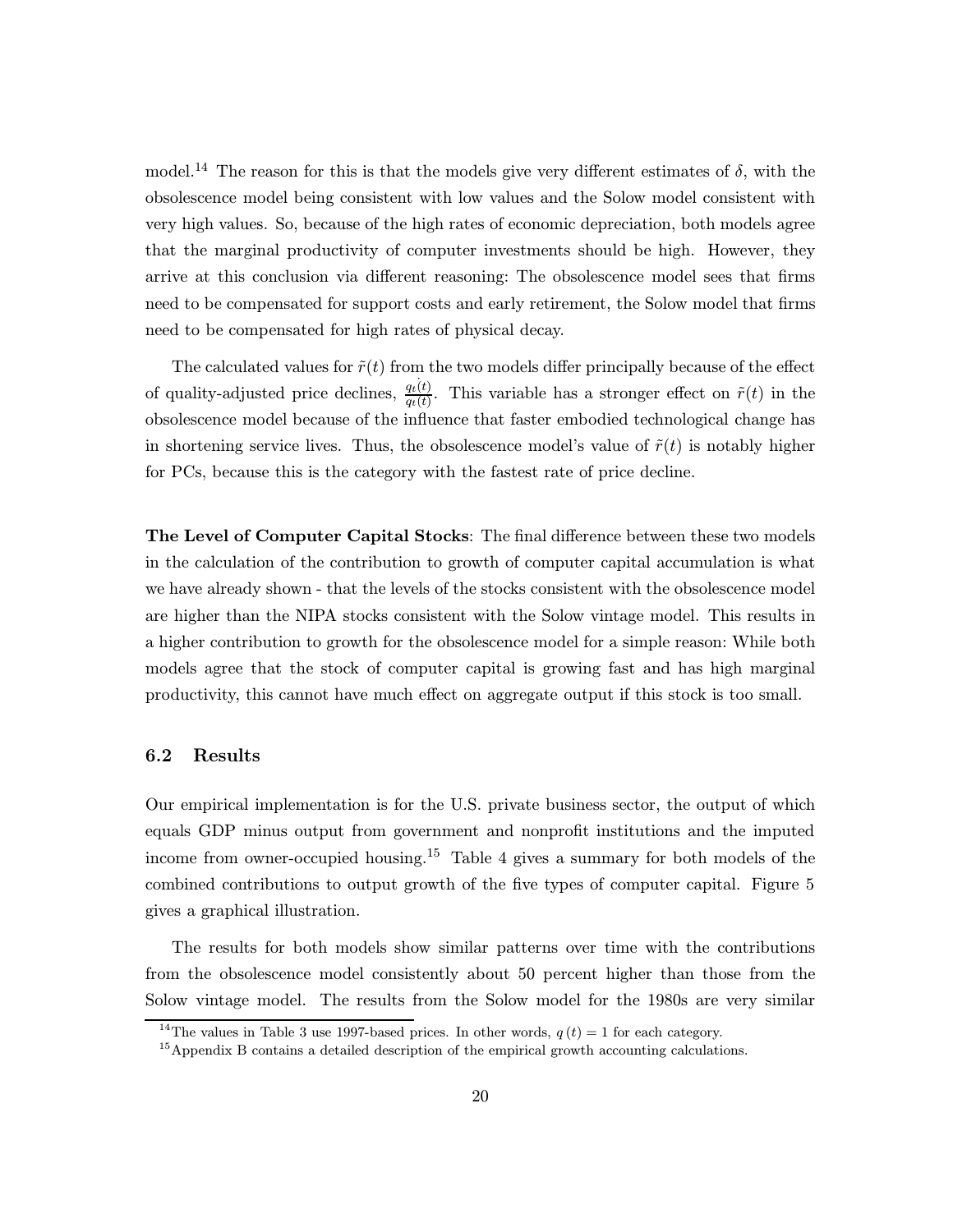to those of Oliner and Sichel (1994), who, using essentially the same methodology, found that during this period computer capital accumulation contributed about two-tenths of a percentage point per year to aggregate output growth. However, both approaches agree that the contribution of computer capital accumulation has picked up substantially over the past few years, with average contributions over 1996-98 (in percentage points) of 0.57 for the Solow model and  $0.82$  for the obsolescence model.<sup>16</sup> Both approaches also see this contribution accelerating as computers become a more important part of capital input. By 1998, the obsolescence model indicates that this contribution was worth almost a full percentage point for economic growth, 0.32 percentage points higher than for the Solow model. One interpretation of these results is that they provide a partial reversal of Oliner and Sichel's original resolution of the Solow paradox: Computers may not be everywhere but they are more prevalent than the NIPA capital stocks suggest, and even the NIPA series are growing very rapidly.

# 7 Computers and The Acceleration in Productivity

## 7.1 The Computer Sector and Aggregate TFP

Our results so far have suggested that the substantial investments in computing technologies made by U.S. businesses in recent years have had a very important influence on output growth. Note, though, that the models have been silent on the cause of this massive accumulation of computing power: Why has the price of computing power fallen so rapidly? Our models have assumed that output can be expressed in terms of an aggregate production function, which allows for two possibilities. The first is that computers are produced using the same technology as all other goods. However, this raises the question of why their relative price would decline. The second is that all computers have been imported, which clearly does not fit the reality of the U.S. economy. Thus, an alternative approach, which recognizes that computers may be produced using a different technology to other goods, seems appropriate.

Suppose that Sector 1 produces consumption goods and ordinary capital according to

 $16$ Oliner and Sichel (2000, forthcoming) also present figures for recent years that are very similar to those presented here for the Solow vintage model.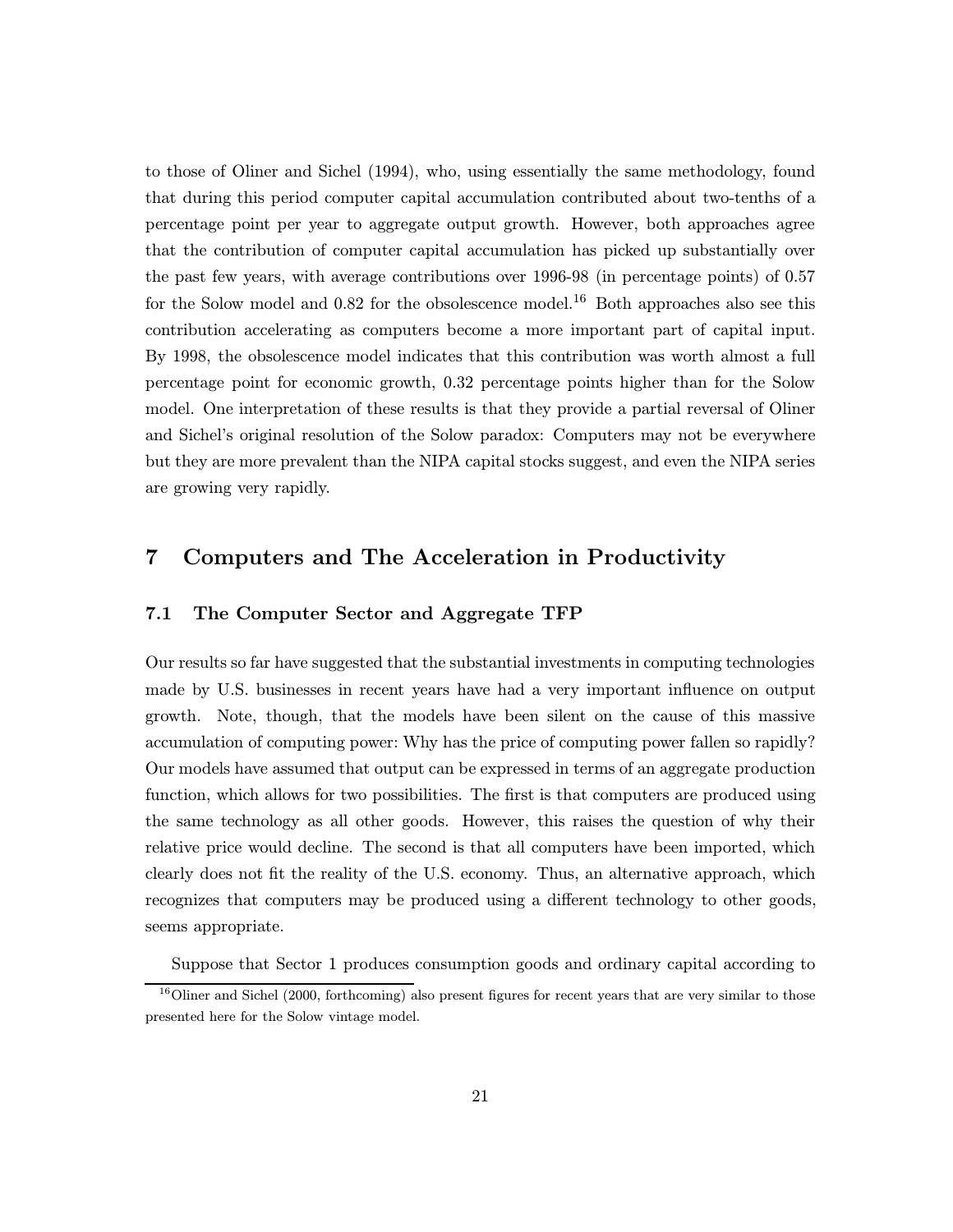an aggregated production function, derived from a vintage structure as in previous sections:

$$
Q_1(t) = A_1(t) L_1(t)^{\alpha(t)} K_1(t)^{\beta(t)} C_1(t)^{1-\alpha(t)-\beta(t)}
$$
\n(28)

and that Sector 2 produces quality-adjusted computers according to a production function that is identical up to the multiplicative disembodied technology term:

$$
Q_2(t) = A_2(t) L_2(t)^{\alpha(t)} K_2(t)^{\beta(t)} C_2(t)^{1-\alpha(t)-\beta(t)}
$$
\n(29)

We are interested in estimating the behavior of  $A_2(t)$  relative to  $A_1(t)$ . For the United States, we do not have sufficient information on capital stocks by industry to allow for direct estimation of this series for the computer industry using a growth accounting method. Instead, I will estimate this series under the simplifying assumption that both sectors are perfectly competitive, so prices are set equal to marginal cost. It is easily shown that, given the wage rate,  $w(t)$ , and the rental rates for ordinary capital,  $r^{\circ}(t)$ , and quality-adjusted computer capital  $\tilde{r}(t)$ , the cost function is

$$
C_{i}\left(w\left(t\right),r^{o}\left(t\right),\tilde{r}(t),Q_{i}\left(t\right)\right)=\frac{Q_{i}\left(t\right)}{A_{i}\left(t\right)}\left(\frac{w\left(t\right)}{\alpha\left(t\right)}\right)^{\alpha\left(t\right)}\left(\frac{r^{o}\left(t\right)}{\beta\left(t\right)}\right)^{\beta\left(t\right)}\left(\frac{\tilde{r}(t)}{1-\alpha\left(t\right)-\beta\left(t\right)}\right)^{1-\alpha\left(t\right)-\beta\left(t\right)}\tag{30}
$$

Thus, the ratio of Sector 1's price to Sector 2's is

$$
\frac{p_1\left(t\right)}{p_2\left(t\right)} = \frac{\partial C_1\left(t\right)}{\partial Q_1\left(t\right)} / \frac{\partial C_2\left(t\right)}{\partial Q_2\left(t\right)} = \frac{A_2\left(t\right)}{A_1\left(t\right)}\tag{31}
$$

Under these assumptions, we can use the relative decline in quality-adjusted computer prices to measure the relative rates of TFP growth in the computer and non-computer sectors:

$$
\frac{\dot{A_2}(t)}{A_2(t)} - \frac{\dot{A_1}(t)}{A_1(t)} = \gamma - g \tag{32}
$$

Consider now the behavior of a Tornqvist aggregate of  $Q_1(t)$  and  $Q_2(t)$ . This aggregation procedure, which is a close theoretical approximation to the Fisher chain-aggregation method that has been used to construct real GDP since 1996, weights the real growth rates for each category according to its share in nominal output. The growth rate of this aggregate will be:

$$
\frac{\dot{Q(t)}}{Q(t)} = (1 - \mu_t) \frac{\dot{Q_1(t)}}{Q_1(t)} + \mu_t \frac{\dot{Q_2(t)}}{Q_2(t)}
$$
\n(33)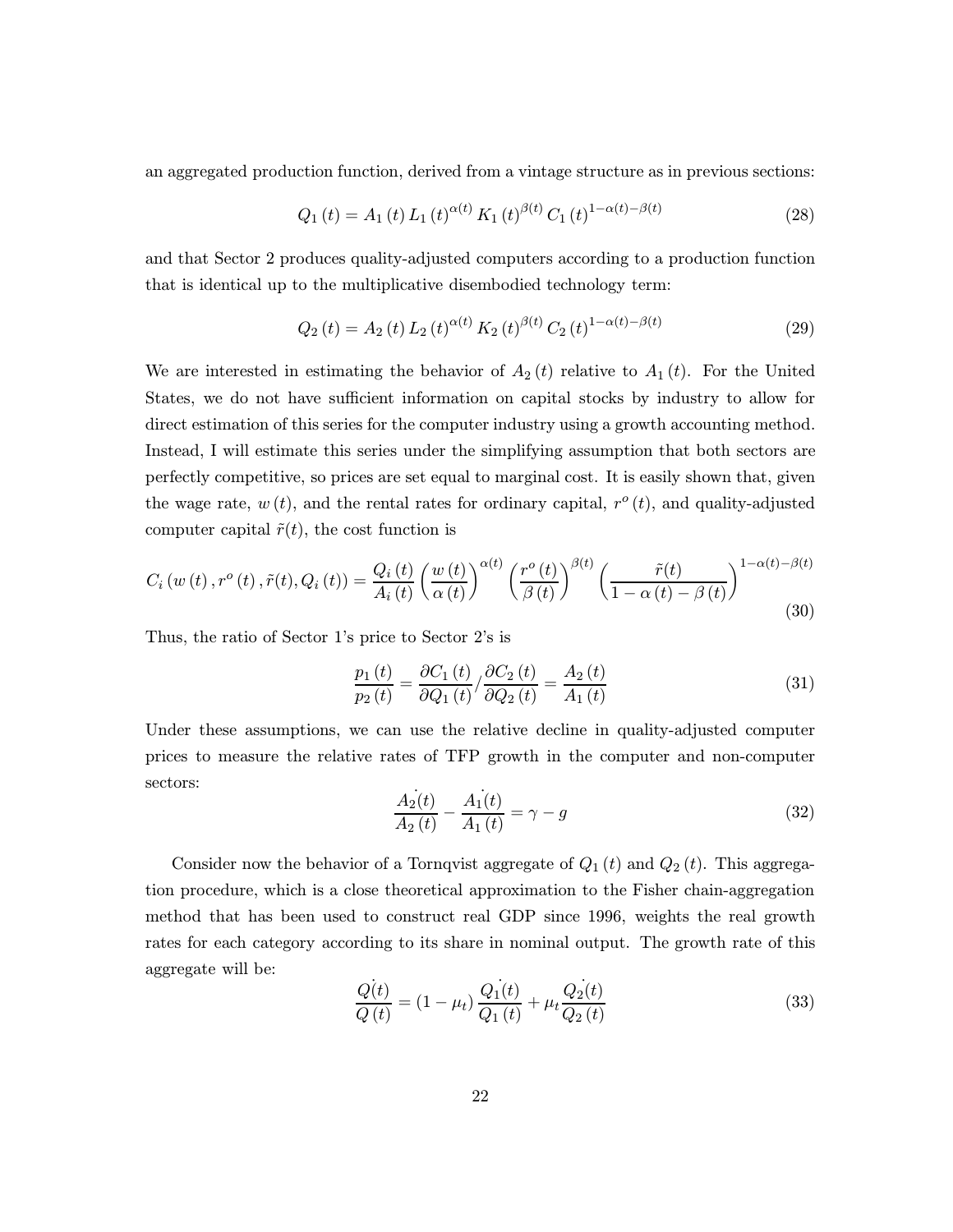where  $\mu_t$  is the share of the computer sector in nominal output. Applying the standard growth accounting equation to each sector, we get

$$
\frac{Q_i(t)}{Q_i(t)} = \frac{A_i(t)}{A_i(t)} + \alpha(t) \frac{L_i(t)}{L_i(t)} + \beta(t) \frac{K_i(t)}{K_i(t)} + (1 - \alpha(t) + \beta(t)) \frac{C_i(t)}{C_i(t)}
$$
(34)

Performing an aggregate TFP calculation with the Tornqvist measure of aggregate output, we get

$$
\frac{Q(t)}{Q(t)} - \alpha(t) \frac{L(t)}{L(t)} - \beta(t) \frac{K(t)}{K(t)} - (1 - \alpha(t) - \beta(t)) \frac{C(t)}{C(t)}
$$
\n
$$
= (1 - \mu_t) \frac{A_1(t)}{A_1(t)} + \mu_t \frac{A_2(t)}{A_2(t)}
$$
\n
$$
= \frac{A_1(t)}{A_1(t)} + \mu_t (\gamma - g) \tag{35}
$$

The effect of faster TFP growth in the computer sector in boosting aggregate TFP growth can be measured as the product of the share of the computer industry in nominal output  $(\mu_t)$  times the rate of relative price decline for computers,  $(\gamma - g)$ . Figure 6 describes this calculation.<sup>17</sup> The upper panel shows that despite enormous declines in quality-adjusted prices, the nominal output of the computer industry has fluctuated around 1.5 percent of business output since 1983, ticking up a bit since the mid-1990s. The middle panel shows that the pace of quality-adjusted price declines accelerated rapidly after the mid-1990s. As a result, the boost to aggregate TFP growth from the computer sector, which had fluctuated around 0.25 percentage points a year between 1978 and 1995 has picked up considerably in recent years, averaging almost 0.5 percentage points a year in 1997 and 1998.

These figures are likely to be a lower bound on the contribution of the computer sector to aggregate TFP growth because of the assumption of perfect competition. Equating the TFP growth differential between computer and non-computer sectors with the relative decline in computer prices implies that a given set of factors' ability to generate nominal output should be the same in the computer and non-computer industry. However, even looking only at the computer industry's ability to produce nominal output, there still appears to

<sup>&</sup>lt;sup>17</sup>There is no official measure of the output of the computer industry. The measure of nominal computer output used here is the sum of consumption, investment, and government expenditures on computers plus exports of computers and peripherals and parts minus imports for the same category. The measure of real output is the Fisher chain-aggregate of these 5 components.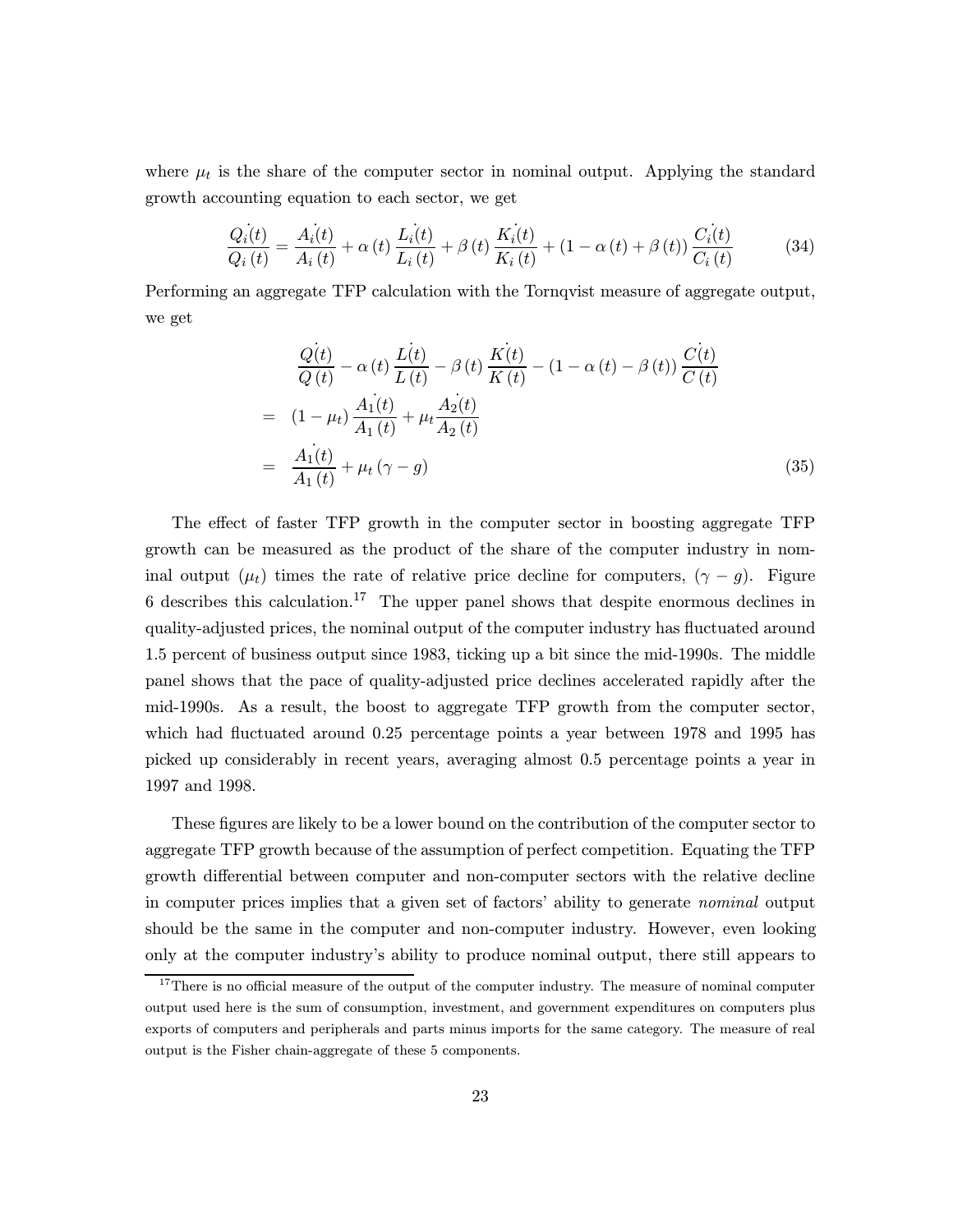have been large productivity improvements. Perhaps surprisingly, despite maintaining its share in aggregate nominal output, employment in SIC Industry 357 (computer and office machinery) has declined almost continuously from a high of 522,000 in 1985 to about 380,000 in 1998.<sup>18</sup> Moreover, while we do not have estimates of the capital stocks of computing and non-computing equipment being used in the computer industry, the NIPA capital stocks show that the proportions of both stocks in use in the two-digit industry that contains the computer industry (SIC 35) have been declining since the mid-1980s. Thus, if anything, TFP growth in the computer industry has been stronger than we have assumed and that part of the improved productivity of the computer sector may have shown up as higher markups over marginal cost.

## 7.2 Interpreting Recent Productivity Developments

Our results have shown that the effects on aggregate output growth of both computer usage and improved productivity in the computer sector increased substantially over the period 1996-98. This period also saw a notable step-up in the growth rate of labor productivity, an unusual development late into an expansion: Business sector labor productivity averaged 2.15 percent during this period, a full 1 percentage point more than the average rate over the previous 22 years.

We can calculate the role of computer-related factors in the acceleration in labor productivity by subtracting hours growth from both sides of our growth accounting equation:

$$
\frac{Q(t)}{Q(t)} - \frac{H(t)}{H(t)} = \frac{\dot{A}_C(t)}{A_C(t)} + \frac{\dot{A}_{NC}(t)}{A_{NC}(t)} + \alpha(t) \left(\frac{L(t)}{L(t)} - \frac{H(t)}{H(t)}\right) + \beta(t) \left(\frac{K(t)}{K(t)} - \frac{H(t)}{H(t)}\right) + (1 - \alpha(t) - \beta(t)) \left(\frac{C(t)}{C(t)} - \frac{H(t)}{H(t)}\right)
$$
(36)

Productivity growth is a function of TFP growth (here divided into the contributions of the computer and non-computer sectors, labeled  $C$  and  $NC$ ), of computer and non-computer capital accumulation, and of improvements in the quality of labor input (represented as an increase in labor input relative to hours). I will focus on the two computer-related elements of productivity growth,  $\frac{\dot{A}_C(t)}{A_C(t)}$  and  $(1 - \alpha(t) - \beta(t)) \left( \frac{C(t)}{C(t)} - \frac{H(t)}{H(t)} \right)$  $H(t)$  , and represent the productivity growth due to all other factors as a residual.

<sup>18</sup>Source: Bureau of Labor Statistics, Employment and Earnings.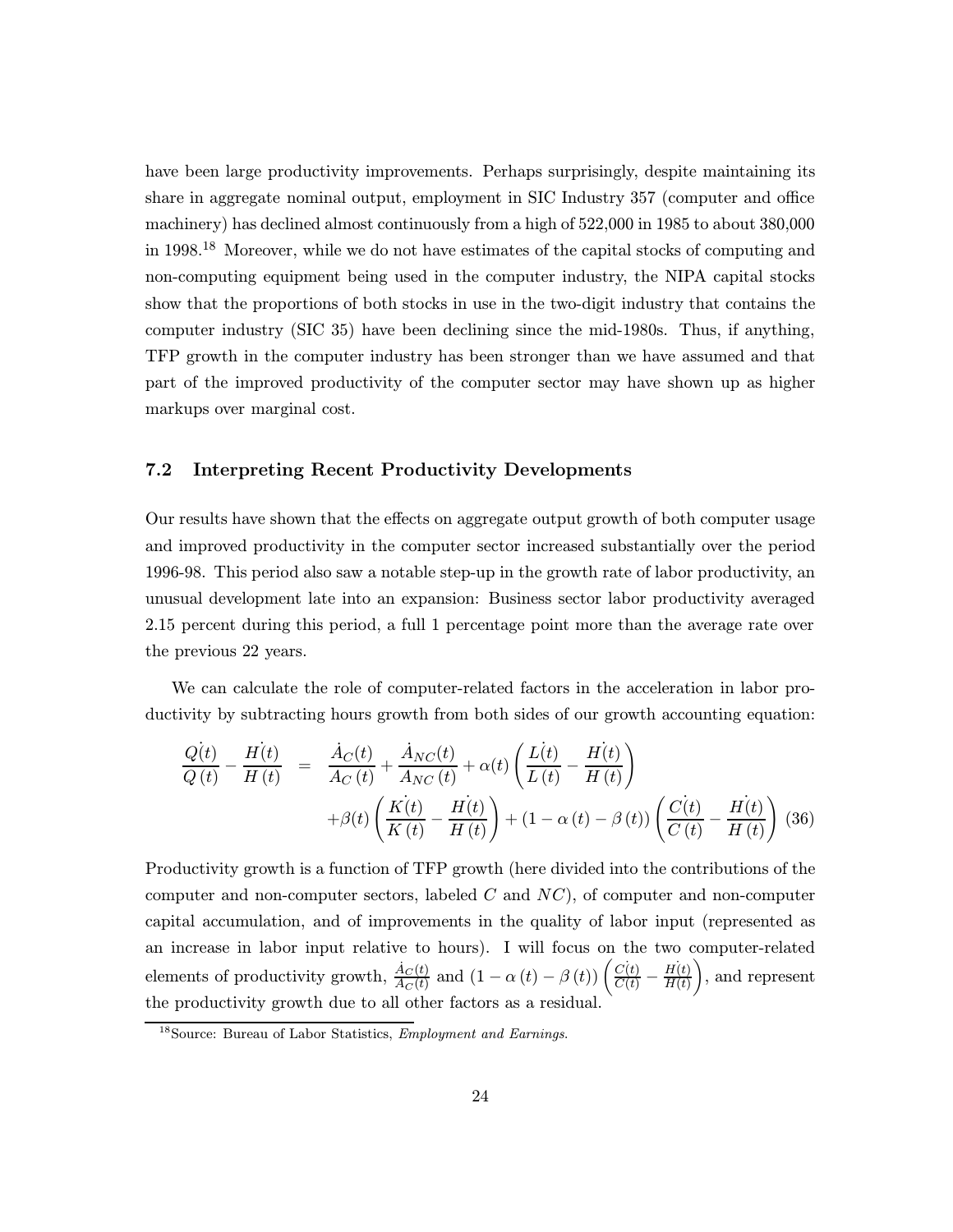Table 5 shows the results of this decomposition using computer capital accumulation effects from our preferred obsolescence model. Computer capital accumulation and computer sector TFP growth together account for 1.23 percentage points of the 2.15 percent a year growth in business sector productivity over 1996-98. Moreover, a remarkable 0.73 percentage points of the 1 percentage point increase in labor productivity growth over 1996-98 can be explained by computer-related factors.<sup>19</sup> In fact, the calculated 0.26 percentage point acceleration due to other factors probably overstates the true effect of these factors since, as Gordon (1999) has discussed, methodological changes in price measurement introduced into the GDP statistics that were not fully "backcasted" to earlier periods probably contributed around three-tenths a year to the acceleration in measured productivity in our data.<sup>20</sup>

Our results indicate that computers have played a crucial role in the recent pickup in aggregate productivity growth.<sup>21</sup> These calculations should be interpreted carefully, however. While the results appear to endorse the popular belief that there is a connection between high-tech investments and improved productivity, they also contradict the position of some of the more enthusiastic believers in the benefits of technology investments. In particular, we have assumed that all capital investments earn the same net rate of return. Thus, the common belief that high-tech investments earn supernormal returns and are thus more profitable than other investments, would if correct, show up here as an improvement in productivity growth due to "All Other Factors", which (accounting for measurement factors) we do not see.

What of the outlook for future productivity growth? Will current rates of productivity growth persist or evaporate? Both upside and downside risks are apparent. The downside risks center around the dependence of the recent positive performance on one sector of the economy. The recent period of spectacular rates of productivity improvement in the computer sector, and the associated acceleration in quality-adjusted price declines, may

<sup>&</sup>lt;sup>19</sup>Stiroh (1998) is another paper that examines the combined effects of computer capital accumulation and computer-sector TFP growth. For his sample, which ends in 1991, Stiroh reports total computer-related effects on growth that are notably lower than those in this paper, largely because of the differences in the treatment of computer capital accumulation.

 $^{20}$ This problem has been rectified with the October 1999 benchmark revision to the NIPAs.

 $21$ These calculations are similar to those of Gordon (1999) in stressing the important role that increased productivity in the computer sector has played in directly boosting aggregate productivity growth in recent years. However, they differ starkly from Gordon's calculations in attributing an even more important role to the effect of computer capital accumulation on productivity throughout the economy. Gordon does not assign a role to this factor. His analysis instead emphasizes the effects of cyclical utilization.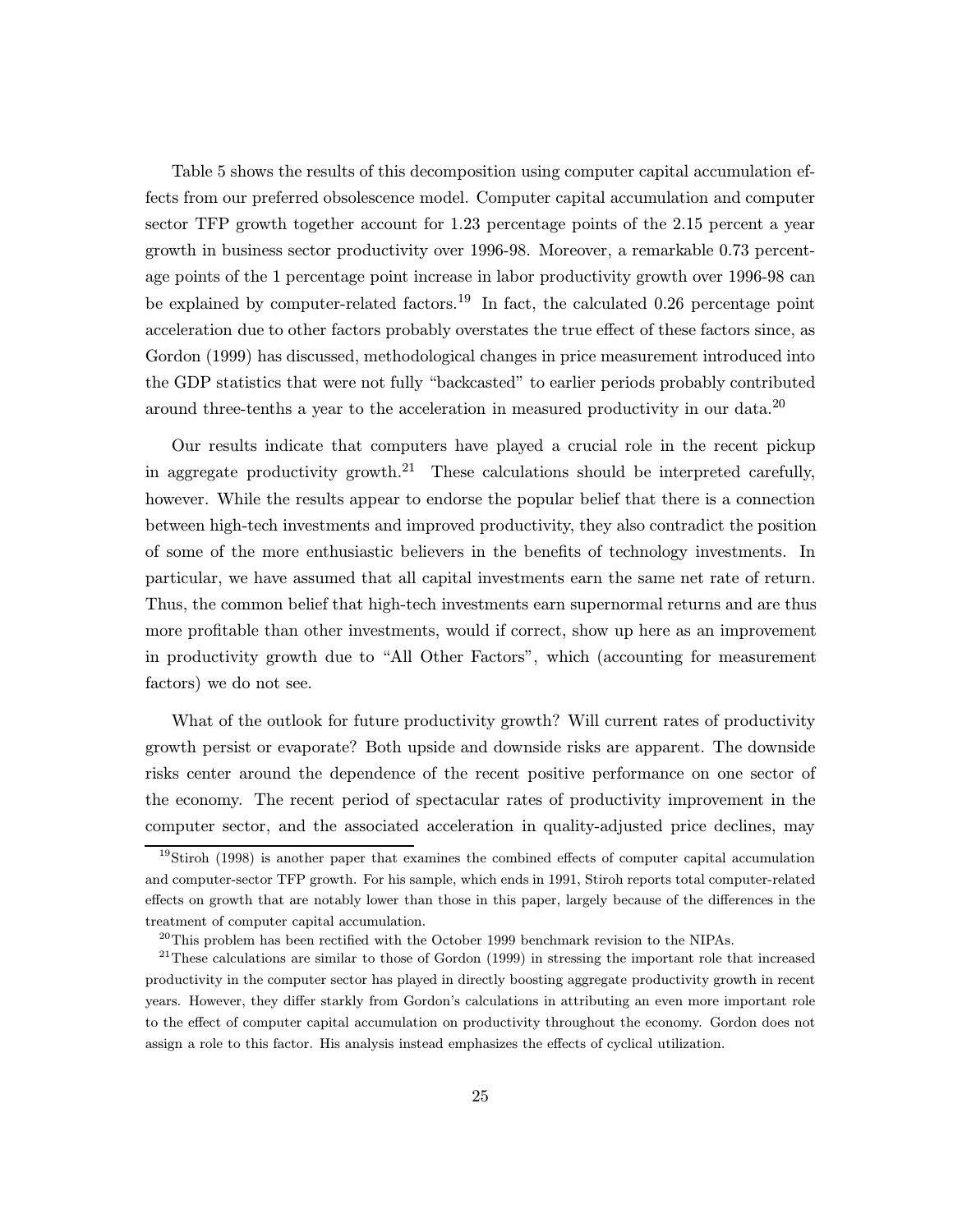turn out to be a flash in the pan. Indeed, given historical patterns, it seems unlikely that the recent pace of computer-related technological advance can be sustained. Given that we did not find any evidence that TFP growth has picked up outside this sector, a slowdown in aggregate productivity growth would be the most likely outcome.

The upside potential has two elements. First, the recent burst of productivity growth does not appear to be particularly cyclical in nature: Increased utilization would show up as an increase in productivity growth due to "All Other Factors". Thus, there is little reason to believe that we will see a period of sluggish productivity growth as "payback" for the current period. Second, thus far, it does not appear as though the computer industry is close to exhausting the potential for producing faster and cheaper computers. Moreover, one lesson from the expansion of the Internet is that businesses are still taking advantage of declines in the price of computing power by finding new and (hopefully) productive uses for computing technologies.

# 8 Conclusions

The purpose of this paper has been part methodological, part substantive. The methodological contribution has been to outline the issues surrounding capital stock measurement in the presence of embodied technological change and technological obsolescence. In particular, the paper provides a number of arguments against the use of the NIPA computer capital stocks for growth accounting and suggests an alternative approach. The substantive contribution has been to document the role that computers have played in the recent productivity performance of the U.S. economy: A marked pickup in the rate of computer capital deepening combined with improved productivity in the computer-producing industry have accounted for almost all of the recent acceleration in aggregate productivity.

I will conclude by pointing to the need for further empirical research in this area. Most of the calculations in this paper have relied on estimates of things that are difficult to measure (quality-adjusted prices for computing equipment) or studies that may themselves have become obsolete (Oliner's depreciation schedules). Given the increasing importance of computing technologies, further empirical work on the measurement of prices and depreciation for computing equipment would be extremely useful for refining and extending the analysis in this paper.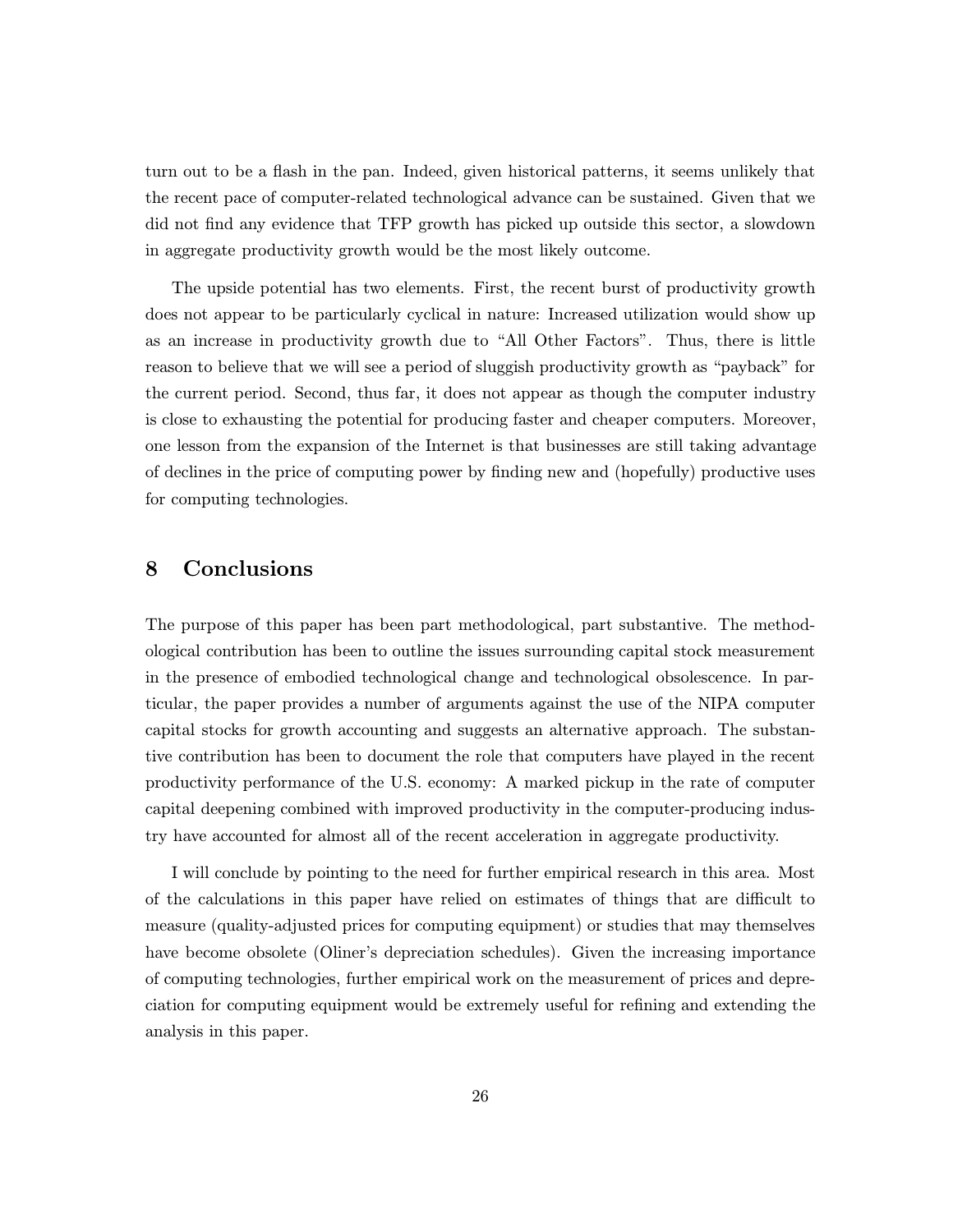## References

- [1] Bureau of Labor Statistics (1983). Trends in Multifactor Productivity, 1948-1981. BLS Bulletin No. 2178.
- [2] Feldstein, Martin and Michael Rothschild (1974). "Towards an Economic Theory of Replacement Investment", Econometrica, 42, 393-423.
- [3] Gartner Group (1999). 1998 IT Spending and Staffing Survey Results, report available at www.gartnergroup.com.
- [4] Goolsbee, Austan (1998). "The Business Cycle, Financial Performance, and the Retirement of Capital Goods", Review of Economic Dynamics.
- [5] Gordon, Robert J. (1999). Has the New Economy Rendered the Productivity Slowdown Obsolete?, mimeo, Northwestern University.
- [6] Gravelle, Jane (1994). The Economic Effects of Taxing Capital Income, Cambridge: MIT Press.
- [7] Hulten, Charles and Frank Wykoff (1981a). "The Estimation of Economic Depreciation Using Vintage Asset Prices: An Application of the Box-Cox Power Transformation", Journal of Econometrics, 15, 367-396.
- [8] Hulten, Charles and Frank Wykoff (1981b). "The Measurement of Economic Depreciation" in Charles Hulten, ed., Depreciation, Inflation, and the Taxation of Income from Capital, Washington DC: The Urban Institute Press. 367-396.
- [9] Hulten, Charles and Frank Wykoff (1996). "Issues in the Measurement of Economic Depreciation: Introductory Remarks", Economic Inquiry, 33, 10-23.
- [10] Jorgenson, Dale (1973). "The Economic Theory of Replacement and Depreciation" in W. Sellekaerts, ed., *Econometrics and Economic Theory*, New York: Macmillan.
- [11] Jorgenson, Dale and Zvi Grilliches (1967). "The Explanation of Productivity Change", Review of Economic Studies, 34, 249-280.
- [12] Jorgenson, Dale and Kevin Stiroh (1999). "Information Technology and Growth", American Economic Review, May, 109-115.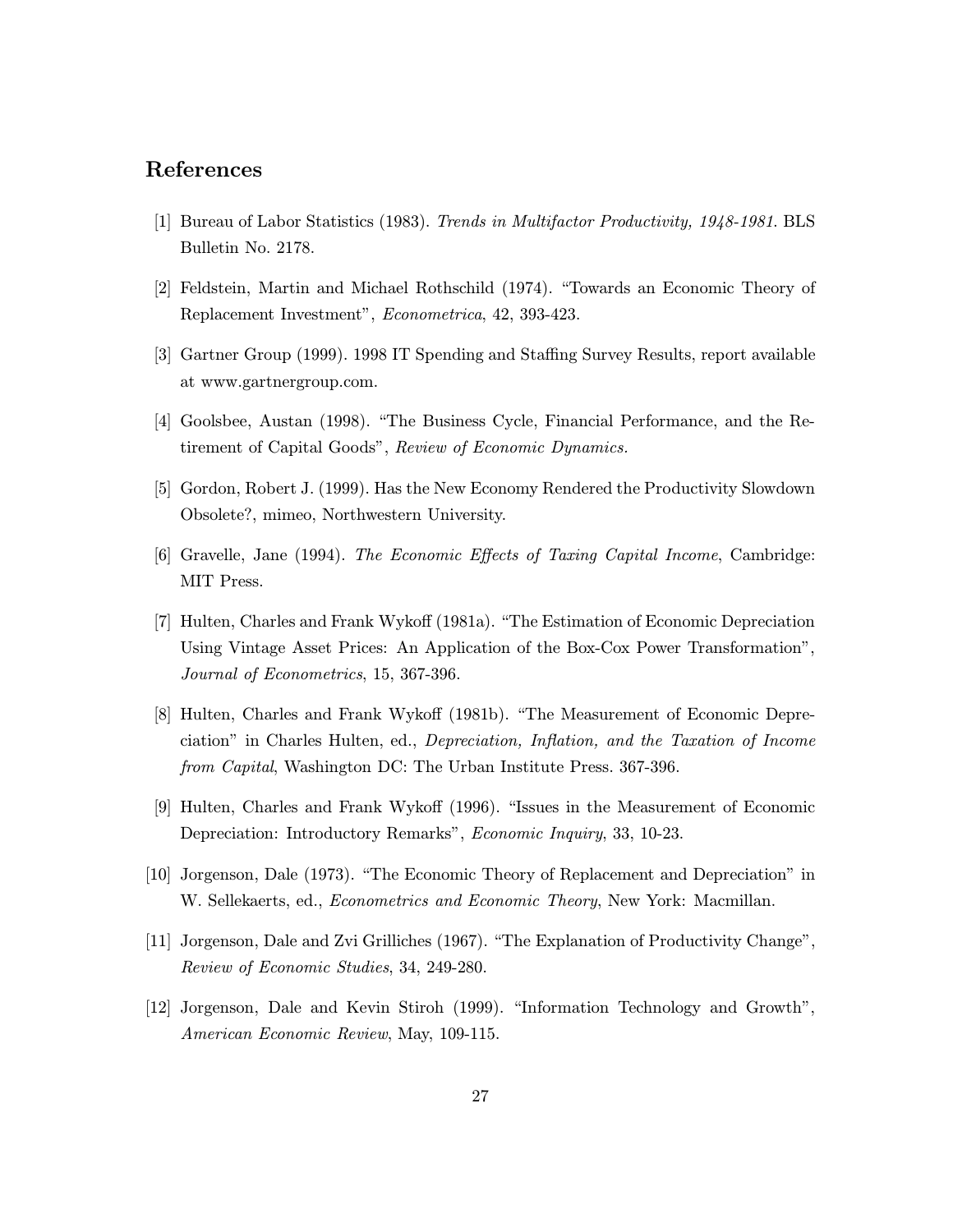- [13] Katz, Arnold and Shelby Herman (1997). "Improved Estimates of Fixed Reproducible Tangible Wealth, 1929-95", Survey of Current Business, May, 69-92.
- [14] Moulton, Brent and Eugene Seskin (1999). "A Preview of the 1999 Comprehensive Revision of the National Income and Product Accounts", Survey of Current Business, October, 6-17.
- [15] Oliner, Stephen (1989). "Constant-Quality Price Change, Depreciation, and Retirement of Mainframe Computers", in Price Measurements and Their Uses, ed. Allan Young, Murray Foss, and Marilyn Manser, Chicago: University of Chicago Press.
- [16] Oliner, Stephen (1994). Measuring Stocks of Computer Peripheral Equipment: Theory and Application, mimeo, Federal Reserve Board.
- [17] Oliner, Stephen and Daniel Sichel (1994). "Computers and Output Growth Revisited: How Big is the Puzzle?", Brookings Papers on Economic Activity, 2, 273-317.
- [18] Oliner, Stephen and Daniel Sichel (2000). "The Resurgence of Growth in the Late 1990s: Are Computers the Story?", forthcoming, Journal of Economic Perspectives.
- [19] Sichel, Daniel (1997). The Computer Revolution: An Economic Perspective, Washington DC: Brookings Institution Press.
- [20] Solow, Robert (1957). "Technical Change and the Aggregate Production Function", Review of Economics and Statistics, 39, 312-320.
- [21] Solow, Robert (1959). "Investment and Technical Progress" in Mathematical Methods in the Social Sciences, 1959, eds. Kenneth Arrow, Samuel Karlin, and Patrick Suppes, 89-104. Stanford, CA: Stanford University Press.
- [22] Stiroh, Kevin J. (1998). "Computers, Productivity, and Input Substitution", Economic Inquiry, 36, 175-191.
- [23] Triplett, Jack (1996). "Depreciation in Production Analysis and in Income and Wealth Accounts", Economic Inquiry, 33, 93-115.
- [24] U.S. Department of Commerce, Bureau of Economic Analysis (1999). Fixed Reproducible Tangible Wealth, 1925-94, Washington DC: U.S. Government Printing Office.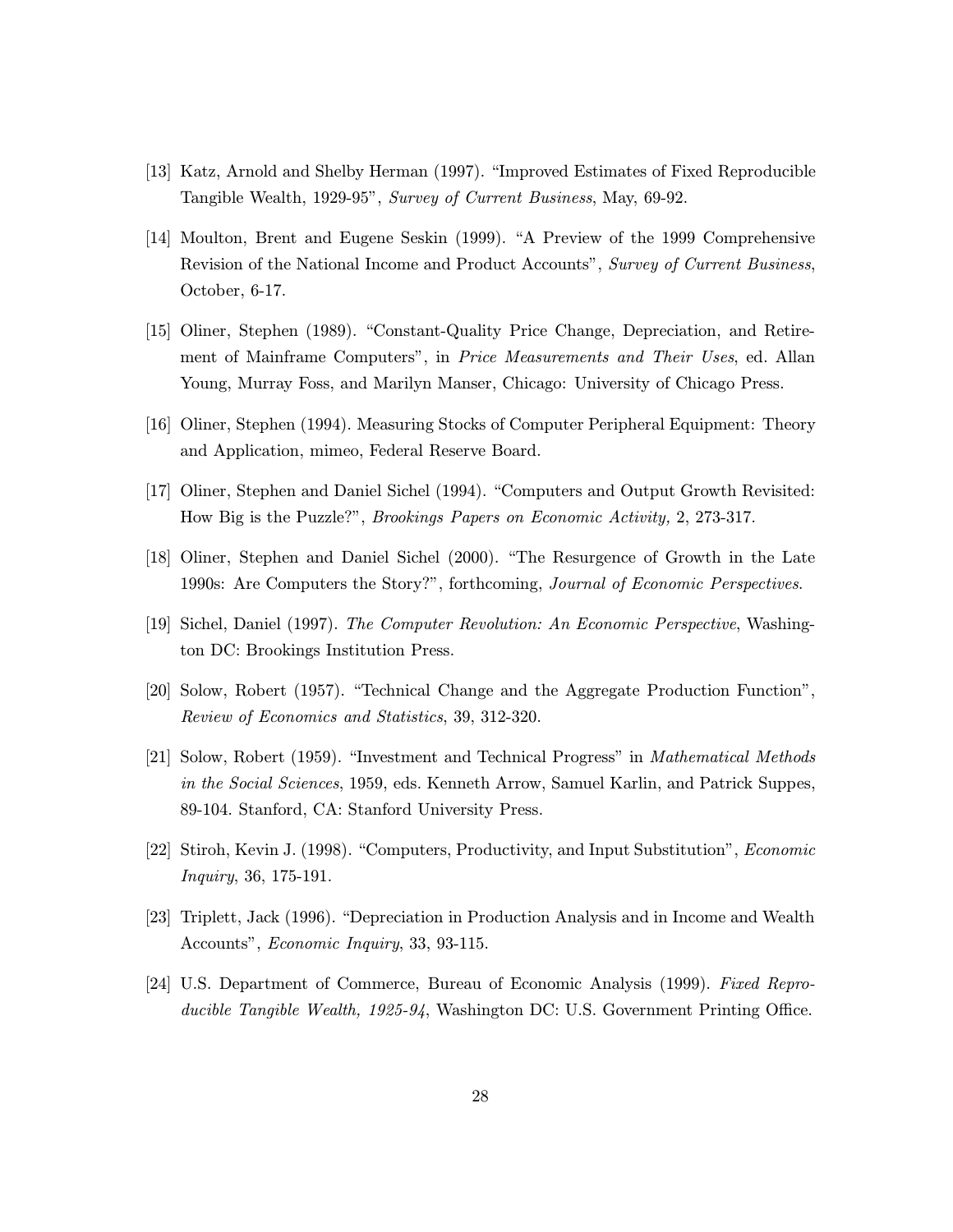# A Solution to the Obsolescence Model

This appendix derives the formal solution for the depreciation schedule under the assumptions of the obsolescence model.

The Marginal Productivity of Capital: As described in the text, the computer price arbitrage formula is

$$
p_v(t) = \int_t^{v+T} \left( \frac{\partial Q_v(n)}{\partial (I(v)e^{-\delta(n-v)})} - sp_v(v) \right) e^{-r(n-t)} e^{-\delta(n-v)} dn
$$

Denoting the marginal productivity of a unit of capital as

$$
r_v^*(t) = \frac{\partial Q_v(t)}{\partial (I(v)e^{-\delta(t-v)})}
$$

We get the following formula for the purchase price

$$
p_v(v) = \frac{1}{1 + \frac{s}{r + \delta} \left(1 - e^{-(r + \delta)T}\right)} \int_v^{v + T} r_v^*(n) e^{-(r + \delta)(n - v)} dn
$$

Now, differentiating the price of new computers with respect to  $v$  we get

$$
\dot{p}_v(v) = (r + \delta + \gamma) p_v(v) - \frac{r_v^*(v)}{1 + \frac{s}{r + \delta} (1 - e^{-(r + \delta)T})} + \frac{r_v^*(v + T) e^{-(r + \delta)T}}{1 + \frac{s}{r + \delta} (1 - e^{-(r + \delta)T})}
$$

At the time of scrappage, the computer must be just covering the support cost, implying  $r_v^*(v+T) = sp_v(v)$ . Making this substitution, using  $p_t(t) = e^{gt}$  and re-arranging gives us the marginal productivity of new computer capital:

$$
r_v^*(v) = \left[ (r + \delta + \gamma - g) + s \left( 1 + \frac{\gamma - g}{r + \delta} \left( 1 - e^{-(r + \delta)T} \right) \right) \right] e^{gv}
$$

This equation shows that the introduction of computing support costs implies a higher marginal productivity of computer capital than in our previous model.

The Retirement Age: Since all the conditions for the allocation of other factors to each vintage are as before, the marginal productivity of a unit of computer capital still declines over time at rate  $g - \gamma$ , so we can now define the retirement age T from

$$
\[ (r + \delta + \gamma - g) + s \left( 1 + \frac{\gamma - g}{r + \delta} \left( 1 - e^{-(r + \delta)T} \right) \right) \] e^{(g - \gamma)T} e^{gv} = s e^{gv}
$$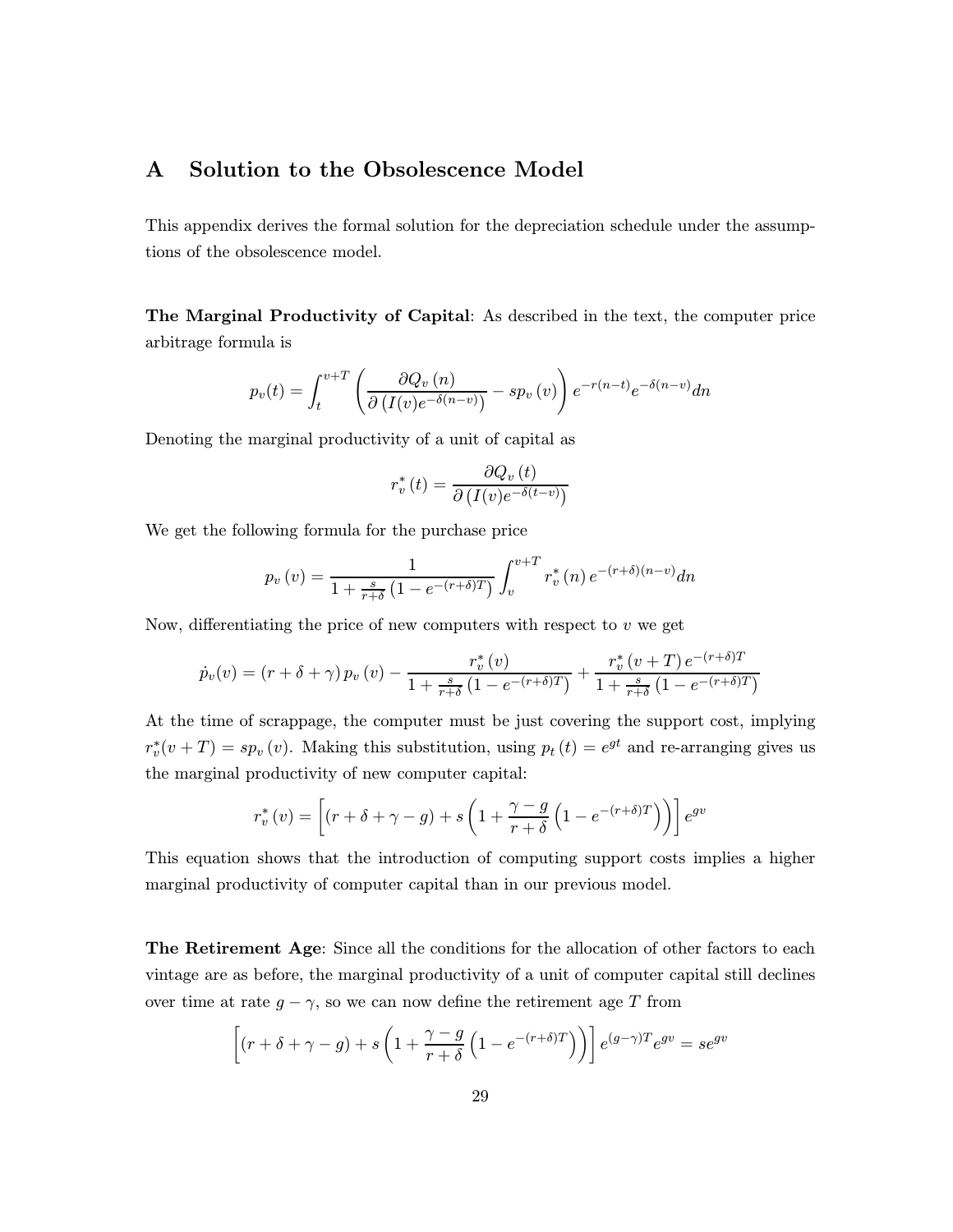Re-arranging, we get

$$
e^{(r+\delta+\gamma-g)T} = (r+\delta+\gamma-g)\left(\frac{1}{s} + \frac{1}{r+\delta}\right)e^{(r+\delta)T} - \frac{\gamma-g}{r+\delta}
$$

Given values for r,  $\delta$ , s, and  $\gamma - g$ , this nonlinear equation can be solved numerically to give us the retirement age, T.

Economic Depreciation: Given a path for the marginal productivity of a unit of computer capital, we can now explain the pattern of economic depreciation implied by this path.

$$
p_v(t) = \int_t^{v+T} r_v^*(n) e^{-r(n-t)} e^{-\delta(n-v)} dn - sp_v(v) \int_t^{v+T} e^{-r(n-t)} e^{-\delta(n-v)} dn
$$

To keep this calculation simple, we will break it into two, defining

$$
p^*(t) = \int_t^{v+T} r_v^*(n) e^{-r(n-t)} e^{-\delta(n-v)} dn
$$
  
\n
$$
= r_v^*(v) e^{rt} e^{(\delta+\gamma-g)v} \int_t^{v+T} e^{-(r+\delta+\gamma-g)n} dn
$$
  
\n
$$
= r_v^*(v) e^{-(\delta+\gamma-g)(t-v)} \frac{\left(1 - e^{-(r+\delta+\gamma-g)(T-t+v)}\right)}{r+\delta+\gamma-g}
$$

Now, we use the fact that  $r_v^*(v) = s e^{gv} e^{(\gamma - g)T}$ . Inserting this, re-arranging, and defining the age of the vintage as  $\tau = t - v$ , we get

$$
p_v^*(t) = e^{gt} e^{-(\delta + \gamma)\tau} \left( \frac{se^{-(r+\delta)T}}{r+\delta+\gamma-g} \right) \left( e^{(r+\delta+\gamma-g)T} - e^{(r+\delta+\gamma-g)\tau} \right)
$$

Finally, inserting the expression for  $e^{(r+\delta+\gamma-g)T}$  into equation 20 we get

$$
p_v^*(t) = e^{gt}e^{-(\delta + \gamma)\tau} \left[ 1 + \frac{s}{r+\delta} - \left( \frac{se^{-(r+\delta)T}}{r+\delta+\gamma-g} \right) \left( \frac{\gamma-g}{r+\delta} + e^{(r+\delta+\gamma-g)\tau} \right) \right]
$$

Thus

$$
p_v(t) = e^{gt}e^{-(\delta+\gamma)\tau} \left[ 1 + \frac{s}{r+\delta} - \left( \frac{se^{-(r+\delta)T}}{r+\delta+\gamma-g} \right) \left( \frac{\gamma-g}{r+\delta} + e^{(r+\delta+\gamma-g)\tau} \right) \right]
$$

$$
-e^{gv}e^{-\delta\tau} \left( \frac{s}{r+\delta} \right) \left( 1 - e^{-(r+\delta)(T-\tau)} \right)
$$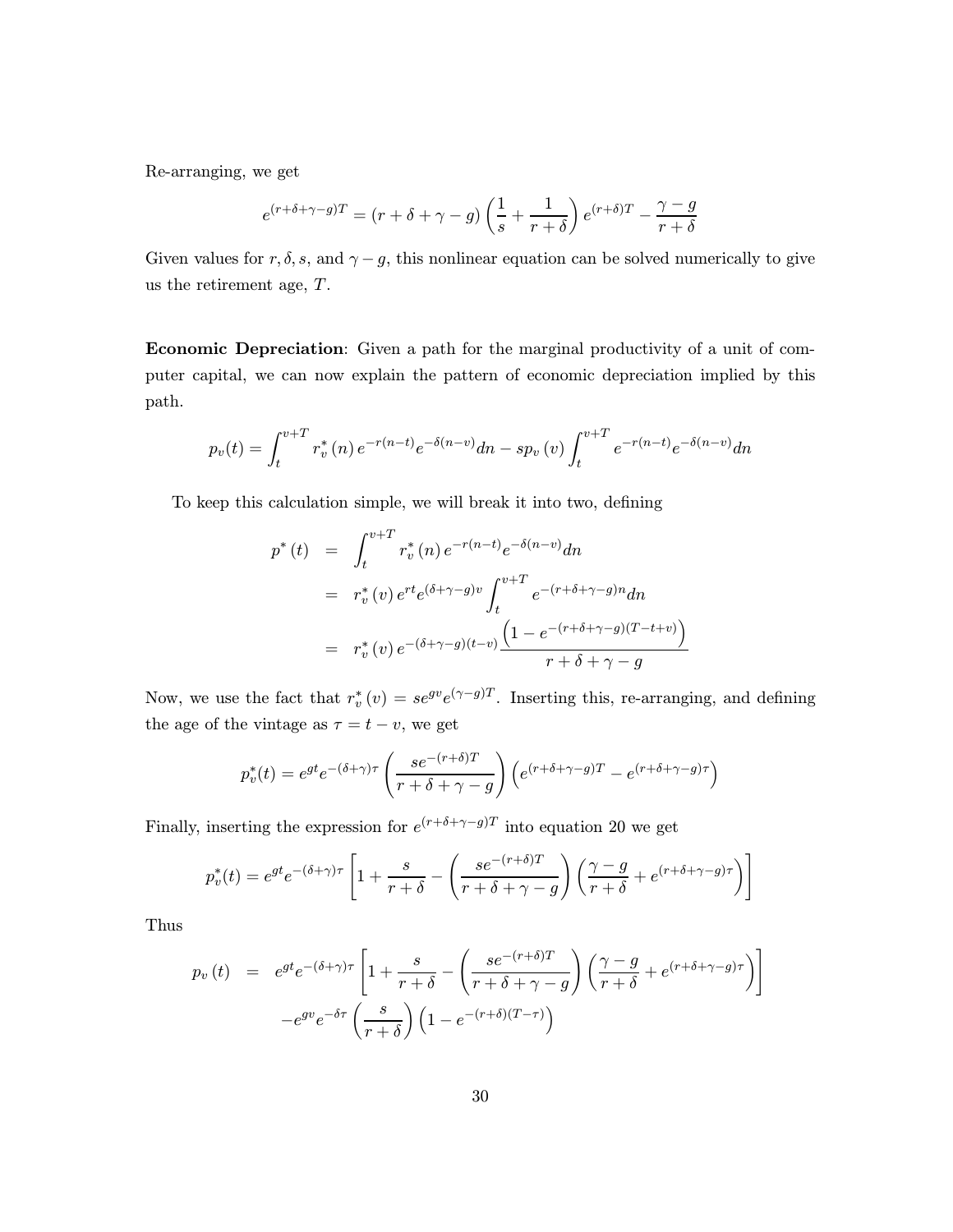And the quality-adjusted economic depreciation schedule calculated from an Oliner-style study by comparing the price of an old vintage with the price of new computers and then subtracting off the quality-improvement in the new computers gives

$$
d_v(t) = e^{-\delta \tau} \left[ 1 + \frac{s}{r+\delta} - \left( \frac{se^{-(r+\delta)T}}{r+\delta+\gamma-g} \right) \left( \frac{\gamma-g}{r+\delta} + e^{(r+\delta+\gamma-g)\tau} \right) \right]
$$

$$
-e^{-(\delta+\gamma-g)\tau} \left( \frac{s}{r+\delta} \right) \left( 1 - e^{-(r+\delta)(T-\tau)} \right)
$$

# B Empirical Growth Accounting Details

Capital Stocks: The calculations used detailed disaggregated capital stock data: In addition to the 5 types of computing equipment, we use the 26 types of non-computing equipment shown on Table 1, 11 types of non-residential structures, and tenant-occupied housing (rental income from such housing is part of business output). For all non-computer stocks, we use the NIPA real wealth capital stocks, altered in two ways. First, these data are published through 1997. However, real investment data for 1998 are available. Thus, I extended each of the published capital stock series by growing them out using the 1998 investment data and the depreciation rates published in Katz and Herman (1997). Second, these stocks refer to year-end values. Since the growth accounting analysis seeks to explain year-average growth rates, year-average stocks were constructed by averaging adjacent year-end stocks. The same transformation was applied to the computer stocks for the obsolescence model.

Rental Rates: For all capital except computers in the obsolescence model, our empirical analysis proxied the marginal productivity of capital using the Hall-Jorgenson tax-adjusted rental rate

$$
r_i(t) = p_i(t) \left( r + \delta_i - \frac{\dot{p}_i(t)}{p_i(t)} \right) \left( \frac{1 - c_i - \tau z_i}{1 - \tau} \right)
$$

where  $p_i(t)$  is the price of capital of type i relative to the price of output, r is the real interest rate,  $\delta_i$  is the NIPA depreciation rate for capital of type i,  $\tau$  is the marginal corporate income tax rate,  $z_i$  is the present discounted value of depreciation allowances per dollar invested, and  $c_i$  is the investment tax credit.

The real rate of return on capital, r, was set equal to 6.75 percent: This produces a series for the "required" income flow from capital that, on average, tracks with the observed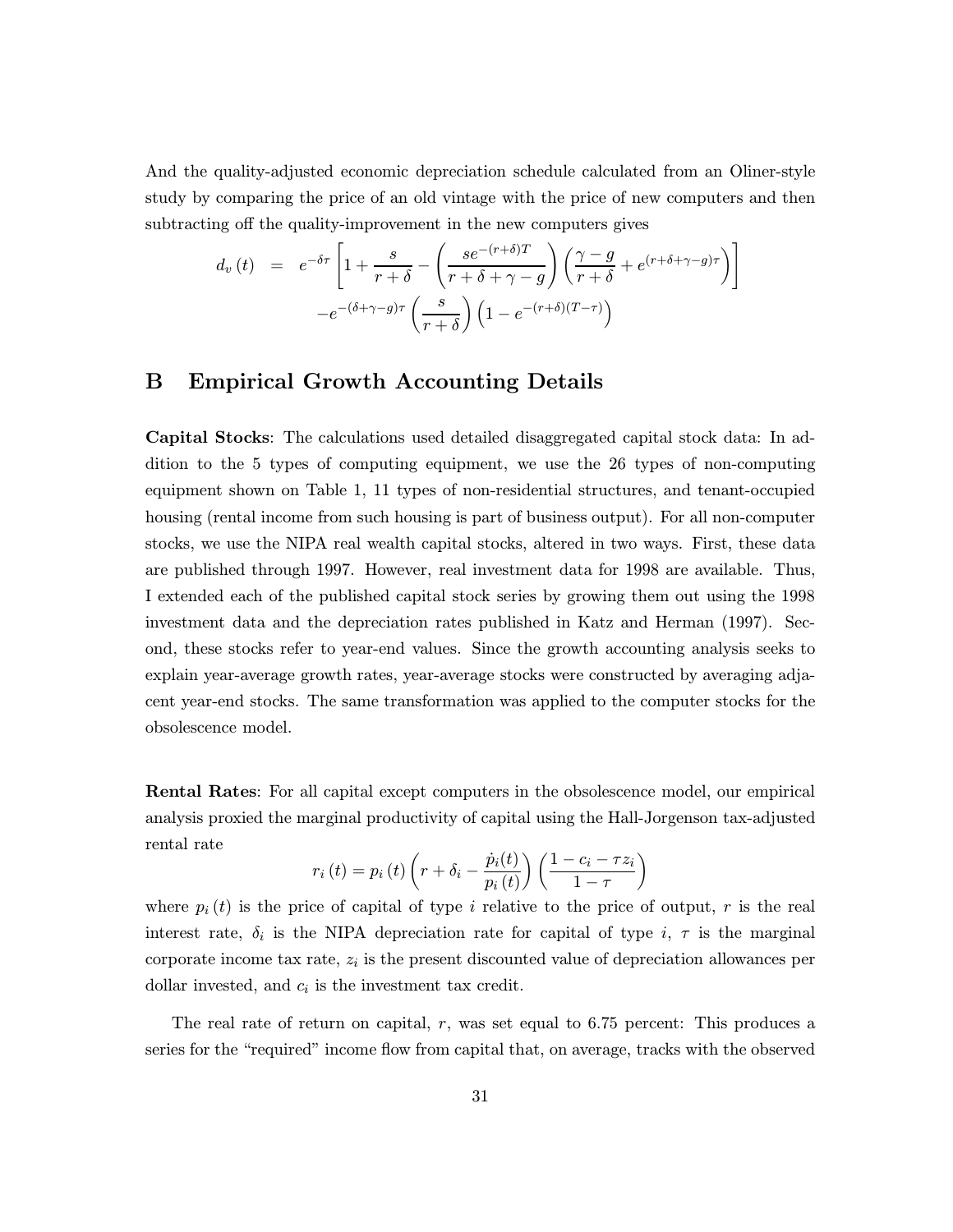series for business sector capital income over our sample. The  $\frac{q_t(t)}{q_t(t)}$  term is calculated for each type of capital as a three-year moving average of the rate of change of the price of capital relative to the price of output. The tax terms were calculated for each type of capital using the information on tax credit rates and depreciation service lives presented in Gravelle (1994).

Growth Accounting Weights: We start by imputing factor shares for each type of capital. For labor, we use  $\alpha(t)$ , the labor share of income in the business sector. For capital, things are a bit more complicated. In theory, if we had perfect measures of the marginal productivity of each type of capital, then we could just use equation (25) to estimate the factor shares. In practice, theoretical estimates can produce a set of factor shares that do not sum to one. There are two standard methods for dealing with this problem. One is to vary the value of r each period so that  $\sum_{j=1}^{n} r_j(t) K_j(t)$  equals total capital income. The second method, implemented in this paper, is to define the growth accounting weights for capital so that they sum to capital's share of income, letting the share for capital of type  $i$ be proportional to  $r_i(t) K_i(t)$ , by using the formula

$$
\beta_{i}(t) = (1 - \alpha(t)) \left( \frac{r_{i}(t) K_{i}(t)}{\sum_{j=1}^{n} r_{j}(t) K_{j}(t)} \right)
$$

The final growth accounting weights were constructed by averaging factor shares from adjacent years.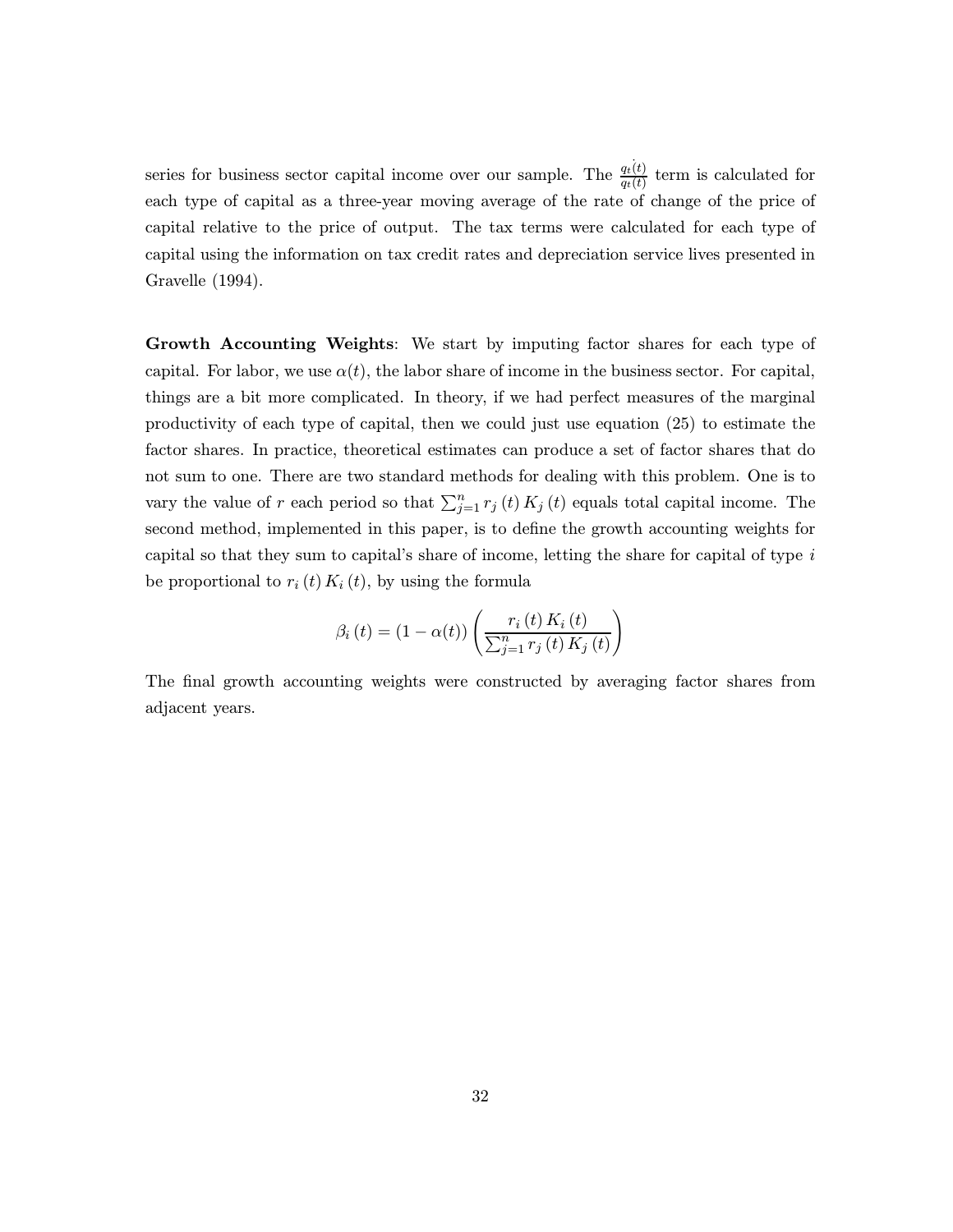| Computing Equipment:         |      | Electrical Transmission       | 0.05 |
|------------------------------|------|-------------------------------|------|
| Mainframes                   | 0.30 | $\operatorname{Cars}$         | 0.28 |
| Terminals                    | 0.27 | Trucks, Buses, and Trailers   | 0.18 |
| <b>Storage Devices</b>       | 0.28 | Aircraft                      | 0.08 |
| Printers                     | 0.35 | Ships and Boats               | 0.06 |
| Personal Computers           | 0.11 | Railroad Equipment            | 0.06 |
| Other Office Equipment       | 0.31 | Household Furniture           | 0.14 |
| Communications Equipment     | 0.11 | Other Furniture               | 0.12 |
| Instruments                  | 0.14 | Farm Tractors                 | 0.15 |
| Photocopying Equipment       | 0.18 | Construction Tractors         | 0.16 |
| Fabricated Metals            | 0.09 | Agricultural Machinery        | 0.12 |
| Steam Engines and Turbines   | 0.05 | Construction Machinery        | 0.16 |
| Internal Combustion Engines  | 0.21 | Mining and Oilfield Machinery |      |
| Metalworking Machinery       | 0.12 | Service Industry Machinery    |      |
| Special Industrial Machinery | 0.10 | Other Electrical Equipment    |      |
| General Industrial Machinery | 0.11 | Miscellaneous Equipment       | 0.15 |

Table 1: 1997 NIPA Depreciation Rates for Equipment

|                  | Mainframes | Storage | Printers | Terminals |
|------------------|------------|---------|----------|-----------|
| -S               | 0.17       | 0.05    |          | 0.15      |
|                  |            | 0.06    | 0.35     |           |
| RMSE             | 0.01       | 0.04    | 0.02     | 0.01      |
| RMSE - Geometric | 0.06       | 0.10    | 0.02     | 0.06      |

Table 2: Calibrating The Obsolescence Model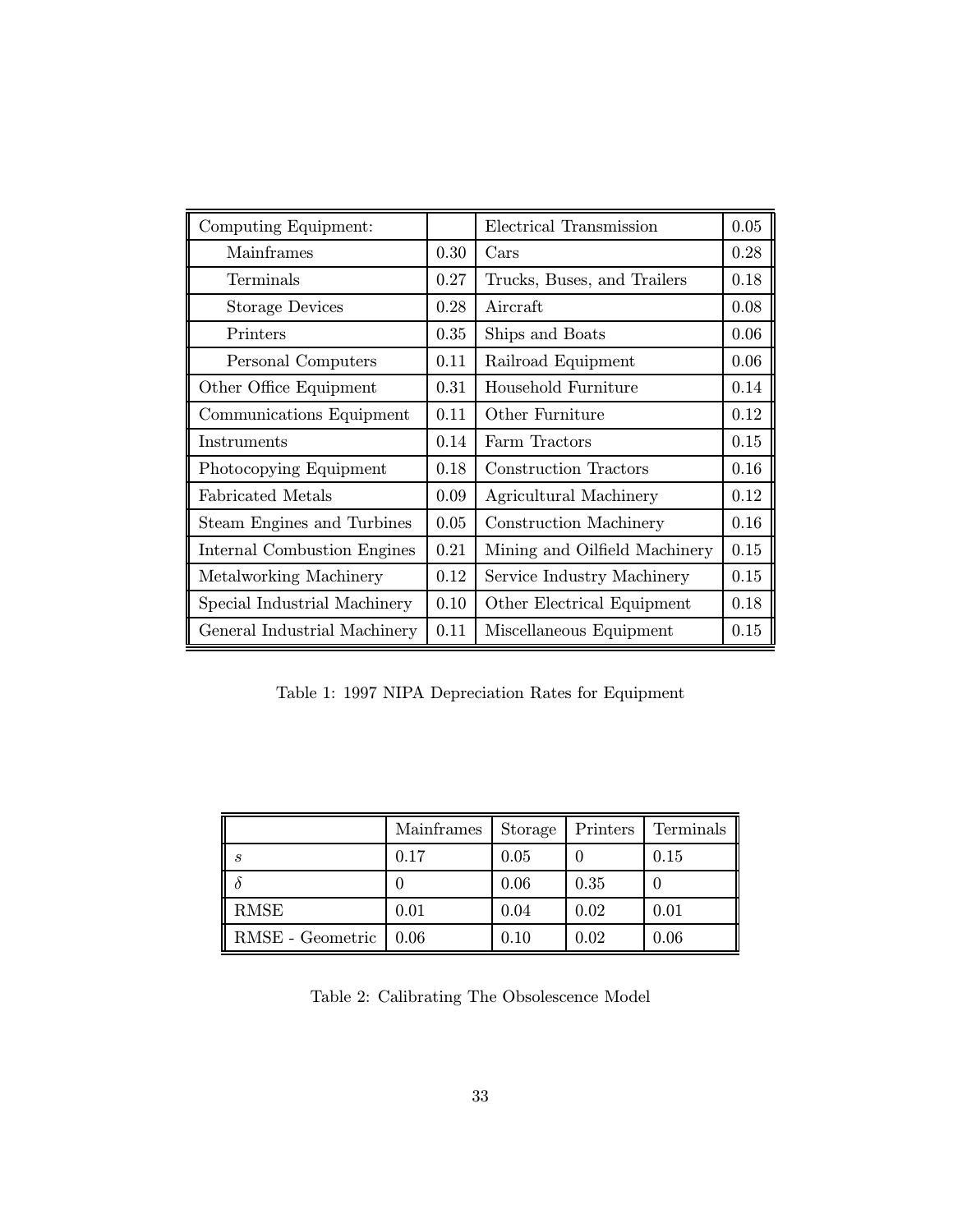|                          | Mainframes   PCs   Storage   Printers   Terminals |                 |      |      |
|--------------------------|---------------------------------------------------|-----------------|------|------|
| Solow Vintage Model 0.61 |                                                   | $0.64 \pm 0.31$ | 0.62 | 0.39 |
| Obsolescence Model       | 0.67                                              | $0.76 \pm 0.20$ | 0.62 | 0.33 |

Table 3: The Marginal Productivity of a Unit of Quality-Adjusted Computer Capital

|         | Solow Vintage | Obsolescence |
|---------|---------------|--------------|
|         | Model         | Model        |
| 1970-79 | 0.14          | 0.20         |
| 1980-89 | 0.24          | 0.39         |
| 1990-95 | 0.21          | 0.33         |
| 1996-98 | 0.57          | 0.82         |
|         |               |              |
| 1996    | 0.48          | 0.67         |
| 1997    | 0.55          | 0.80         |
| 1998    | 0.66          | 0.98         |

Table 4: The Contribution of Computer Capital Accumulation to Output Growth

|                                         | 1974-95 | 1996-98 |
|-----------------------------------------|---------|---------|
| Growth in Labor Productivity            | 1.16    | 2.15    |
| Effect of Computer Capital Accumulation | 0.30    | 0.76    |
| Effect of Computer TFP Growth           | 0.20    | 0.47    |
| Total Computer-Related Effect           | 0.50    | 1.23    |
| All Other Factors                       | 0.66    | 0.92    |

Table 5: Computers and Business Sector Productivity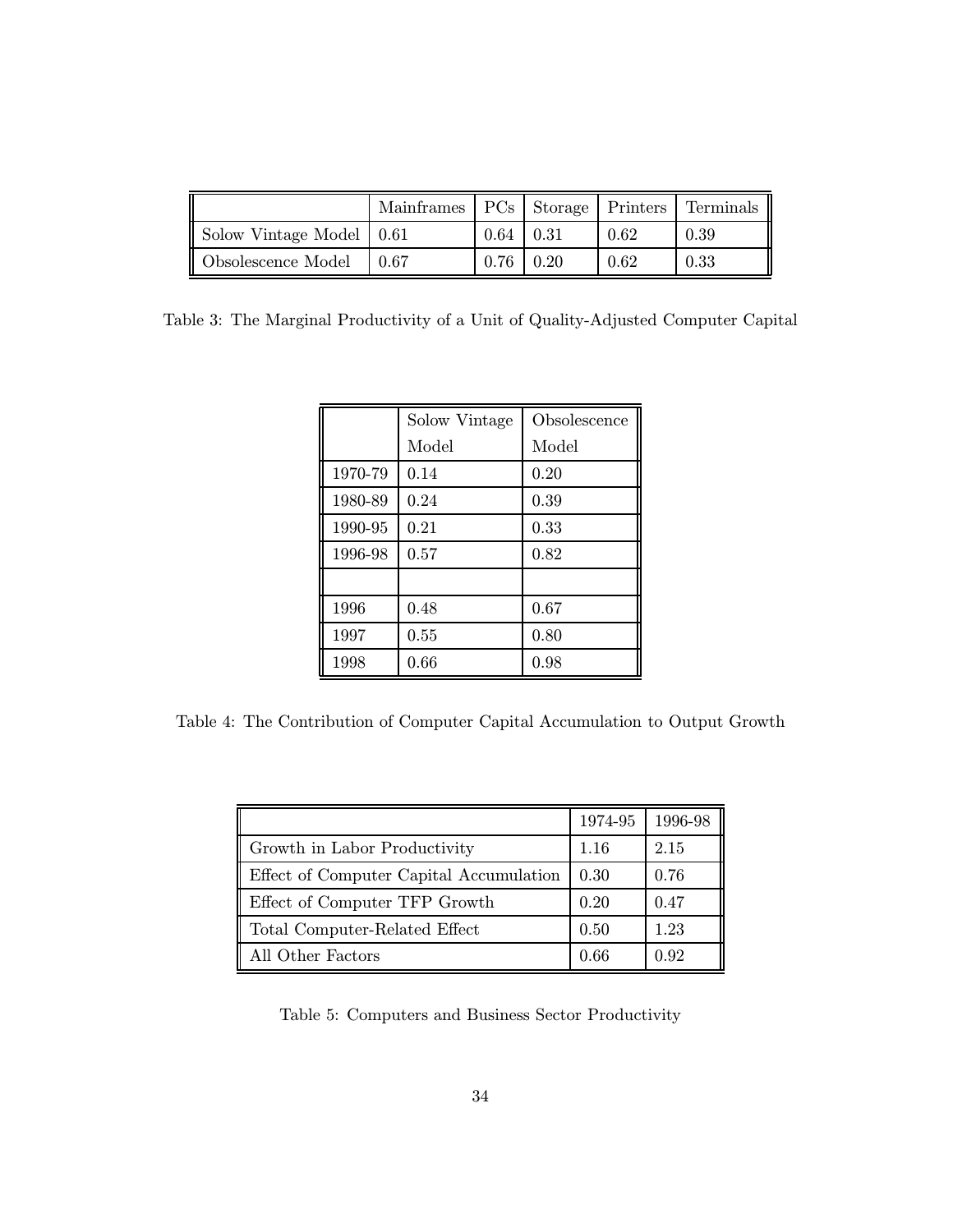

35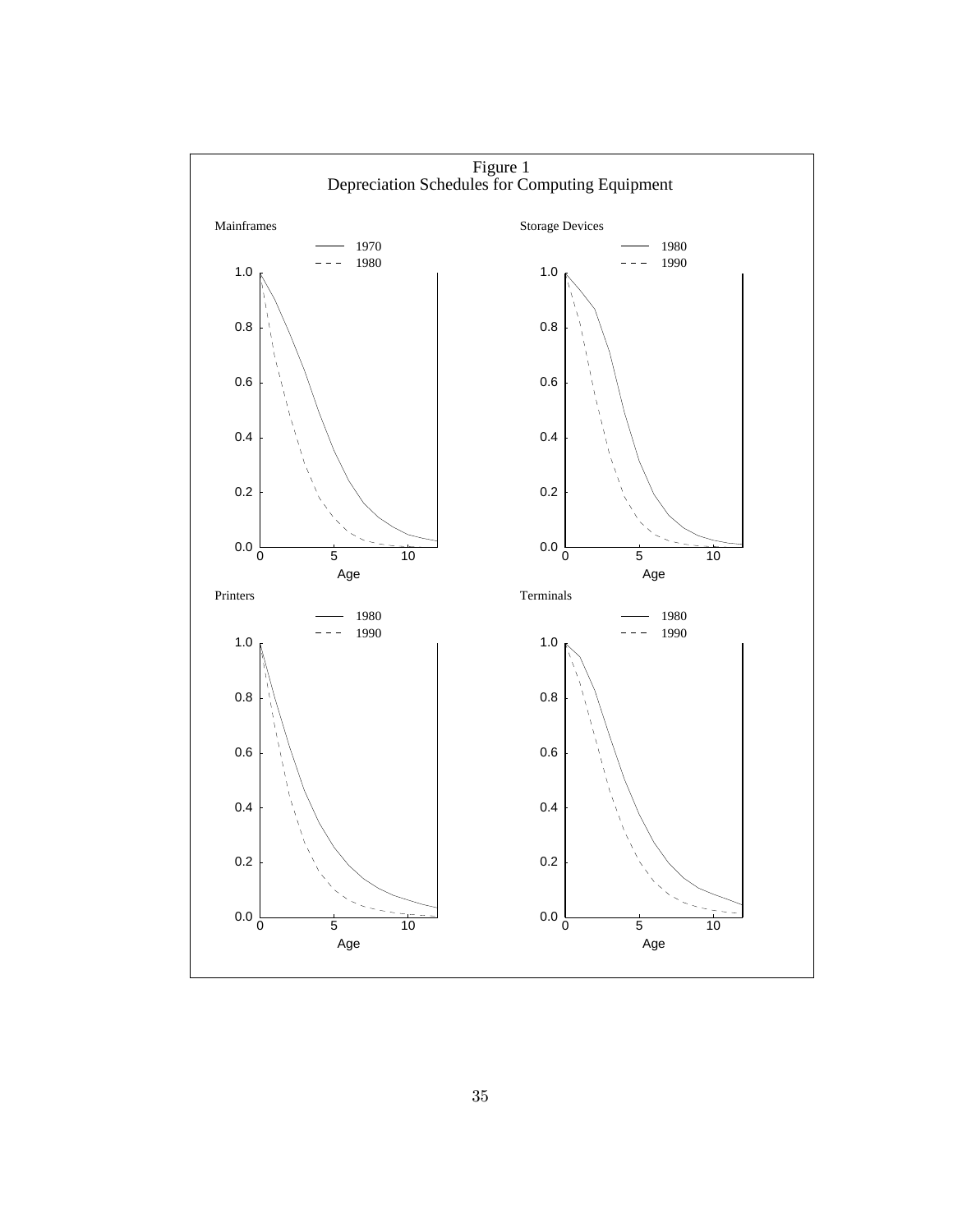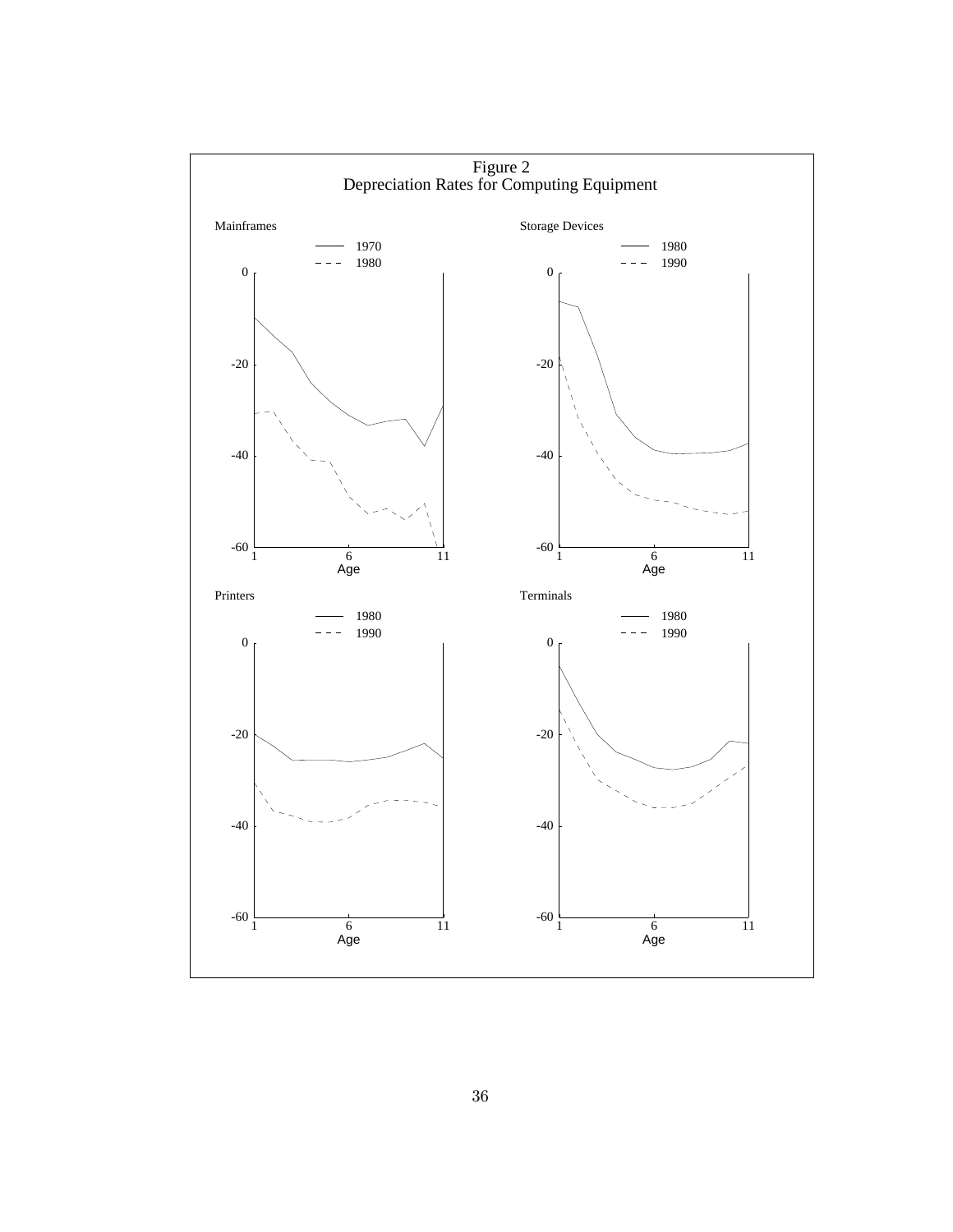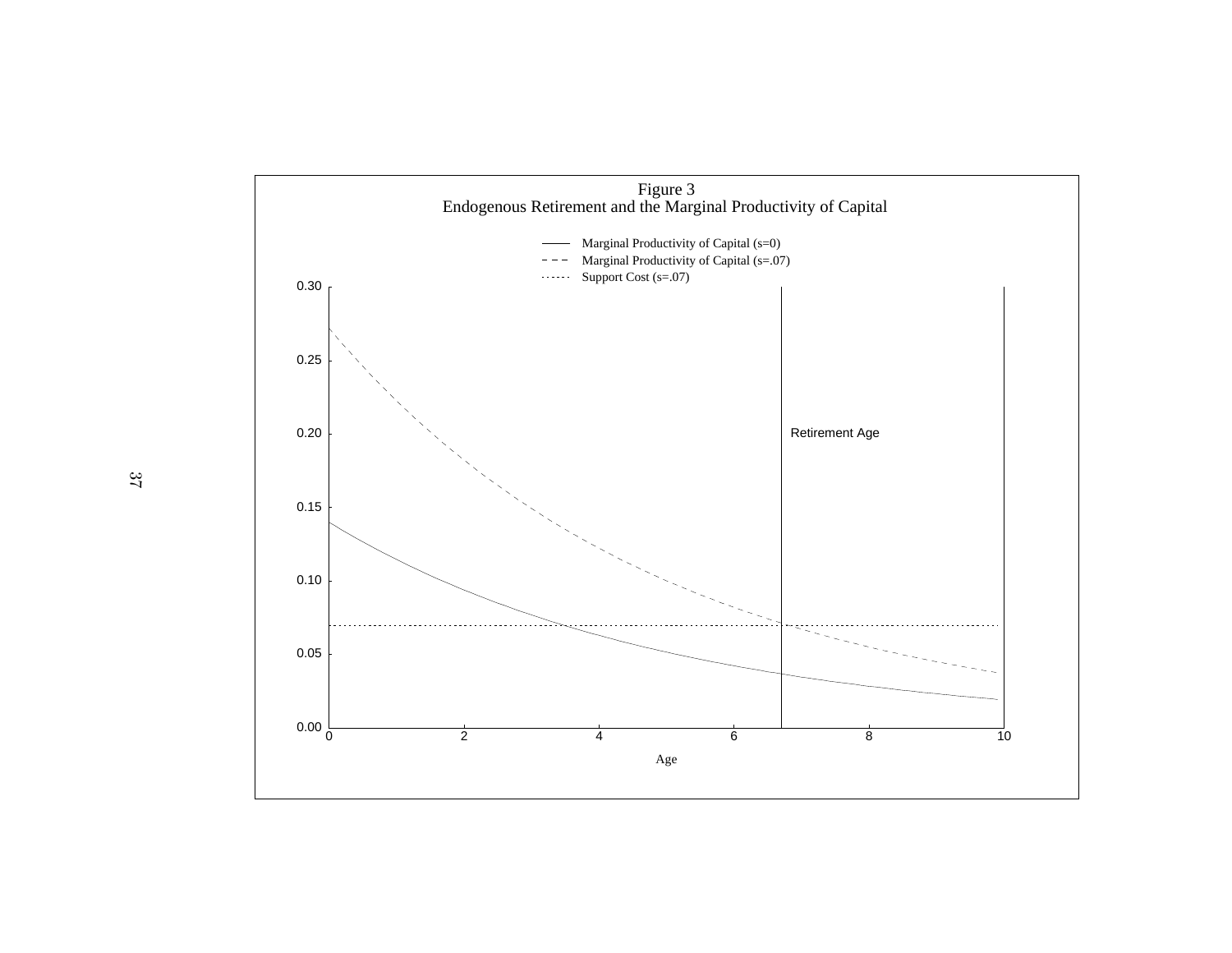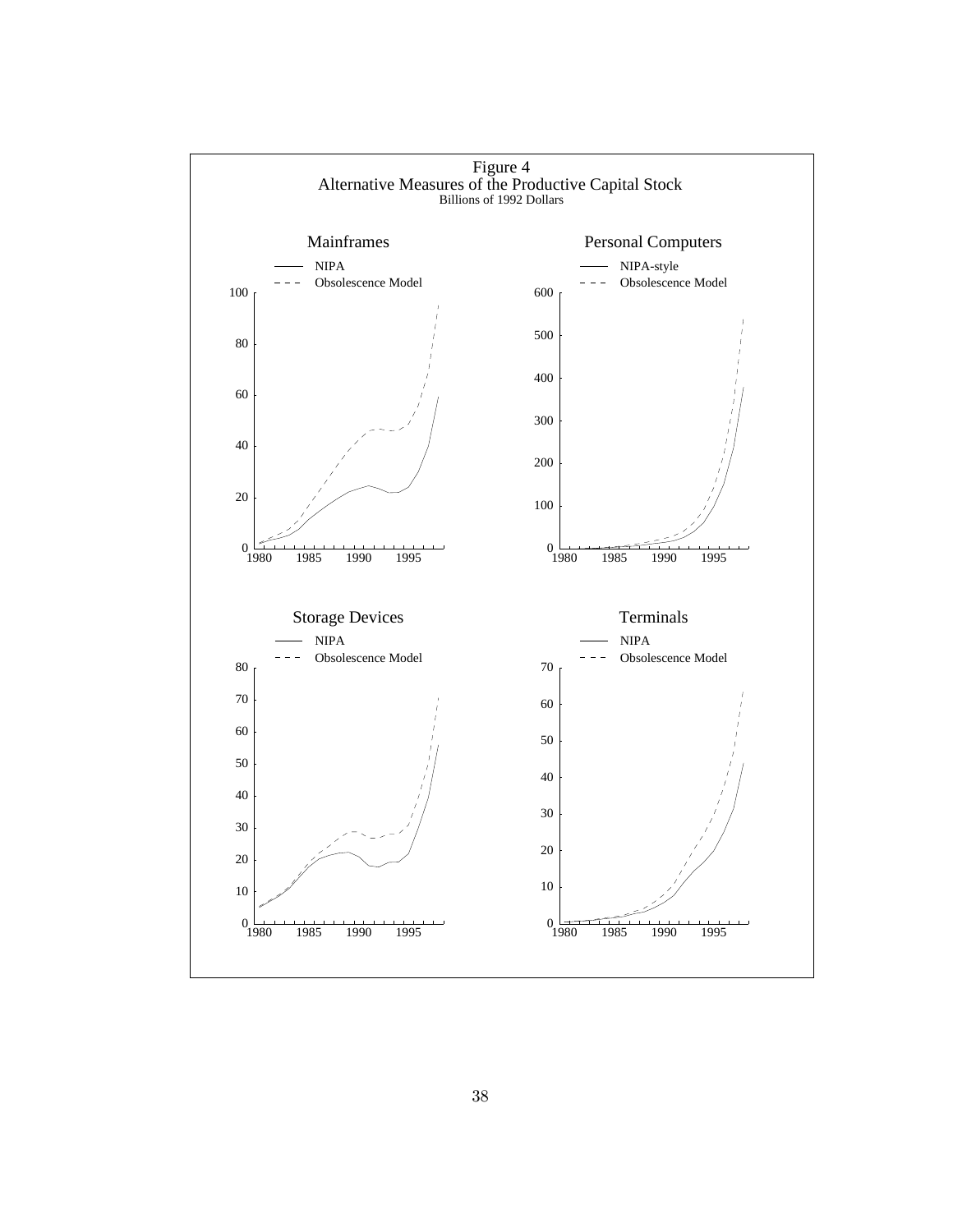

39